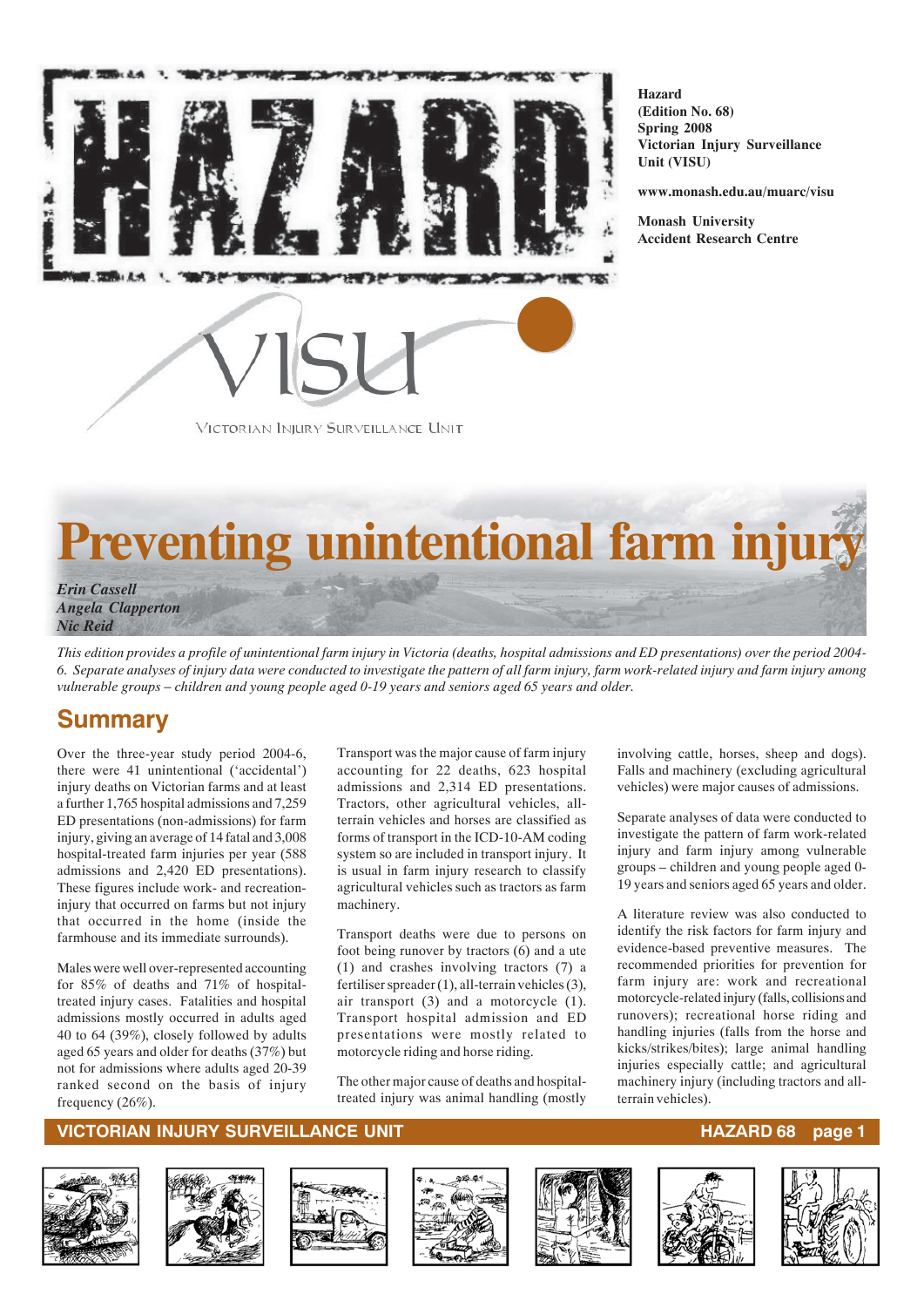## **1.0 All unintentional injury on farms**

The first section of this report provides an overview of all unintentional ('accidental') deaths and hospital-treated injury to persons of all age groups that occurred on Victorian farms (including buildings and land under cultivation) over the 3-year study period (2004-6). Cases that occurred in the farmhouse, driveway, garage, garden and yard (including private swimming pool and tennis court) were not included as they are classified as home injuries. Three injury deaths that occurred in the garden of the farmhouse were included as they were related to tractor use.

Unintentional (accidental) injury deaths were extracted from the National Coroners Information System (NCIS) using the location code *Farm or other place of primary production* and *Home – Farmhouse.* After examination, it was decided to include the 3 deaths that attracted the farmhouse code as they were caused by tractor crashes or runovers in the garden or yard surrounding the farmhouse. Only 'closed' cases were included - there are two further 'open' cases of likely unintentional farm injury deaths recorded on the NCIS for the study years.

Unintentional (accidental) injury hospital admissions recorded on the Victorian Admitted Episodes Dataset (VAED) that attracted the ICD-10-AM place of occurrence (location) code Y92.7 *Farm* were included. This code covers injuries that occurred in all farm buildings and land but excludes injury cases that occurred in farm houses and the driveway, garage, garden and yard adjacent to the farmhouse including swimming pools in the house or garden these are classified as home injuries. Cases were subsequently excluded if they attracted any of the *transport* cause of injury codes that indicate that the injury occurred in *traffic* as by definition these are road injuries as they occur on public highways or streets. Deaths were excluded to avoid double counting. Case counts are underestimates because only 60% of injury hospitalisations on the VAED attract a specific place of occurrence (location) code, but the farm location may be better reported than other locations.

Unintentional (accidental) injury ED presentations recorded on the Victorian Emergency Minimum Dataset (VEMD) that attracted the place code F *Farm* were included.

All deaths and hospital admissions recorded on the VEMD were excluded as it was presumed they were recorded on the NCIS and VAED respectively. Cases that occurred in farmhouses and their surrounds were excluded. The place of occurrence of injury is better specified on the VEMD (84%) than on the VAED.

Injury *rates and trends* were not estimated because there are no reliable annual data on the number of persons living and working on farms.

## **1.1 Case frequency**

Over the three-year study period 2004-6, there were 41 injury deaths and at least a further 1,765 hospital admissions and 7,259 ED presentations (non-admissions) on Victorian farms. The annual average was 14 deaths and 3,008 hospital-treated farm injuries (588 admissions and 2,420 ED presentations).

The results of the analysis of data on all farm injury cases (deaths, hospital admissions and ED presentations) are summarised in Tables 1A & B. Table 1C contains vignettes of farm non-work related injury deaths derived from NCIS (Victorian coroners' data). Farm work-related vignettes are in Table 2C.

## **1.2 Gender and age**

Males were well over-represented accounting for 85% of deaths and 71% of hospitaltreated injury cases.

Age distribution is shown in Figure 1. Fatalities mostly occurred among adults aged 40 to 64 (39%), closely followed by adults aged 65 years and older (37%). Similarly, 40% of hospital admissions and 32% of ED presentations were aged 40-64 but the age pattern was otherwise different to that for deaths. Only 16% of farm injury hospital admissions and 6% of ED presentations were persons aged 65 years and older compared with 37% of deaths. By contrast, persons aged 20- 39 were more highly represented in farm injury hospitalisations (26%) and ED presentations (36%) than in deaths (10%).

## **1.3 Activity when injured**

A high proportion of farm injury deaths (56%) and hospital admissions (40%) occurred in

farm income-producing (paid) work activities. The pattern was different for ED presentations with 40% of injuries occurring while persons were engaged in leisure activities and 28% when working for income.

## **1.4 Body region injured and type of injury**

Deaths were mainly caused by head injuries (34%) and injuries to multiple body regions (22%). Among both hospital admissions and ED presentations the upper extremity was the most commonly injured body region (33% of admissions and 41% of ED presentations), followed by the lower extremity (27%, 25%) and head/face/neck  $(20\%, 15\%).$ 

Fractures (41%) and open wounds (14%) accounted for over half of hospital admissions, whereas open wounds and dislocations, sprains, strains (both 22%) were the most common injuries among ED presentations, followed by fractures (15%). Intracranial injuries accounted for 7% of admissions.

## **1.5 Injury severity**

Length of stay data for hospital admissions is used as a proxy measure of severity. Fiftyfour percent of admitted cases stayed in hospital less than 2 days, 38% had a length of stay of 2-7 days and 9% required a stay of more than 8 days. The average (mean) length of stay was 3.1 days. This is lower than the average length of stay for all other unintentional injury hospitalisations for the study years (5.2 days).

## **1.6 Causes of injury**

The ranking of the major causes of farm injury, based on case frequency weighted by

severity, is shown in Table 1D. Tractors and other special vehicles used in agriculture, all-terrain vehicles and horses being ridden are classified under the transport *cause of injury* code in the ICD-10 coding system used to classify š, the external cause of deaths on the NCIS and cause of hospital admissions on the VAED. An ICD-10 External Cause of Injury code was assigned to ED presentations.

Overall, transport was the major cause of farm injury accounting for over one-half of deaths, 35% of hospital admissions (more than half of which were motorcycle rider













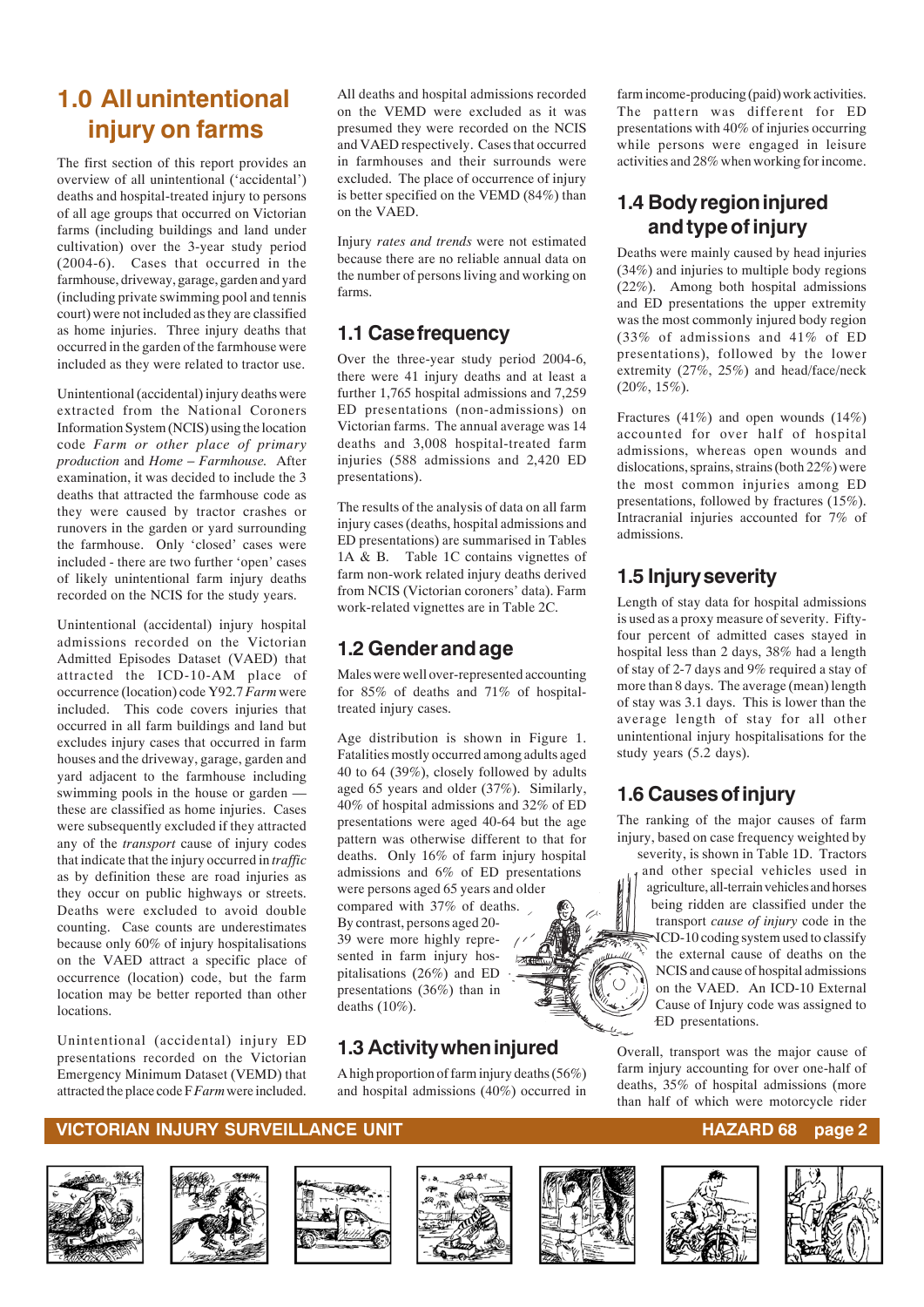injury cases) and 32% of ED presentations (mostly motorcycle rider and horse rider injury cases). The other major causes were (in rank order): natural/environmental/animals (mostly related to animal handling), falls, hit/ struck/crush and cutting/piercing.

A high proportion of farm injury deaths (56%) and hospital admissions (40%) occurred in farm income-producing (paid) work activities. The pattern was different for ED presentations with 40% of injuries occurring while persons were engaged in leisure activities and 30% when working for income.

#### *Deaths*

The major mechanisms of farm transport deaths (n=22, 54% of farm deaths) were: persons on foot (farmers, farm workers and others) being struck/runover/crushed by tractors (n=7) and, in one case, a motor vehicle (ute); and vehicle crashes involving the operators of tractors  $(n= 6)$ , a fertiliser spreader  $(n=1)$ ; all-terrain vehicles – quad bikes  $(n=3)$ ; a motorcycle  $(n=1)$  and air transport vehicles (n=3, a gyrocopter, hang glider and a parachute).

The other causes of death were: drowning (n= 5 in dams and waterholes and pool of water); hit/struck/crush injury (n=4, mostly by tree trunks/branches); animal handling (n=4, hit by cattle, charged by bull, trampled by horse and struck by unspecified animal); discharge of firearms during recreational activities (n=2); and single deaths due to electrocution, asphyxiation, a fall and burns from a flammable substance.

Vignettes providing short descriptions of each fatal incident are in Tables 1C and 2C.

#### *Hospital admissions*

About one-third of farm hospital admissions were transport-related [35%, mostly motorcycle riders (18% of admissions), horse riders (5%) and occupants of agricultural (3%) and all-terrain (2%) vehicles]. The other major causes of admissions were: natural/ environmental/animals (18%, mostly struck by/kicked/bitten by mammals such as cattle, sheep, horses and dogs); falls (15%, evenly distributed across same level and different level falls); and hit/struck/crush and machinery (both 10%).

#### *ED presentations*

The pattern of causes for ED presentations was similar to admissions. Transport accounted for 32% of ED presentations

[mostly motorcycle riders (17% of transport ED presentations) and horse riders (8%)], followed by natural/environmental/animals (18%, mostly bitten/struck by mammals), then hit/struck/crush (13%), falls [12%, same level falls (9%), different level falls (3%)] and cutting and piercing (12%). Only 2% of ED presentations were machinery-related.

### **1.7 Major cause in detail**

#### *•* **Motorcycling-related farm injury**

A motorcycle is defined as a two-wheeled motor vehicle. This definition includes mopeds, motor scooters and motorcycles fitted with a sidecar and excludes motor driven tricycles and all-terrain vehicles (quad bikes). There was one death,

324 hospital admissions and 1,218 ED presentations for motorcycle-related injury over the 3-year study period, 7% of hospitaltreated farm injury over the period. Only 9% of hospital-treated injury cases occurred during paid farm work, most occurred during sport and leisure activities

The peak age groups for sport and leisure motorcycling admissions (n=285) and ED presentations (n=1,125) were 20-39 year olds  $(40\%$  and  $41\%$  respectively) and 15-19 yearolds (20%, 22% respectively). The peak age groups for work-related admissions (n=39) and ED presentations (n=93) were 40-64 year olds (54% of motorcycling admissions and 31% of ED presentations) and 20-39 year olds (39% and 43%). Over 90% of work-related and 85% of sport and leisurerelated motorcycle injury cases were male.

Ninety per cent of motorcycling injury cases were riders, and between 50% and 60% of injuries were caused by falls, the remainder mostly by collisions. Case narrative (descriptive) data for ED presentations were read but provided sparse additional information on the mechanisms and circumstances of the injury as most narratives gave information already known from coded data e.g*. fell off motorbike*.

The body region most commonly injured was the upper extremity (35-43% of admission and ED presentations among work and nonwork cases) followed by the lower extremity (23-32%). Fracture was the most common injury type accounting for 34% of all motorcycling injury cases, followed by dislocation/sprain/strain (23%). Intracranial (brain injury) accounted for 5% of admissions

among work-related cases and 11% of admissions among non-work (sport and leisure) cases.

Among hospital admissions and ED presentations the upper extremity was the most common body region injured (43% and 35% of cases respectively), followed by the lower extremity (31%, 32%) then head/face/ neck (22%, 8%). For both hospital admissions and ED presentations, the most common injury diagnosis was fracture (58% and 28% of injury cases respectively) followed by intracranial injury and open wounds for admissions (each 10%) and dislocation/sprain/strain (27%) and open wounds (14%) for ED presentations.

Length of stay was used as a proxy measure for severity. Half of the cases admitted to hospital had a length of stay of less than two days, 41% stayed in hospital 2-7 days, 9% were in hospital 8-30 days and one case was in hospital for 31 days or more.

#### *•* **Animal-related farm injury (excluding horse riding)**

The subset of animal-related farm injury cases included hospital admissions attracting the ICD-10-AM cause of injury codes W54 *Bitten/struck by dog* and W55 *Bitten/struck by other mammals,* X20-X27.8 *Contact with venomous animals (snakes, spider, bees etc)* and ED presentations attracting the VEMD cause codes 7 *Horse related*, 21 *Dog related* and 22 *Other animal related*. The 95 admissions and 562 ED presentations for injuries that occurred when the horse was being ridden (mainly due to falls) were excluded as these are classified as transport injuries.

There were 4 deaths and 1,599 hospitaltreated animal-related injury cases over the 3-year study period (316 admissions and 1,283 ED presentations), an average of one death and 533 injury cases annually. Animalrelated injury cases accounted for 18% of all hospital-treated farm injury cases over the study years.

Three of the 4 deaths, 146 admissions (48% of animal-related admissions) and 395 ED presentations (31% of animal-related ED presentations) were paid farm work-related.

Overall, males accounted for 73% of admissions and 56% of ED presentations. The male: female ratio was higher for workrelated cases (3.5:1) than non-work-related cases where there was no gender imbalance.

#### **VICTORIAN INJURY SURVEILLANCE UNIT AND RESERVENT RESERVENT RESERVENTS ON A SERVERO SURVEILLANCE UNIT**













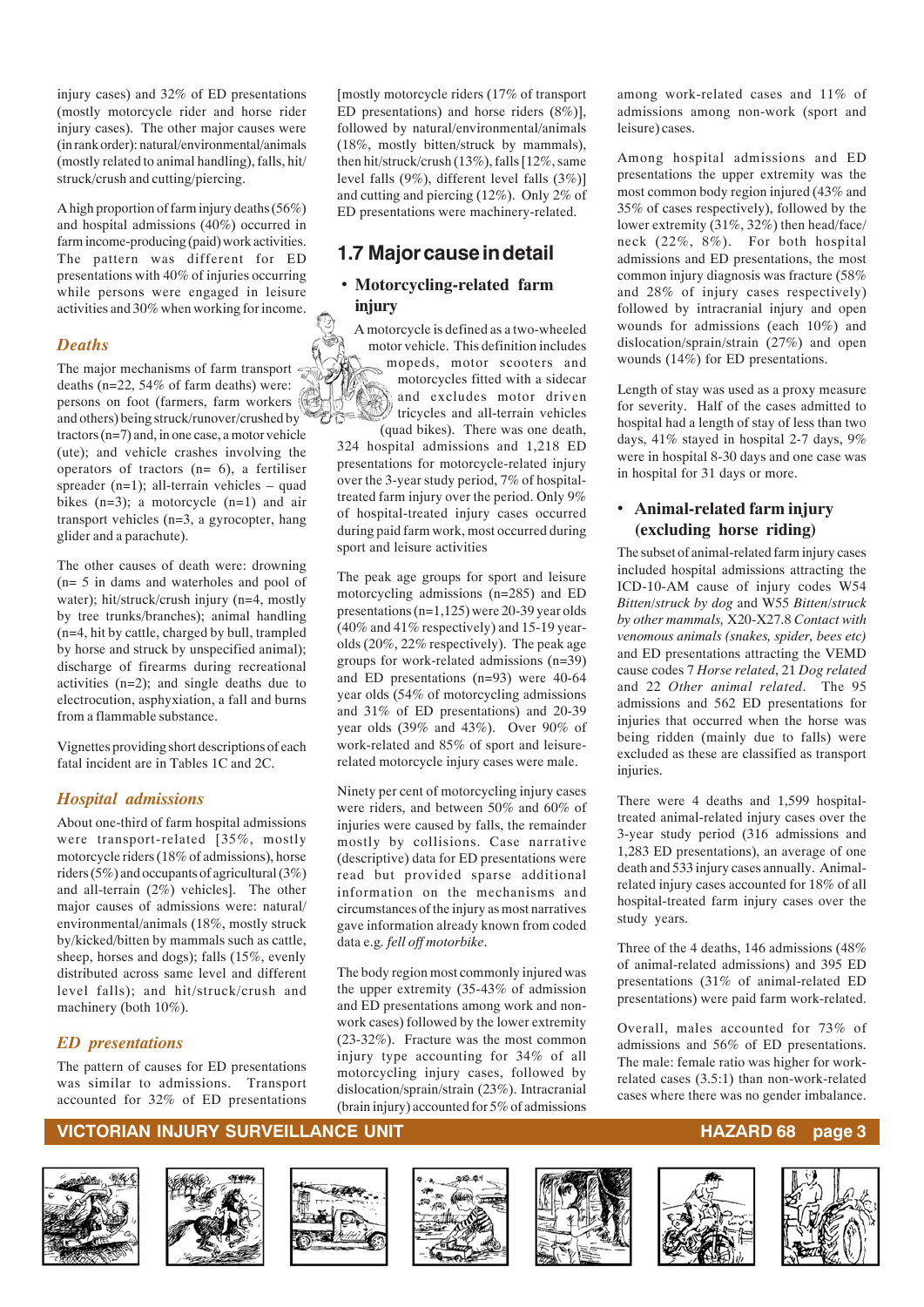Overall, persons in age group 40-64 years accounted for the highest proportion (40%) of hospital treated injury cases, followed by 20-39 year-olds (33%) and 65+ year-olds (10%). The age distribution was fairly similar for work and non-work cases except that there were no work-related cases among children (aged 0-14 years), whereas children formed 12% and 15% of non-work admissions and ED presentations respectively.

The four deaths involved a farmer/farm worker who was either struck by a cow, charged by a bull or trampled by a horse and one young female doing unpaid farm work who was killed when knocked over by an animal she was tending in a paddock. Among hospital admissions and ED presentations, mammals were also the most common class of animals involved, accounting for 69% of injuries. The kind of mammals involved in hospitalisations was only coded in the last 6 months of VAED data when coding improvements came into effect on July 1, 2006. Available coded data indicate that the mammals most frequently involved were cattle, horses, and sheep.

Analysis of case narratives recorded for ED presentations showed that cattle (predominantly cows but some steers and bulls) were most involved [20% of animal-related ED presentations, (n=320)] followed by horses (18%, n=290), sheep (5%, n=84) and dogs (3%, n=41). Both cattle (cow) and horserelated injuries were mostly from kicks (51% and 47% respectively) and hit/struck/crush incidents (36%, 18%). Stood on/trample injuries were much more common among horse- than cattle- related cases (18% vs. 2%). Thirty per cent of sheep-related cases were hit/struck injuries and 24% were cutting and piercing (needlestick) injuries that occurred during shearing and vaccination programs. Ninety per cent of dog-related injuries were bites. Other animals causing injury were included pigs, goats, cats, snakes, spiders, bees and ants.

Among all, work- and non-work- related hospital admissions, fracture was the most frequently occurring injury (30%), followed by open wounds (18%). Intracranial injuries accounted for 7% of all hospitalisations but were less prominent among work than nonwork cases (5% versus 9%). Injuries were fairly evenly distributed across body regions for work-related admissions but among nonwork admission injuries to the lower extremity (31%) and head/face/neck (26%) were more numerous than injuries to the trunk and upper extremity (both 16%).

### **All farm injury: Frequency, demographics, Table 1A cause of injury and activity when injured**

| <b>VARIABLE</b>                                                         |                | $(n=41)$                     | <b>DEATHS</b>            | <b>HOSPITAL</b><br><b>ADMISSIONS</b><br>$(n=1,765)$ |                | ED<br><b>PRESENTATIONS</b><br>$(n=7,259)$ |             |             |
|-------------------------------------------------------------------------|----------------|------------------------------|--------------------------|-----------------------------------------------------|----------------|-------------------------------------------|-------------|-------------|
|                                                                         |                | $\mathbf n$                  | %                        |                                                     | n              | %                                         | N           | %           |
| Year                                                                    |                |                              |                          |                                                     |                |                                           |             |             |
| 2004                                                                    |                | 21                           | 51.2                     |                                                     | 578            | 32.7                                      | 2236        | 30.8        |
| 2005                                                                    |                | $\overline{4}$               | 9.8                      |                                                     | 632            | 35.8                                      | 2356        | 32.5        |
| 2006                                                                    |                | 16                           | 39.0                     |                                                     | 555            | 31.4                                      | 2667        | 36.7        |
| Age group                                                               |                |                              |                          |                                                     |                |                                           |             |             |
| 0-14 years                                                              |                | 4                            | 9.8                      |                                                     | 184            | 10.4                                      | 1112        | 15.3        |
| 15-19 years                                                             |                | $\overline{c}$               | 4.9                      |                                                     | 137            | 7.8                                       | 800         | 11.0        |
| $20-39$ years                                                           |                | $\overline{4}$               | 9.8                      |                                                     | 462            | 26.2                                      | 2580        | 35.5        |
| $40-64$ years                                                           |                | 16                           | 39.0                     |                                                     | 704            | 39.9                                      | 2307        | 31.8        |
| $65+$ years                                                             |                | 15                           | 36.6                     |                                                     | 278            | 15.8                                      | 460         | 6.3         |
| Gender                                                                  |                |                              |                          |                                                     |                |                                           |             |             |
| Male                                                                    |                | 35                           | 85.4                     |                                                     | 1362           | 77.2                                      | 5080        | 70.0        |
| Female                                                                  |                | 6                            | 14.6                     |                                                     | 403            | 22.8                                      | 2135        | 29.4        |
| Missing                                                                 |                | ÷,                           | $\overline{a}$           |                                                     | ÷              |                                           | 44          | 0.6         |
| Cause                                                                   |                |                              |                          |                                                     |                |                                           |             |             |
| Transport                                                               |                | 22                           | 53.7                     |                                                     | 623            | 35.3                                      | 2314<br>190 | 31.9        |
| - pedestrian/pedal cyclist<br>motorcycle rider                          | 8<br>1         |                              | 19.5<br>2.5              | 17<br>324                                           |                | 1.0<br>18.4                               | 1218        | 2.6<br>16.8 |
| car/truck occupant<br>$\sim$                                            | $\overline{a}$ |                              |                          | 66                                                  |                | 3.7                                       | 168         | 2.3         |
| - heavy transport occupant                                              | $\overline{a}$ |                              | $\overline{a}$           | 5                                                   |                | 0.3                                       |             |             |
| other land transport - animal rider<br>÷.                               | L              |                              |                          | 95                                                  |                | 5.4                                       | 562         | 7.7         |
| other land transport - occupant of special                              | $\overline{7}$ |                              | 17.1                     | 37                                                  |                | 3.1                                       | 123         | 1.7         |
| agriculture vehicle                                                     |                |                              |                          |                                                     |                |                                           |             |             |
| - other land transport - all-terrain vehicle                            | 3              |                              | 7.3                      | 48                                                  |                | 2.7                                       | 53          | 0.7         |
| other land transport - unspecified                                      |                |                              |                          | 5                                                   |                | 0.3                                       |             |             |
| air transport                                                           | $\mathfrak{Z}$ |                              | 7.3                      | 5                                                   |                | 0.3                                       |             |             |
| other and unspecified                                                   | $\overline{a}$ |                              |                          | 3                                                   |                | 0.1                                       |             |             |
| Drowning/near drowning                                                  |                | 5                            | 12.2                     |                                                     | $\overline{c}$ | 0.1                                       | 3           | 0.0         |
| Poisoning                                                               |                |                              |                          |                                                     | 17             | 1.0                                       | 19          | 0.3         |
| Falls                                                                   |                | 1                            | 2.1<br>2.1               | 87                                                  | 264            | 15.0<br>4.9                               | 891<br>684  | 12.3<br>9.4 |
| - same level slipping/tripping/stumbling<br>other falls on same level   | 1              |                              |                          | 27                                                  |                | 1.6                                       |             |             |
| - different level stairs and steps                                      |                |                              |                          | $\it 4$                                             |                | 0.2                                       | 207         | 2.9         |
| different level ladder<br>$\sim$                                        |                |                              | ÷                        | 32                                                  |                | 1.8                                       |             |             |
| different level out of or through building                              | L.             |                              |                          | 17                                                  |                | 1.0                                       |             |             |
| different level tree<br>$\overline{\phantom{a}}$                        | L,             |                              | L,                       | 6                                                   |                | 0.3                                       |             |             |
| other different level fall<br>a.                                        |                |                              |                          | 55                                                  |                | 3.1                                       |             |             |
| unspecified fall                                                        |                |                              |                          | 28                                                  |                | 1.6                                       |             |             |
| fracture unspecified                                                    |                |                              |                          | 8                                                   |                | 0.5                                       |             |             |
| Fire/burns/scalds                                                       |                | 1                            | 2.4                      |                                                     | 25             | 1.4                                       | 120         | 1.7         |
| Natural/environmental/animals                                           |                | $\overline{4}$               | 9.7                      |                                                     | 316            | 17.9                                      | 1283        | 17.7        |
| contact with venomous animals (snakes,<br>spiders, bees etc) and plants |                |                              |                          | 38                                                  |                | 2.1                                       | 57          | 0.8         |
| exposure to excessive natural heat/cold                                 |                |                              |                          | 9                                                   |                | 0.5                                       |             |             |
| bitten/struck by dog<br>$\sim$                                          | $\overline{a}$ |                              | L,                       | $\overline{7}$                                      |                | 0.4                                       | 41          | 0.6         |
| bitten/struck by other mammals<br>$\overline{\phantom{a}}$              | $\overline{4}$ |                              | 9.7                      | 229                                                 |                | 13.0                                      | 755         | 10.4        |
| other and unspecified nat/environ/animals<br>$\overline{\phantom{m}}$   |                |                              |                          | 33                                                  |                | 1.9                                       | 430         | 5.9         |
| Choking/suffocate/strangulation                                         |                | 1                            | 2.4                      |                                                     |                |                                           | 2           | 0.0         |
| Hit/struck/crush                                                        |                | 4                            | 9.8                      |                                                     | 167            | 9.5                                       | 908         | 12.5        |
| Cutting/piercing                                                        |                | ÷,                           |                          |                                                     | 88             | 5.0                                       | 883         | 12.2        |
| Machinery                                                               |                | ÷,                           | $\overline{\phantom{a}}$ |                                                     | 171            | 9.7                                       | 164         | 2.3         |
| Explosions/firearms                                                     |                | $\overline{c}$               | 4.9                      |                                                     | $\overline{4}$ | $\cdot$                                   | 6           | 0.1         |
| Other unintentional/unspecified                                         |                | 1                            | 2.4                      |                                                     | 88             | 5.0                                       | 666         | 9.2         |
| <b>Activity</b>                                                         |                |                              |                          |                                                     |                |                                           |             |             |
| Working for income                                                      |                | 23                           | 56.1                     |                                                     | 698            | 39.5                                      | 2025        | 27.9        |
| Unpaid work                                                             |                | 7                            | 17.1                     |                                                     | 168            | 9.5                                       | 1015        | 14.0        |
| Sport and recreation activity                                           |                | 6                            | 14.6                     |                                                     | 128            | 7.3                                       | 118         | 1.6         |
| Leisure                                                                 |                | 3                            | 7.3                      |                                                     | 24             | 1.4                                       | 2935        | 40.4        |
| Vital activities                                                        |                | $\qquad \qquad \blacksquare$ | $\frac{1}{2}$            |                                                     | 5              | 0.3                                       | 137         | 1.9         |
| Other specified                                                         |                | 1                            | 2.4                      |                                                     | 229            | 13.0                                      | 775         | 10.7        |
| Unspecified                                                             |                | 1                            | 2.4                      |                                                     | 513            | 29.1                                      | 254         | 3.5         |

*Source*: NCIS 2004-6 (deaths); VAED 2004-6 (hospital admissions); VEMD 2004-6 (hospital ED presentations, non-admissions)

Among ED presentations, injury to nerves and spinal cord was the most common injury diagnosis (22%), followed by open wound  $(17%)$  and fracture  $(11%)$ .

Fifty-six per cent of animal-related hospital admissions recorded a length of stay of <2 days, 39% stayed in hospital 2-7 days, 5% stayed 8-30 days and <1% stayed 31 days or more.

#### **VICTORIAN INJURY SURVEILLANCE UNIT HAZARD 68 page 4**













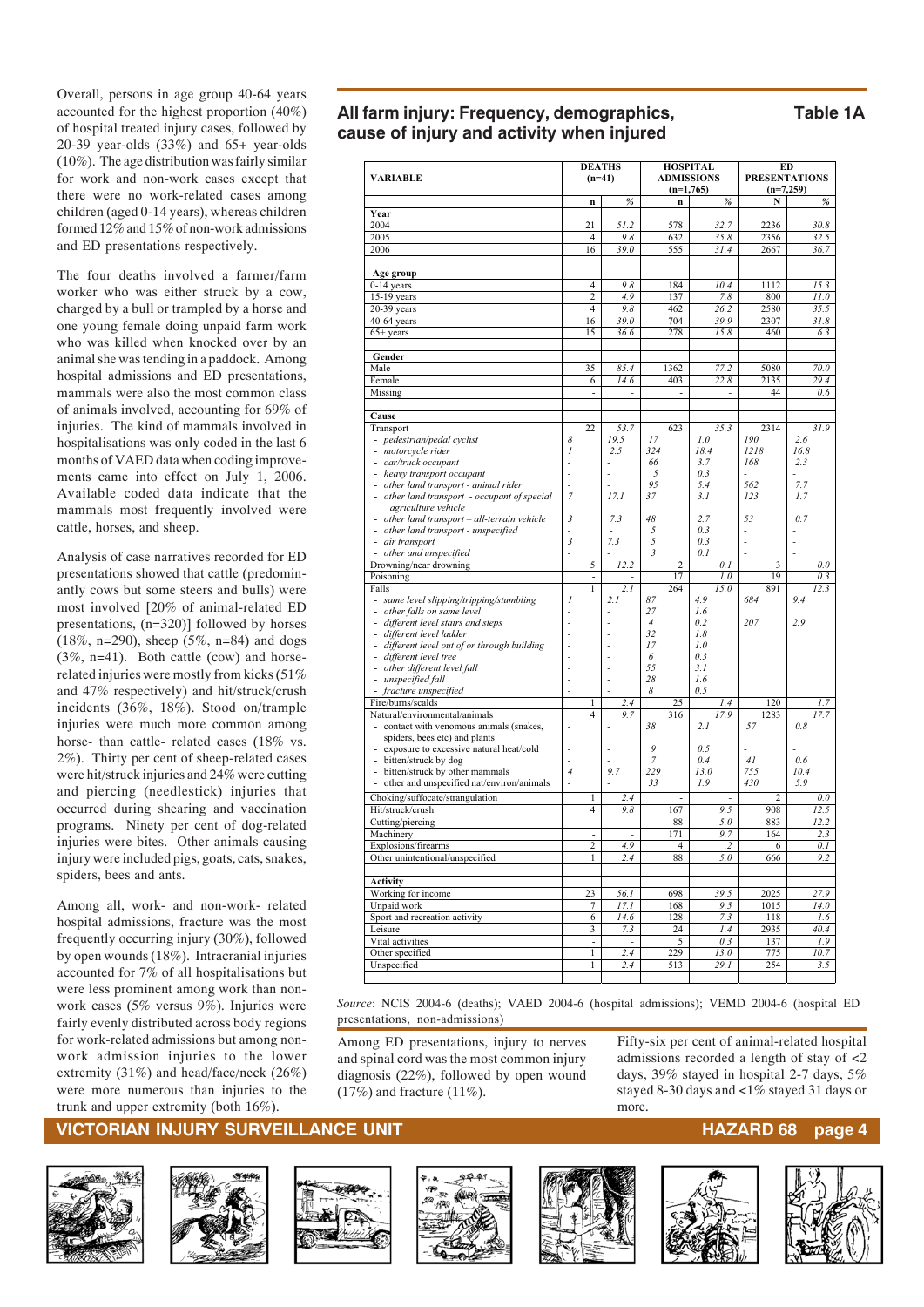#### All farm injury: Body region injured, Table 1B **nature of injury and length of hospital stay**

|                                          | <b>DEATHS</b> |                | <b>HOSPITAL</b>   |                      | <b>ED</b>            |      |  |
|------------------------------------------|---------------|----------------|-------------------|----------------------|----------------------|------|--|
| <b>VARIABLE</b>                          | $(n=41)$      |                | <b>ADMISSIONS</b> |                      | <b>PRESENTATIONS</b> |      |  |
|                                          |               |                | $(n=1,765)$       |                      | $(n=7,259)$          |      |  |
|                                          | $\mathbf n$   | $\frac{9}{6}$  | n                 | %                    | n                    | $\%$ |  |
| <b>Body</b> region                       |               |                |                   |                      |                      |      |  |
| Head/face/neck                           | 14            | 34.1           | 355               | 20.1                 | 1060                 | 14.6 |  |
| Trunk                                    | 6             | 14.6           | 241               | 13.7                 | 529                  | 7.3  |  |
| <b>Upper extremity</b>                   | ÷.            |                | 580               | 32.9                 | 3008                 | 41.4 |  |
| Lower extremity                          | ٠             | $\overline{a}$ | 479               | 27.1                 | 1843                 | 25.4 |  |
| Multiple body regions                    | $\mathbf{Q}$  | 22.0           | 1                 | $\cdot$ <sub>1</sub> | 262                  | 3.6  |  |
| Body region not relevant                 | 6             | 14.6           | 73                | 4.1                  |                      |      |  |
| Unspecified body region                  | 6             | 14.6           | 10                | $6.6^{\circ}$        | 132                  | 1.8  |  |
| No injury code                           |               |                | 26                | 1.5                  | $\overline{a}$       |      |  |
| Nature of injury                         | N/A           |                |                   |                      |                      |      |  |
| Fracture                                 |               |                | 720               | 40.8                 | 1106                 | 15.2 |  |
| Open wound                               |               |                | 246               | 13.9                 | 1560                 | 21.5 |  |
| Intracranial injury                      |               |                | 131               | 7.4                  | 100                  | 1.4  |  |
| Dislocation, sprain & strain             |               |                | 102               | 5.8                  | 1539                 | 21.2 |  |
| Superficial injury                       |               |                | 87                | 4.9                  | 750                  | 10.3 |  |
| Injury to muscle & tendon                |               |                | 67                | 3.8                  | 384                  | 5.3  |  |
| Traumatic amputation                     |               |                | 56                | 3.2                  | 16                   | 0.2  |  |
| Toxic effects- substances, non-medicinal |               |                | 48                | 2.7                  | 183                  | 2.5  |  |
| Injury to internal organs                |               |                | 37                | 2.1                  | 8                    | 0.1  |  |
| <b>Burns</b>                             |               |                | 34                | 1.9                  | 134                  | 1.8  |  |
| Injury to nerves & spinal cord           |               |                | 24                | 1.4                  | 4                    | 0.1  |  |
| Crushing injury                          |               |                | 15                | 0.8                  | 212                  | 2.9  |  |
| Eye injury- excl foreign body            |               |                | 13                | 0.7                  | 214                  | 2.9  |  |
| Injury to blood vessels                  |               |                | 10                | 0.6                  | 10                   | 0.1  |  |
| Other & unspecified injury               |               |                | 149               | 8.4                  | 1034                 | 14.2 |  |
| Missing injury code                      |               |                | 26                | 1.5                  | 5                    | 0.1  |  |
|                                          |               |                |                   |                      |                      |      |  |
| Length of stay (severity)                | N/A           |                |                   |                      | N/A                  |      |  |
| $<$ 2 days                               |               |                | 951               | 53.9                 |                      |      |  |
| $2-7$ days                               |               |                | 663               | 37.6                 |                      |      |  |
| 8-30 days                                |               |                | 132               | 7.5                  |                      |      |  |
| $31 + days$                              |               |                | 19                | 1.1                  |                      |      |  |
|                                          |               |                |                   |                      |                      |      |  |

*Source*: NCIS 2004-6 (deaths); VAED 2004-6 (hospital admissions); VEMD 2004-6 (hospital ED presentations, non-admissions)

## **2. Farm work-related injury**

The dataset was limited to farm injury cases that were classified as occurring when the person was working for an income and excluded cases occurring when the person was injured when engaged in other types of work such as domestic and learning/ educational activities, sports and leisure and vital activities such as resting, eating and personal hygiene.

Case counts underestimate farm work-related hospitalisations because only 60% of injury hospitalisations on the database for the study years are specified for place of occurrence (home, farm etc.) and 43% are specified for activity at the time of injury (working for income, sports and leisure etc.) ED presentations are also underestimated, although the specificity of the location (84%) and activity (80%) coding is better on the ED presentations database than the admissions database.

### **2.1 Frequency**

Over the 3-year period 2004-6, there were 23 deaths and at least 698 hospital admissions and 2,025 ED presentations that were farm work-related, an annual average of 8 deaths, 233 hospitalisations and 675 ED presentations (non-admissions). This represents over half (56%) of all injury deaths that occurred on farms, 40% of farm injury admissions and 28% of farm injury ED presentations.

The pattern of work-related farm injury is summarised in Tables 2A & B. Vignettes of the work-related fatalities are in Table 2C.

### **2.2 Gender and age**

All but one of the farm work-related deaths (96%), 85% of hospitalisations and 83% of ED presentations were male.

Age distribution is shown in Figure 2. Close to half of all fatalities were aged 65 years or older (48%) compared with 16% of

hospitalisations and 6% of ED presentations. Hospitalisations were highest in age group 40-64 years (51%), followed by age group 20-39 years (29%). A small proportion of hospitalised cases were young people aged 15-19 years (4%) and there was only one recorded child work-related hospitalisation, in the 10-14 year age group. The average (mean) age of farm work-related injury hospitalisations was 47 years compared with 38 years for all other work-related hospitalisations recorded over the same period.

Eighty-seven per cent of ED presentations for farm work-related injury were adults aged 20-64 years.

## **2.3 Causes of injury**

Ranking of the major causes of farm workrelated farm injury based on case frequency data weighted by injury severity is shown in Table 2D. Overall, the major causes were (in rank order): transport (motorcycle riders, tractor/other agricultural vehicle operators and bystanders, ATV operators and horse riders), natural/environmental/animal (mostly animal handling), hit/struck/crush, falls and machinery.

#### *Deaths (n=23)*

The major cause of the work-related deaths was transport  $[n= 14 (61\%)$ , including pedestrian hit by tractors (n=6)/ute (n=1), tractor operator (n=4), fertiliser spreader operator (n=1) and ATV-quad bike driver (n=2)]. Other causes were natural/environmental/animals [n=3 (13%), struck by cow, charged by bull, trampled by horse), hit/struck/ crush  $[n= 2 (8.7\%)$ , felled by tree/branch], drowning [n=1 (4.3%), pinned underwater by concrete cattle trough], electrocution [n=1 (4.3%), contact with electrical wiring when building a farm shed] and strangulation (n=1 (4.3%), entrapped in gate].

#### *Hospital admissions (n=698)*

The five major causes of work-related hospitalisations were:

• *Natural/environmental/animal–related causes (n=150, 22%)*: Three-quarters of these hospitalisations were caused by being bitten or struck by a mammal (n=111) mainly cattle, horses and sheep, from the small amount of data on the specific animals involved (sub-codes were added to identify the animal from July 1 2006). The other major cause was contact with venomous animals and plants (n=20), mostly snake and spider bites.













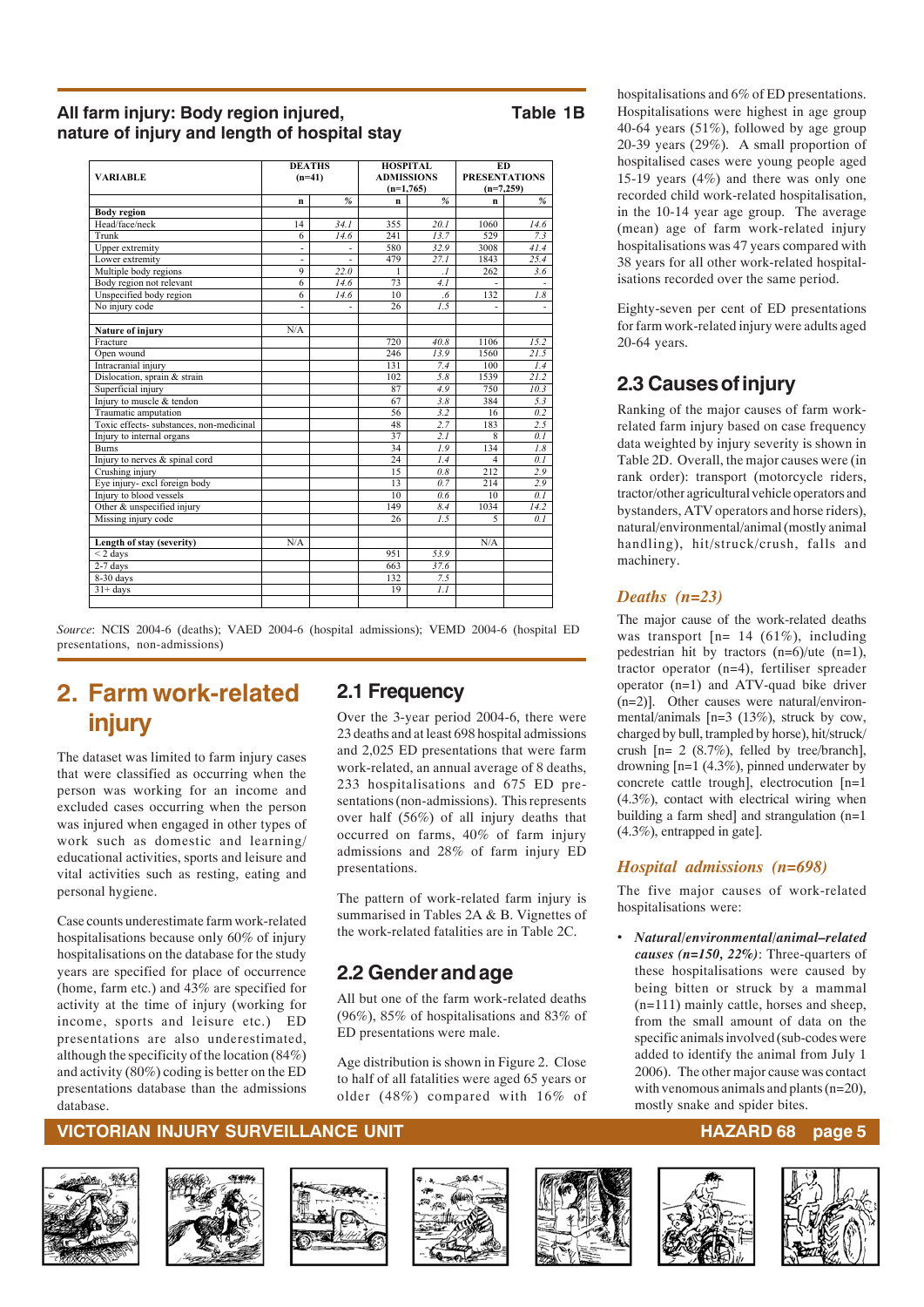## **Vignettes of non-work related farm injury deaths (n=23) Table 1C**

| Male, aged 0-14 Leisure     | The deceased was a pre-school aged boy who fell into an irrigation dam while         |
|-----------------------------|--------------------------------------------------------------------------------------|
| activity                    | playing and <i>drowned</i> .                                                         |
| Male, aged 0-14 Leisure     | The deceased was a pre-school aged boy who <i>drowned</i> after falling into a water |
| activity                    | hole while playing.                                                                  |
| Male, aged 0-14 Activity    | The deceased, a schoolboy, died from <i>drowning</i> in a body of water on the farm. |
| unknown                     |                                                                                      |
| Female, aged 0-14 Other     | The deceased, a young girl was helping with chores on the farm after school.         |
| work                        | While tending to animals in a paddock, she was knocked over and fell to the          |
|                             | ground. She sustained fatal injuries to her head and neck and died.                  |
| Male, aged 15-19 Leisure    | The deceased was a teenage boy who was rifle shooting on the family farm for         |
| activity                    | fun. He sustained a <i>gunshot wound</i> to the head and died from his injuries.     |
| Male, aged 20-39 Sporting   | The deceased was a young man who crashed while riding a two-wheeled                  |
| activity                    | motorbike in a field. He received fatal fractures to his skull.                      |
| Male, aged 40-64            | The deceased, a middle-aged male, suffered a lethal gunshot wound to the head.       |
| Sporting activity           | He was <i>accidentally shot</i> while hunting foxes for sport on a remote part of a  |
|                             | farm.                                                                                |
| Male, aged 40-64            | The deceased was an older male who was riding a quad bike (all-terrain               |
| Sporting activity           | vehicle-ATV) for leisure. He crashed and asphyxiated due to the trauma               |
|                             | sustained in the accident.                                                           |
| Male, aged 40-64            | The deceased was a man undertaking domestic gardening. He crashed the                |
| Other work-home             | tractor he was operating and died as a result of injuries sustained in the           |
| maintenance                 | accident.                                                                            |
| Female, aged 40-64          | The deceased, a middle-aged housewife, was struck by a tractor while                 |
| Other work - home           | gardening.                                                                           |
| maintenance                 |                                                                                      |
| Female, aged 20-39 Sporting | The deceased was a young woman who died in a parachuting accident after her          |
| activity                    | parachute failed to slow her descent properly. She sustained multiple injuries       |
|                             | after impacting the ground in a remote bush covered area.                            |
| Male, aged 40-64 Sporting   | The deceased, a middle-aged hang gliding participant, died from multiple             |
| activity                    | injuries after crashing his hang glider into the ground.                             |
| Male, aged 40-64            | The deceased was an older man who was killed after the gyrocopter he was             |
| Sporting activity           | operating crashed in a paddock. He sustained multiple injuries during the            |
|                             | impact and later died.                                                               |
| Male, aged 40-64            | The deceased, a middle-aged man, died from blunt head trauma sustained while         |
| Fire fighting               | attempting to extinguish a horse float that had caught fire.                         |
| Male, aged 65+              | The deceased was an elderly man who suffered severe burns after igniting a           |
| Other work - home           | flammable substance while using gardening equipment. He later died from              |
| maintenance                 | complications of his injuries.                                                       |
| Female, aged 65+, Other     | The deceased, an elderly woman, was collecting grass for her sheep when she          |
| work                        | fell into a septic tank and drowned.                                                 |
| Male, aged 65+,             | The deceased was an elderly male who was undertaking garden maintenance on           |
| Other work - home           | his farm. He was struck on the head while felling a tree and died as a result of     |
| maintenance                 | the injuries sustained.                                                              |
| Male, aged 65+              | The deceased was an elderly male using a tractor to assist with household            |
| Other work - home           | maintenance. He suffered multiple fatal injuries when the tractor he was             |
| maintenance                 | driving crashed into the farmhouse.                                                  |
|                             |                                                                                      |

*Source*: National Coroners Information System. Case studies published with the permission of the NCIS Unit

#### **Rank order of causes of farm injury based on case frequency Table 1D**

| Rank*                                                                                                                                                                  | <b>Deaths</b><br>$(n=41)$ | Hospital<br>admissions<br>$(n=1,765)$ | ED<br>presentations<br>$(n=7,259)$ |
|------------------------------------------------------------------------------------------------------------------------------------------------------------------------|---------------------------|---------------------------------------|------------------------------------|
| 1. Transport<br>(motorcycle riders, horse riders,<br>tractor/agricultural vehicle<br>operators and bystanders<br>(pedestrians), car/truck<br>occupants and ATV riders) | 22(54%)                   | 623 (35%)                             | 2,314 (32%)                        |
| 2. Natural/environmental/animals<br>(mostly animal handling)                                                                                                           | $4(10\%)$                 | 316 (18%)                             | 1,283 (18%)                        |
| 3. Falls                                                                                                                                                               | 1(2%)                     | 264 (15%)                             | 891 (12%)                          |
| 4. Hit/struck/crush                                                                                                                                                    | $4(10\%)$                 | 167 (10%)                             | 908 (13%)                          |
| 5. Cutting/piercing                                                                                                                                                    |                           | 88 (5%)                               | 883 (12%)                          |

*Note:* \*Weight is given to injury severity (frequency of deaths and hospital admissions) when deciding rank order

#### Distribution of all farm injury cases by age group Figure 1



#### **VICTORIAN INJURY SURVEILLANCE UNIT AND RESERVE EXAMPLE AND RESERVE EXAMPLE AND RESERVE EXAMPLE AND RESERVE**













- *Contact with machinery (n=120, 17%)*: Sixty-eight per cent of machinery-related hospitalisations were caused by agricultural machinery (n=81). Sub-codes were added to identify type of machinery from July 1 2006. Available data identify the involvement of harvesting machines, post-hole diggers and equipment towed by tractors (such as the grain auger and hay bailer). A further 27 cases involving agricultural machinery are included below under transport.
- *Falls (n=105, 15%)*: Over half of the work-related hospitalisations were related to falls from height ( $n=54$ , 51%), 46% of which were ladder falls (n=25). Samelevel falls accounted for 38% of hospitalisations (mostly trips, slips and stumbles) and the remaining 11% were coded to unspecified falls or fractures.
- *Transport (n=105, 15%)*: Transport hospitalisations were mostly 'other land transport accidents' (n=53, 50%) that included animals being ridden (n=11), occupants of special agricultural machinery (n=27) and occupants of allterrain vehicles (n=15). A further 37% of transport cases were motorcycle riders  $(n=39)$ .
- *Hit/struck/crush (n=99, 14%)*: These hospitalisations were mostly due to either entrapment incidents when a part of the injured person's body was caught, jammed or pinched between objects (n=41) or hit/ struck/crush incidents by a thrown, projected or falling object (n=39)/'other objects' (n=18).

#### *ED presentations (n=2,025)*

There was a different ranking of major causes among ED presentations compared with admissions. The five major causes were (in rank order): cutting/piercing (20%), natural/ environmental/animals (20%), hit/struck/ crush (18%), falls (11%) and transport (11%). Narrative data (25% sample) provide some more detail on the mechanism and circumstances of the injury incidents.

• *Cutting/piercing (n=401, 20%)*: Only half of the random sample of narratives examined provided additional information mainly the cutting implements/items involved with some very limited information on the circumstances of the injury.

The most common implements mentioned were knives, secateurs and pruning shears. Other cutting instruments or items involved included: splinters and thorns, nails, wire, metal stakes, glass, plastic and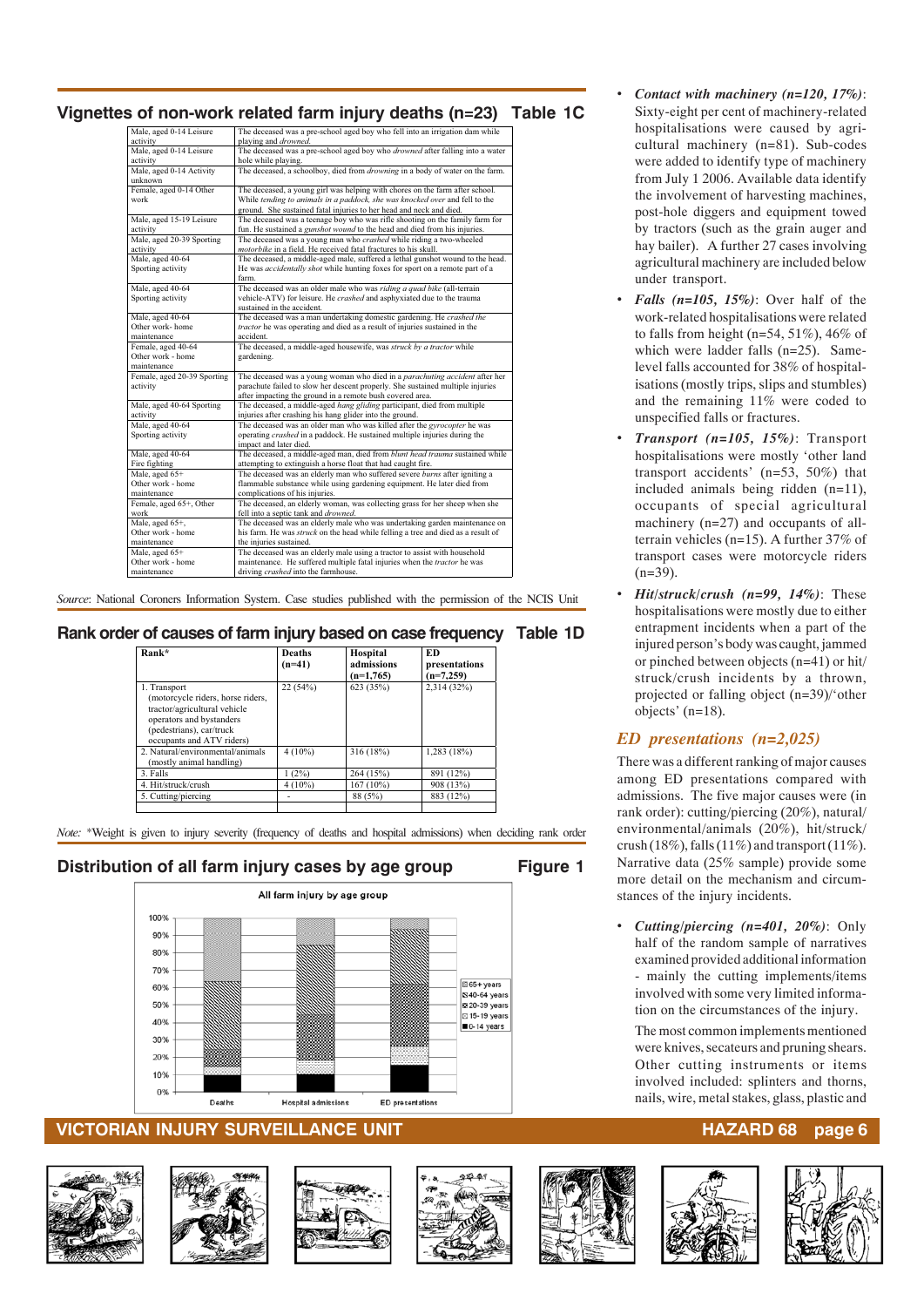#### **Farm work-related injury: frequency, demographics Table 2A and cause of injury**

| <b>VARIABLE</b>                                                    | <b>DEATHS</b><br>$(n=23)$ |                                |                          |                                | <b>HOSPITAL</b><br><b>ADMISSIONS</b><br>$(n=698)$ |               | <b>ED</b><br><b>PRESENTATIONS</b><br>$(n=2,025)$ |               |  |
|--------------------------------------------------------------------|---------------------------|--------------------------------|--------------------------|--------------------------------|---------------------------------------------------|---------------|--------------------------------------------------|---------------|--|
|                                                                    |                           | n                              | $\frac{9}{6}$            |                                | n                                                 | $\frac{9}{6}$ | N                                                | $\frac{9}{6}$ |  |
| Year                                                               |                           |                                |                          |                                |                                                   |               |                                                  |               |  |
| 2004                                                               |                           | 15                             | 68.2                     |                                | 238                                               | 34.1          | 651                                              | 32.1          |  |
| 2005                                                               |                           | $\mathbf{1}$                   | 4.5                      |                                | 249                                               | 35.7          | 692                                              | 34.2          |  |
| 2006                                                               |                           | 7                              | 27.7                     |                                | 211                                               | 30.2          | 682                                              | 33.7          |  |
|                                                                    |                           |                                |                          |                                |                                                   |               |                                                  |               |  |
| Age group<br>$0-14$ years                                          |                           | ÷,                             | ä,                       |                                | 1                                                 | 0.1           | 3                                                | 0.1           |  |
| 15-19 years                                                        |                           | 1                              | 4.4                      |                                | 31                                                | 4.4           | 141                                              | 7.0           |  |
| $20-39$ years                                                      |                           | $\overline{c}$                 | 8.7                      |                                | 199                                               | 28.5          | 940                                              | 46.4          |  |
| 40-64 years                                                        |                           | 9                              | 39.1                     |                                | 359                                               | 51.4          | 828                                              | 40.9          |  |
| $65+$ years                                                        |                           | 11                             | 47.8                     |                                | 108                                               | 15.5          | 113                                              | 5.6           |  |
|                                                                    |                           |                                |                          |                                |                                                   |               |                                                  |               |  |
| Gender<br>Male                                                     |                           | 22                             | 95.7                     |                                | 596                                               | 85.4          | 1,686                                            | 83.3          |  |
| Female                                                             |                           | $\mathbf{1}$                   | 4.3                      |                                | 102                                               | 14.6          | 331                                              | 16.3          |  |
|                                                                    |                           |                                |                          |                                |                                                   |               |                                                  |               |  |
| Missing                                                            |                           | ÷                              | $\overline{a}$           |                                |                                                   |               | 8                                                | 0.4           |  |
| Cause                                                              |                           |                                |                          |                                |                                                   |               |                                                  |               |  |
| Transport                                                          |                           | 14                             | 60.9                     |                                | 105                                               | 15.0          | 216                                              | 10.7          |  |
| - pedestrian/pedal cyclist                                         | $\overline{7}$            |                                | 30.4                     | 3                              |                                                   | 0.4           | 24                                               | 1.2           |  |
| - motorcycle rider                                                 |                           |                                |                          | 39                             |                                                   | 5.6           | 87                                               | 4.3           |  |
| car/truck occupant<br>ä,                                           |                           |                                | Ĭ.                       | 8                              |                                                   | 1.2           | 13                                               | 0.6           |  |
| heavy transport occupant                                           | L,                        |                                |                          | 1                              |                                                   | 0.1           |                                                  |               |  |
| other land transport - animal rider                                | L,                        |                                |                          | 11                             |                                                   | 1.6           | 27                                               | 1.3           |  |
| other land transport - occupant of special                         | 5                         |                                | 21.7                     | 27                             |                                                   | 3.9           | 50                                               | 2.5           |  |
| agriculture vehicle<br>other land transport - occupant of all      | $\overline{c}$            |                                | 8.7                      | 15                             |                                                   | 2.1           | 15                                               | 0.7           |  |
| terrain vehicle                                                    |                           |                                |                          |                                |                                                   |               |                                                  |               |  |
| air transport                                                      | Ĭ.                        |                                |                          | $\mathcal{I}$                  |                                                   | 0.1           |                                                  |               |  |
| other and unspecified<br>ä,                                        | L,                        |                                | L,                       | L,                             |                                                   | ٠             | Ĭ.                                               |               |  |
| Drowning/near drowning                                             |                           | $\mathbf{1}$                   | 4.3                      |                                | ä,                                                | L.            | ä,                                               |               |  |
| Poisoning                                                          |                           | ÷,                             |                          |                                | 10                                                | 1.4           | 10                                               | 0.5           |  |
| Falls                                                              |                           | $\mathbf{1}$                   | 4.3                      |                                | 105                                               | 15.0<br>4.9   | 227                                              | 11.2          |  |
| - same level slipping/tripping/stumbling                           | 1                         |                                | 4.3                      | 34                             |                                                   | 0.8           | 179                                              | 8.8           |  |
| other falls on same level                                          |                           |                                |                          | 6                              |                                                   |               |                                                  |               |  |
| different level stairs and steps                                   |                           |                                |                          | 25                             |                                                   | 3.6           | 48                                               | 2.4           |  |
| different level ladder                                             | Ĭ.                        |                                |                          |                                |                                                   | 0.6           |                                                  |               |  |
| different level out of or through building<br>different level tree |                           |                                |                          | 4<br>5                         |                                                   | 0.7           |                                                  |               |  |
| other different level fall                                         | Ĭ.                        |                                |                          | 20                             |                                                   | 2.8           |                                                  |               |  |
| unspecified fall                                                   | $\overline{a}$            |                                |                          | $\boldsymbol{7}$               |                                                   | 1.0           |                                                  |               |  |
| fracture unspecified                                               |                           |                                |                          | $\sqrt{4}$                     |                                                   | 0.6           |                                                  |               |  |
|                                                                    |                           |                                |                          |                                |                                                   |               |                                                  |               |  |
| Fire/burns/scalds                                                  |                           | L.                             |                          |                                | 8                                                 | 1.1           | 39                                               | 1.9           |  |
| Natural/environmental/animals                                      |                           | 3                              | 13.0                     |                                | 150                                               | 21.5          | 396                                              | 19.6          |  |
| contact with venomous animals (snakes,                             |                           |                                |                          | 20                             |                                                   | 2.8           | 13                                               | 0.6           |  |
| spiders, bees etc) and plants                                      |                           |                                |                          |                                |                                                   |               |                                                  |               |  |
| exposure to excessive natural cold                                 |                           |                                |                          | $\overline{4}$                 |                                                   | 0.6           | $\mathcal{I}$                                    | 0.0           |  |
| bitten/struck by dog<br>÷,                                         |                           |                                |                          | $\overline{\mathbf{c}}$<br>111 |                                                   | 0.3           | 11                                               | 0.5           |  |
| bitten/struck by other mammals                                     | $\mathfrak{Z}$            |                                |                          |                                |                                                   | 15.9          | 248                                              | 12.2          |  |
| other and unspecified nat/environ/animals<br>L,                    |                           |                                |                          | 13                             |                                                   | 1.9           | 123                                              | 6.1           |  |
| Choking/suffocate<br>Hit/struck/crush                              |                           | $\mathbf{1}$<br>$\overline{c}$ | 4.3<br>8.7               |                                | 99                                                | 14.2          | 354                                              | 17.5          |  |
| Cutting/piercing                                                   |                           | $\overline{\phantom{a}}$       | $\overline{\phantom{a}}$ |                                | 55                                                | 7.9           | 401                                              | 19.8          |  |
| Machinery                                                          |                           | ä,                             | $\overline{a}$           |                                | 120                                               | 17.2          | 93                                               | 4.6           |  |
| contact with lifting & transmission device                         |                           |                                |                          | II                             |                                                   | 1.6           |                                                  |               |  |
| contact with agricultural machinery                                |                           |                                |                          | 81                             |                                                   | 11.6          |                                                  |               |  |
| other and unspecified machinery<br>÷,                              |                           |                                |                          | 28                             |                                                   | 4.0           |                                                  |               |  |
| Explosions/firearms                                                |                           | L.                             | L.                       |                                | $\mathbf{1}$                                      | 0.1           |                                                  |               |  |
| Other unintentional                                                |                           | $\mathbf{1}$                   | 4.4                      |                                | 45                                                | 6.4           | 289                                              | 14.3          |  |
|                                                                    |                           |                                |                          |                                |                                                   |               |                                                  |               |  |
|                                                                    |                           |                                |                          |                                |                                                   |               |                                                  |               |  |

*Source*: NCIS 2004-6 (deaths); VAED 2004-6 (hospital admissions); VEMD 2004-6 (hospital ED presentations, non-admissions)

hand tools (stapling gun, shearing equipment including shearer's handpieces, band saw and grinder) and machinery (harvester, hay bailer). The few work tasks mentioned were pruning and picking fruit, shearing, fencing and bailing hay. There were several needlestick injuries that occurred when the farmer or farm worker was vaccinating animals or injecting a carcass with fox bait.

#### **VICTORIAN INJURY SURVEILLANCE UNIT HAZARD 68 page 7**











- *Natural/environmental/animals (n=396, 20%)*: About 80% of the random sample of narratives provided one extra piece of information, most commonly the animal involved. From this analysis it appears that the animals most involved were cattle (mostly cows but also bulls, steers and calves) and horses. Most cattle and horse injuries were from kicks. Other large animal-related injury mechanisms were: hits, butts, bites, being stood on or being crushed between the animal and a fence, gate, race or other structure. Other animals causing injury were sheep (ramming, charging and crushing injuries), dogs (bite injuries), goats (hit/ramming injuries), snakes (bites), spiders (bites) and bees/ wasps (stings).
- *Hit/struck crush (n=354, 18%)*: Twothirds of the random sample of case narratives provided additional information, mainly indicating the mechanism i.e. whether a crush or a hit/struck injury. Injuries were mainly caused by blunt force when the injured person hit against, was struck by or dropped an object such as a gate, part of farm machinery, branch, flying object (hammer head, debris flung by slasher), crow bar, fan or fan housing or a pole/post/rail. Crushing injuries were less common and usually involved hand or finger entrapment with no further details provided.
- *Falls (n=227, 11%):* About 50% of the random sample of case narratives provided one piece of additional information about the fall. Same level falls were not well or consistently described but included falls due to rolled ankles, slips on hills and contaminated surfaces and trips over metal, pallets and other objects. Falls at height were down steps and ladders, into holes and pits and from a header.
- *Transport (n=216, 11%)*: Seventy-five per cent of the random sample of narratives provided information on the vehicle involved. It is estimated that the most commonly involved vehicles were tractors, motorcycles and horses. There were a few forklift-related injuries.

Motorcycle injuries were mostly from falls when riding. The mechanisms of the tractor-related injuries were diverse and included being runover, falling from the tractor, impact injuries when jumping from the tractor, hitting against the tractor, and being caught between the tractor and a trailer. The main mechanisms of the horse-related injuries were falling off or being thrown off the horse

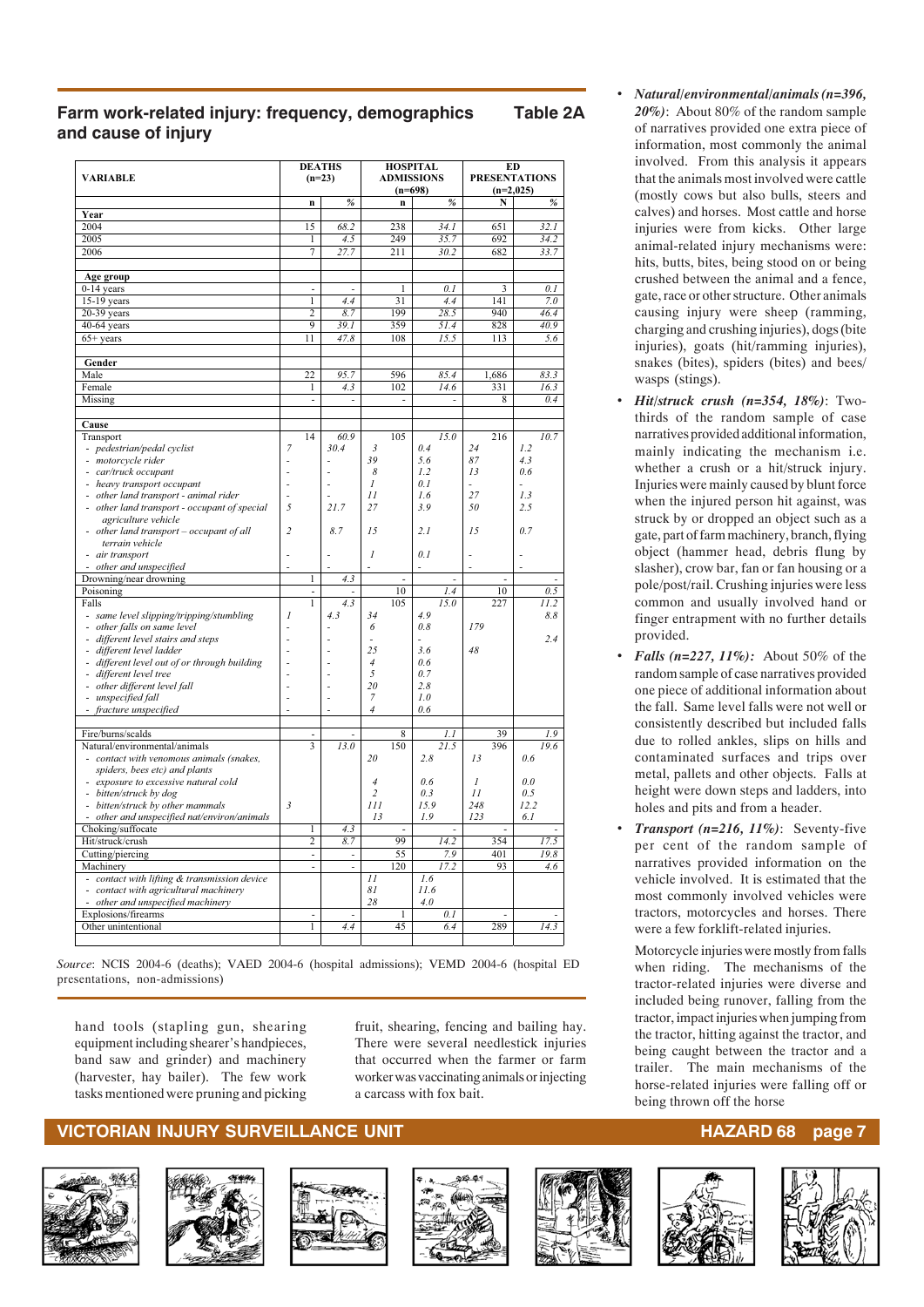#### **Farm work-related injury: Body region injured, Table 2B nature of injury and length of hospital stay**

|                |      |                           |                          | ED<br><b>PRESENTATIONS</b><br>$(n=2,025)$                                                 |      |  |
|----------------|------|---------------------------|--------------------------|-------------------------------------------------------------------------------------------|------|--|
| n              | %    | $\mathbf n$               | %                        | $\mathbf N$                                                                               | %    |  |
|                |      |                           |                          |                                                                                           |      |  |
| $\overline{4}$ | 17.4 | 118                       | 16.9                     | 345                                                                                       | 17   |  |
| 5              | 21.7 | 99                        | 14.2                     | 144                                                                                       | 7    |  |
| ÷.             | ÷    | 262                       | 37.5                     | 893                                                                                       | 44   |  |
| 1              | 4.3  | 163                       | 23.4                     | 413                                                                                       | 20   |  |
| $\overline{c}$ | 8.7  |                           | $\overline{\phantom{a}}$ | 46                                                                                        | 2.3  |  |
| $\overline{4}$ | 17.4 | 39                        | 5.6                      | 128                                                                                       | 6.3  |  |
| $\overline{7}$ | 30.4 | 4                         | 0.6                      | 56                                                                                        | 2.8  |  |
| N/A            |      | 13                        | 1.9                      |                                                                                           |      |  |
| N/A            |      |                           |                          |                                                                                           |      |  |
|                |      | 234                       | 33.5                     | 180                                                                                       | 8.9  |  |
|                |      | 107                       | 15.3                     | 531                                                                                       | 26.2 |  |
|                |      | 31                        | 4.4                      | 14                                                                                        | 0.7  |  |
|                |      | 45                        | 6.4                      | 386                                                                                       | 19.1 |  |
|                |      | 30                        | 4.3                      | 195                                                                                       | 9.6  |  |
|                |      | 41                        | 5.9                      | 105                                                                                       | 5.2  |  |
|                |      | 33                        | 4.7                      | 8                                                                                         | 0.4  |  |
|                |      | 28                        | 4.0                      | 56                                                                                        | 2.8  |  |
|                |      | 16                        | 2.3                      | 1                                                                                         | 0.0  |  |
|                |      | 15                        | 2.1                      | 32                                                                                        | 1.6  |  |
|                |      | 12                        | 1.7                      | 3                                                                                         | 0.1  |  |
|                |      | 8                         | 1.1                      | 79                                                                                        | 3.9  |  |
|                |      | 11                        | 1.6                      | 94                                                                                        | 4.6  |  |
|                |      | 8                         |                          | $\overline{4}$                                                                            | 0.2  |  |
|                |      | 66                        | 9.5                      | 337                                                                                       | 16.6 |  |
|                |      | 13                        |                          | $\Omega$                                                                                  | 0.0  |  |
| N/A            |      |                           |                          | N/A                                                                                       |      |  |
|                |      | 379                       | 54.3                     |                                                                                           |      |  |
|                |      | 267                       | 38.3                     |                                                                                           |      |  |
|                |      | 45                        | 6.4                      |                                                                                           |      |  |
|                |      | 7                         | 1.0                      |                                                                                           |      |  |
|                |      | <b>DEATHS</b><br>$(n=23)$ |                          | <b>HOSPITAL</b><br><b>ADMISSIONS</b><br>$(n=698)$<br>$\overline{1.1}$<br>$\overline{1.9}$ |      |  |

*Source*: NCIS 2004-6 (deaths); VAED 2004-6 (hospital admissions); VEMD 2004-6 (hospital ED presentations, non-admissions)

#### **Distribution of farm work-related injury cases Figure 2 by age group**



### **2.4 Body region and nature of injury**

The fatalities were mainly caused by traumatic head or trunk injuries or multiple injuries involving the head/trunk.

Among farm work-related hospital admissions and ED presentations, the upper extremity was the most commonly injured body region (38% of admissions and 44% of ED presentations), followed by the lower extremity (23%, 20%), head/face/neck (17%, 17%) and trunk (14%, 7%).

Among hospitalisations, fracture (n=234, 34%) and open wounds ( $n=107, 15%$ ) were the most common diagnoses whereas for ED presentations the major injury types were open wounds (26%) and dislocation, sprain & strain (19%).

The most common specific injury diagnoses among hospitalisations were: fracture - upper extremity (14%), fracture - lower extremity (11%), open wound - upper extremity (7%), fracture – trunk  $(6\%)$  and intracranial injury  $(4\%)$ .

## **2.5 Injury severity: Length of stay**

The average length of stay for work-related hospital admissions was 3 days (range < 1 day to 113 days).

**VICTORIAN INJURY SURVEILLANCE UNIT AND RESERVE THE RESERVENT OF A SERVICE OF A SUBSETION CONTROL CONTROL CONTR** 













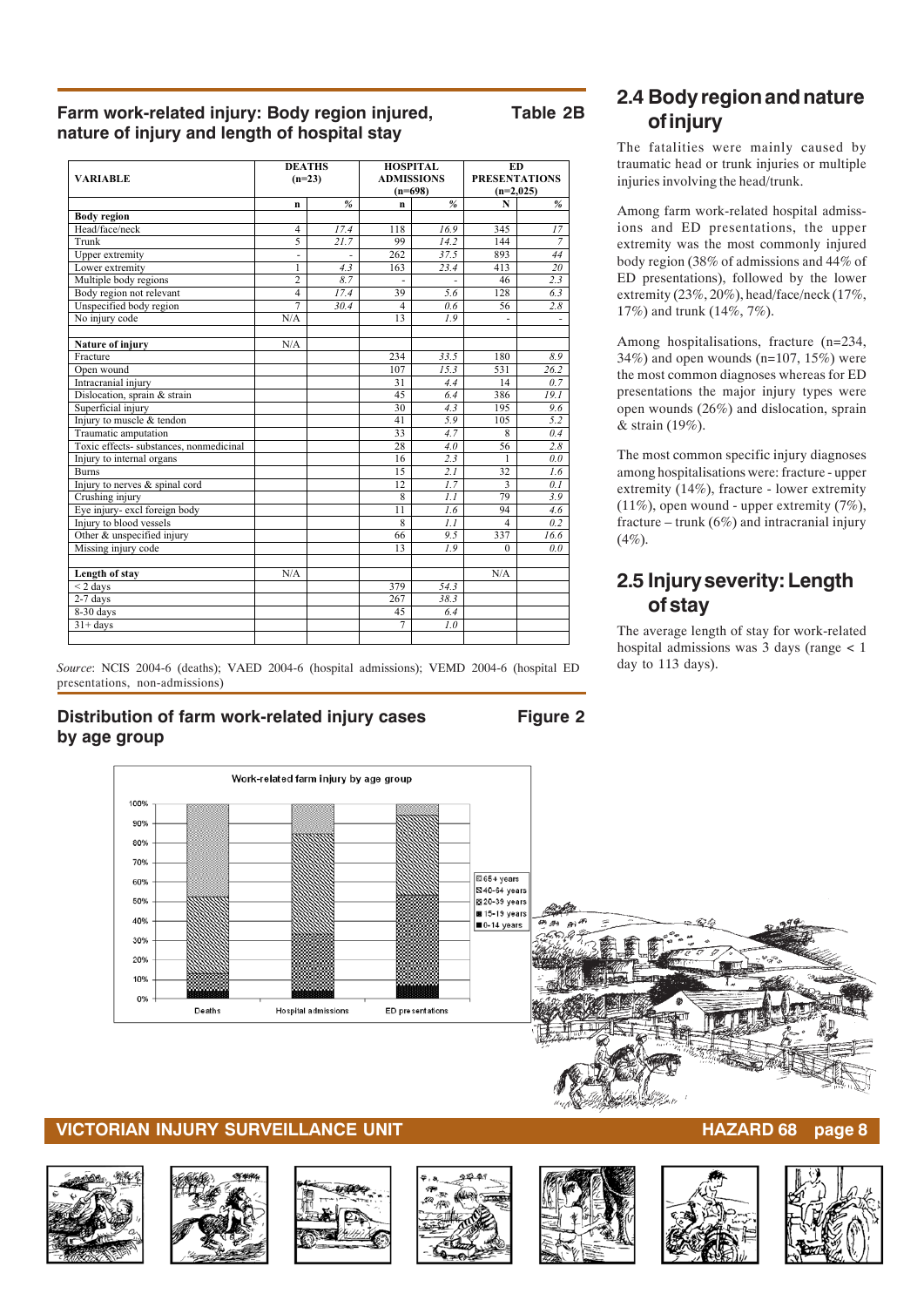#### Vignettes of farm work-related deaths (n=23)

| ы<br>я<br>., |  |  |
|--------------|--|--|
|              |  |  |

| Male, aged 15-19,                     | The deceased, a teenage male working on a dairy farm, was <i>operating a tractor</i> with a stirrer                                                                         |
|---------------------------------------|-----------------------------------------------------------------------------------------------------------------------------------------------------------------------------|
| vehicle operation                     | attached. The tractor crashed into an effluent pond and the deceased drowned after being unable                                                                             |
|                                       | to get free of the vehicle.                                                                                                                                                 |
| Male, aged 20-39,                     | The deceased was a young male carpenter employed to construct a farm shed. He suffered a                                                                                    |
| construction                          | fatal heart attack after coming into contact with live electrical wiring during the construction.                                                                           |
| Male, aged 20-39,                     | The deceased, a young male dairy milker, died due to <i>strangulation</i> after becoming entrapped                                                                          |
| dairy farming                         | in a paddock gate.                                                                                                                                                          |
| Male, aged 40-64,                     | The deceased was a middle-aged man employed to cut wood for sale. He was struck on the                                                                                      |
| woodcutting                           | head by a branch he was splitting and died as a result of the trauma sustained.                                                                                             |
| Male, aged 40-64,                     | The deceased, an older male, crashed while driving a fertilizer spreader. He suffered fatal chest                                                                           |
| vehicle operation<br>Female, aged 40- | and abdominal injuries from being crushed between the vehicle and the ground.<br>The deceased was a middle-aged woman who was herding cattle on her farm. She was struck in |
| 64, cattle herding                    | the chest by one of the animals and received a lethal penetrating wound.                                                                                                    |
| Male, aged 40-64,                     | The deceased was a middle aged male farmer. He drowned after becoming pinned face down in                                                                                   |
| general farming                       | a pool of water by a concrete cattle trough.                                                                                                                                |
| Male, aged 40-64,                     | The deceased, an older male farrier, was trampled by the horse he was training. He received                                                                                 |
| horse training                        | several severe blows to the chest that ruptured his heart.                                                                                                                  |
| Male, aged 40-64,                     | The deceased was an instructor at an agricultural training facility that was struck while felling a                                                                         |
| tree felling                          | tree and died from massive head and chest injuries.                                                                                                                         |
| Male, aged 40-64,                     | The decease was a middle aged farmer who was involved in a vehicular impact as a pedestrian.                                                                                |
| general farming/                      | He received fatal chest and head injuries due to being crushed when hit by a tractor.                                                                                       |
| vehicular                             |                                                                                                                                                                             |
| Female, aged 40-                      | The deceased, a middle aged female volunteer firefighter, was run over by a tractor while                                                                                   |
| 64, fire fighting                     | attending to a fire on a farm.                                                                                                                                              |
| Male, aged 40-64,                     | The decease was an older male farmer who was run over by a tractor in a field while                                                                                         |
| general farming/                      | undertaking farming duties on foot.                                                                                                                                         |
| vehicular                             |                                                                                                                                                                             |
| Male, aged 65+,                       | The deceased, an elderly male pig farmer, fell over in a sty while tending to his pigs. He died                                                                             |
| pig farming                           | from head injuries received from the impact with the floor.                                                                                                                 |
| Male, aged 65+,                       | The deceased was an elderly man who received lethal chest injuries when <i>attacked by a bull</i> he                                                                        |
| cattle herding                        | was herding.                                                                                                                                                                |
| Male, aged 65+,                       | The deceased was an elderly farmer who was working on foot in a paddock. He was hit by a ute                                                                                |
| general farming/                      | driven by a fellow farm worker and died of the injuries.                                                                                                                    |
| vehicular                             |                                                                                                                                                                             |
| Male, aged 65+,                       | The deceased, an elderly man, was working on the farm when he fatally crashed the ATV quad                                                                                  |
| vehicle operation                     | bike he was riding at the time.                                                                                                                                             |
| Male, aged 65+,                       | The deceased was an older farmer who sustained a lethal head injury when he was involved in a                                                                               |
| vehicle operation                     | collision while riding an ATV quad bike.                                                                                                                                    |
| Male, aged 65+,                       | The deceased, an elderly male, was <i>operating a tractor</i> on the farm. He was involved in a                                                                             |
| vehicle operation                     | collision and received multiple fatal head injuries.                                                                                                                        |
| Male, aged 65+,                       | The deceased was an elderly farmer who was hit by a tractor travelling at speed while he was                                                                                |
| general farming/                      | working on foot. The force of the impact crushed the farmer's pelvic area and resulted in                                                                                   |
| vehicular                             | multiple organ failures.                                                                                                                                                    |
| Male, aged 65+,                       | The deceased, a semi-retired farmer, was working adjacent to the farmhouse. A tractor driven                                                                                |
| general farming/                      | by another farm worker rolled over and the farmer was caught underneath and crushed.                                                                                        |
| vehicular                             |                                                                                                                                                                             |
| Male, aged 65+,                       | The deceased was an older man working on foot in a field. He was <i>struck by a tractor</i> driven by                                                                       |
| general farming/                      | someone else, and died as a result of the injuries sustained.                                                                                                               |
| vehicular                             |                                                                                                                                                                             |
| Male, aged 65+,                       | The deceased, semi-retired, was <i>operating a tractor</i> on his farm when he became involved in an                                                                        |
| vehicle operation                     | incident that resulted in him being <i>crushed between</i> the vehicle and a solid object.                                                                                  |
| Male, aged 65+,                       | The deceased was an elderly farmer who was struck by equipment being towed behind a tractor                                                                                 |
| general farming/                      | while he was working on foot in a crop field. His leg was partially severed resulting in a fatal                                                                            |
| vehicular                             | loss of blood.                                                                                                                                                              |

*Source*: National Coroners Information System. Case studies published with the permission of the NCIS Unit

#### **Rank order of causes of work-related farm injury Table 2D based on case frequency**

#### **Rank\* Deaths (n=23) Hospital admissions**   $\frac{(n=698)}{105(15%)}$ **ED Presentations (n=2,025)**  1. Transport (mostly motorcycle riders, tractor/other agricultura vehicle operators and bystanders (pedestrians), ATV operators and horse riders) 14 (61%) 105 (15%) 216 (11%) 2. Natural/environmental/animal (mostly animal handling) 3 (13%) 150 (22%) 396 (20%) 3. Hit/struck/crush 2 (9%) 99 (14%) 354 (18%) 4. Falls 1(4%) 105 (15%) 227 (11%) 5. Machinery 120 (17%) 93 (5%)

*Note*: \*Weight is given to injury severity (frequency of deaths and admissions) when deciding rank order

#### **VICTORIAN INJURY SURVEILLANCE UNIT HAZARD 68 page 9**















## **3. Farm injury in vulnerable population groups (1): Injury in children and young people (aged 0-19)**

There were 6 deaths, 321 hospital admissions and 1,912 ED presentations for farm injury among children and young people aged 0-19 over the 3-year study period, an average of 2 deaths, 107 admissions and 637 ED presentations per year.

### **3.1 Deaths**

Four of the 6 farm injury deaths of children and young people were children aged 0-14 (three males and one female) and two were young males aged 15-19 years. Three child fatalities were caused by drowning (in a dam, waterhole and 'body of water') and the other in an unspecified incident when the child was tending animals in a paddock. One young person was operating a tractor doing paid farm work when it crashed into an effluent pond and he was pinned by the vehicle and drowned and the other was killed in a shooting incident when rifle shooting for recreation. Vignettes are included in Table 1C and 2C.

## **3.2 Hospital-treated injury**

The pattern of hospital-treated farm injury in children and young people (analysed separately) is summarised in tables 3A and B.

Among children aged 0-14 years there were 184 admissions and 1,112 ED presentations for farm injury over the 3-year study period. Among young people aged 16-19 there were 137 admissions and 800 ED presentations.

The data on activity when injured indicate that most of the child injuries on farms occurred when children were participating in sport, leisure and 'other specified' activities and very few were treated in hospital for injuries that occur when working for an income or doing unpaid work. However, these results should be treated as indicative as 50% of child farm injury hospitalisations and 37% of ED presentations are not coded for activity at the time of injury.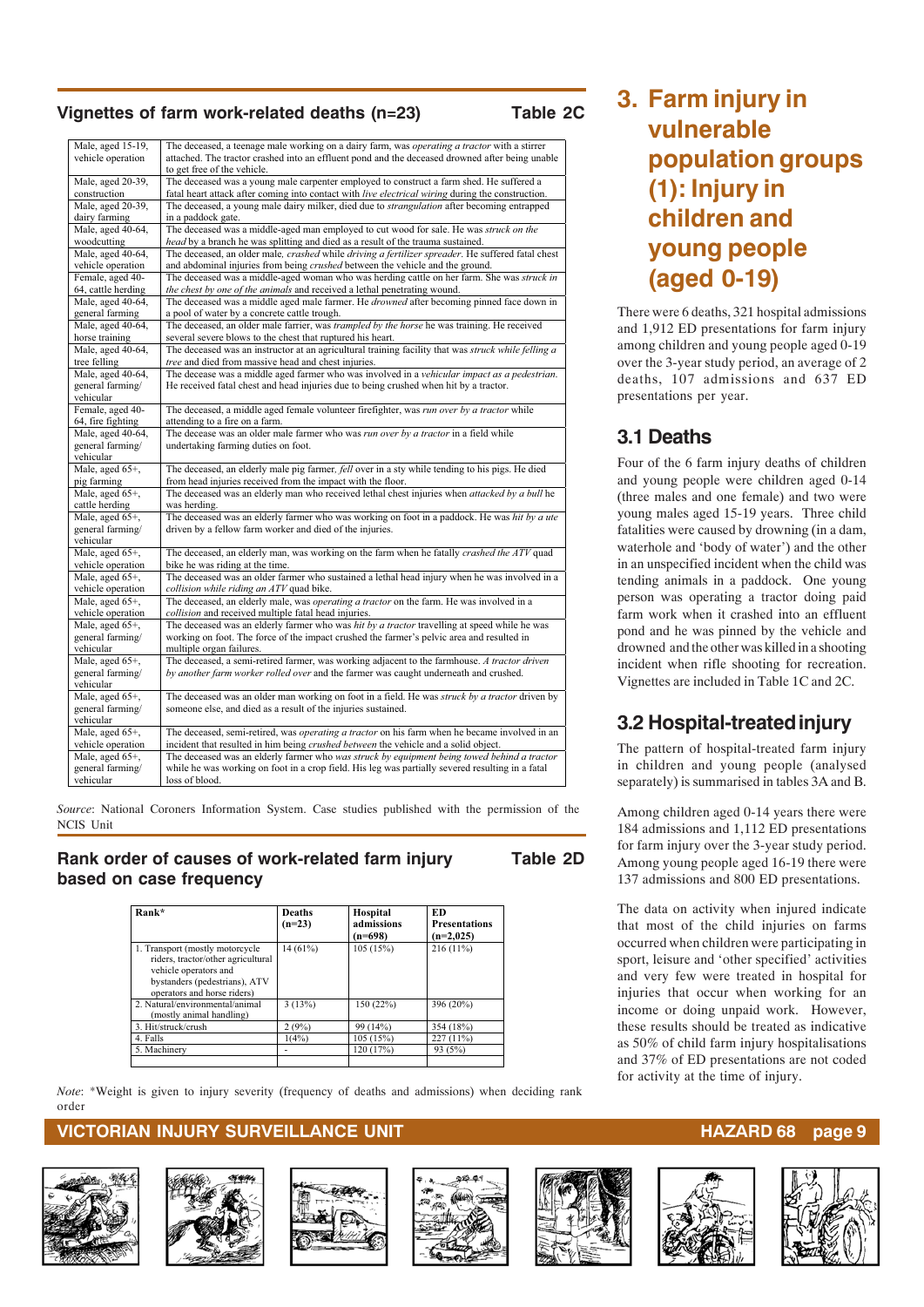#### **Farm injury among children and young people: Table 3A Frequency, demographics, cause of injury and activities when injured**

|                               |                          |                                            | <b>CHILDREN</b><br>$(0-14$ YEARS) |                                               | YOUNG PEOPLE<br>(15-19 YEARS) |                                            |                |                                                |  |
|-------------------------------|--------------------------|--------------------------------------------|-----------------------------------|-----------------------------------------------|-------------------------------|--------------------------------------------|----------------|------------------------------------------------|--|
| <b>VARIABLE</b>               |                          | Hospital<br><b>Admissions</b><br>$(n=184)$ |                                   | <b>ED</b><br><b>Presentations</b><br>(1, 112) |                               | Hospital<br><b>Admissions</b><br>$(n=137)$ |                | <b>ED</b><br><b>Presentations</b><br>$(n=800)$ |  |
|                               | N                        | %                                          | $\mathbf n$                       | $\frac{9}{6}$                                 | N                             | %                                          | N              | $\frac{9}{6}$                                  |  |
| Year                          |                          |                                            |                                   |                                               |                               |                                            |                |                                                |  |
| 2004                          | 63                       | 34.2                                       | 330                               | 29.7                                          | 42                            | 30.7                                       | 257            | 32.1                                           |  |
| 2005                          | 62                       | 33.7                                       | 345                               | 31.0                                          | 50                            | 36.5                                       | 241            | 30.1                                           |  |
| 2006                          | 59                       | 32.1                                       | 437                               | 39.3                                          | 45                            | 32.8                                       | 302            | 37.8                                           |  |
| Age group                     |                          |                                            |                                   |                                               |                               |                                            |                |                                                |  |
| 0-4 years                     | 33                       | 17.9                                       | 131                               | 11.8                                          | ÷,                            | ÷,                                         | ä,             | $\overline{\phantom{a}}$                       |  |
| 5-9 years                     | 46                       | 25.0                                       | 309                               | 27.8                                          | L.                            | $\overline{a}$                             | L.             | ÷,                                             |  |
| $10-14$ years                 | 105                      | 57.1                                       | 672                               | 60.4                                          | ÷,                            | ÷,                                         | $\blacksquare$ | L,                                             |  |
| 15-19 years                   | $\overline{\phantom{m}}$ | ٠                                          | $\blacksquare$                    |                                               | 137                           | 100.0                                      | 800            | 100.0                                          |  |
| Gender                        |                          |                                            |                                   |                                               |                               |                                            |                |                                                |  |
| Male                          | 109                      | 59.2                                       | 569                               | 51.2                                          | 105                           | 76.6                                       | 521            | 65.1                                           |  |
| Female                        | 75                       | 40.8                                       | 539                               | 48.5                                          | 32                            | $\overline{23.4}$                          | 268            | 33.5                                           |  |
| Missing                       | ÷,                       |                                            | $\overline{\mathbf{4}}$           | 0.4                                           | ÷,                            |                                            | 11             | 1.4                                            |  |
| Cause                         |                          |                                            |                                   |                                               |                               |                                            |                |                                                |  |
| Transport                     | 118                      | 64.1                                       | 581                               | 52.2                                          | 97                            | 70.8                                       | 415            | 51.9                                           |  |
| drowning/near drowning        | $\overline{2}$           | $\overline{1.1}$                           | 3                                 | 0.3                                           | ÷,                            |                                            | ÷,             |                                                |  |
| Poisoning                     | $\overline{4}$           | 2.2                                        | $\overline{\phantom{a}}$          | $\overline{\phantom{a}}$                      | ÷,                            | ÷.                                         | $\omega$       | ä,                                             |  |
| Falls                         | 20                       | 10.9                                       | 199                               | 17.9                                          | 9                             | 6.6                                        | 78             | 9.8                                            |  |
| Fires/burns/scalds            | $\overline{2}$           | 1.1                                        | 20                                | 1.8                                           | $\overline{2}$                | $1.\overline{5}$                           | 15             | $\overline{1.9}$                               |  |
| Natural/environmental/animals | 19                       | 10.3                                       | 134                               | 12.1                                          | 4                             | 2.9                                        | 105            | 13.1                                           |  |
| Choking/suffocate             | $\overline{\phantom{a}}$ |                                            | $\sim$                            |                                               | $\blacksquare$                |                                            |                |                                                |  |
| Hit/struck/crush              | $\overline{6}$           | 3.3                                        | 74                                | 6.7                                           | 5                             | 3.6                                        | 72             | $\overline{9.0}$                               |  |
| Cutting/piercing              | $\overline{5}$           | 2.7                                        | 61                                | 5.5                                           | 5                             | 3.6                                        | 67             | 8.4                                            |  |
| Machinery                     | $\overline{4}$           | $\overline{2.2}$                           | $\overline{5}$                    | 0.4                                           | 13                            | 9.5                                        | 12             | 1.5                                            |  |
| Explosions/firearms           | $\overline{a}$           | ÷.                                         | $\overline{a}$                    | $\overline{a}$                                | $\overline{a}$                |                                            | $\overline{a}$ |                                                |  |
| Other unintentional           | 4                        | 2.2                                        | 35                                | 3.1                                           | 2                             | $\overline{1.5}$                           | 36             | $\overline{4.5}$                               |  |
| <b>Activity</b>               |                          |                                            |                                   |                                               |                               |                                            |                |                                                |  |
| Working for income            | 1                        | $0.\overline{5}$                           | $\overline{\mathbf{3}}$           | 0.3                                           | 31                            | 22.6                                       | 141            | 17.6                                           |  |
| Unpaid work                   | $\overline{3}$           | 1.6                                        | 26                                | 2.3                                           | 5                             | 3.6                                        | 58             | 7.3                                            |  |
| Sport and recreation activity | 34                       | 18.5                                       | 40                                | 3.6                                           | 24                            | 17.5                                       | 16             | 2.0                                            |  |
| Leisure                       | 12                       | 6.5                                        | 892                               | 80.2                                          | 3                             | 2.2                                        | 470            | 58.8                                           |  |
| Vital activities              | 1                        | 0.5                                        | 22                                | 2.0                                           | $\overline{a}$                |                                            | 12             | 1.5                                            |  |
| Other specified               | 41                       | 22.3                                       | 91                                | 8.2                                           | 24                            | 17.5                                       | 74             | 9.3                                            |  |
| Unspecified                   | 92                       | 50.0                                       | 38                                | 3.4                                           | 50                            | 36.5                                       | 29             | 3.6                                            |  |
|                               |                          |                                            |                                   |                                               |                               |                                            |                |                                                |  |

*Source*: VAED 2004-6 (hospital admissions); VEMD 2004-6 (hospital ED presentations, nonadmissions)

#### **Distribution of hospital-treated farm injury cases Figure 3 in children and young people (aged 0-19 years) by age group**



#### **VICTORIAN INJURY SURVEILLANCE UNIT HAZARD 68 page 10**













The pattern is different for young people aged 15-19. In this age group, at least 23% of hospitalisations and 18% of ED presentations were for income-producing farm work-related injuries. Only a small proportion of injuries (4% of admissions and 7% of ED presentations) to 15-19 year olds occurred during unpaid work tasks. As for children, a substantial proportion of hospital admissions (20%) and ED presentations (60%) of young people occurred during sport and leisure activities undertaken on farms. Specific activities identified in hospital admissions and ED presentations data include trail and general horse riding, motorcycling, pedal cycling and driving motor vehicles (cars).

## **3.2.1 Gender and age**

Males were over-represented in child farm injury admissions (59%) but less so in ED presentations (51%). The gender difference was more pronounced among young persons with males accounting for 77% of farm injury admissions and 65% of ED presentations.

Figure 3 shows the distribution of hospitaltreated injury cases by 5-year age group. The frequency of farm injury admissions and ED presentations increased as age increased, with 15-19 year olds accounting for 43% of child and youth farm injury hospital admissions and 42% of ED presentations.

### **3.2.2 Causes of injury**

Ranking of the major causes of injury among children and young people based on case frequency data weighted by severity is summarised in Table 3C. Overall, the five major causes of injury among children and young people were: transport (mostly related to motorcycle riding and horse riding), natural/ environmental/animals (mostly related to animal handling), falls, hit/struck/crushed and drowning (for fatalities only).

### *Children*

Nearly two-thirds (64%) of the 184 child farm hospital admissions were transportrelated, mostly motorcycle rider injuries (30% of all child farm hospitalisations) and 'other land transport' injuries that covers animal riding, occupant of agricultural vehicles and all-terrain/off-road vehicles (23%). The other major causes were falls (11%, mostly falls from height either from one level to another or falling out or through buildings) and natural/ environmental/animal (10%, mostly bitten, struck or crushed by animal).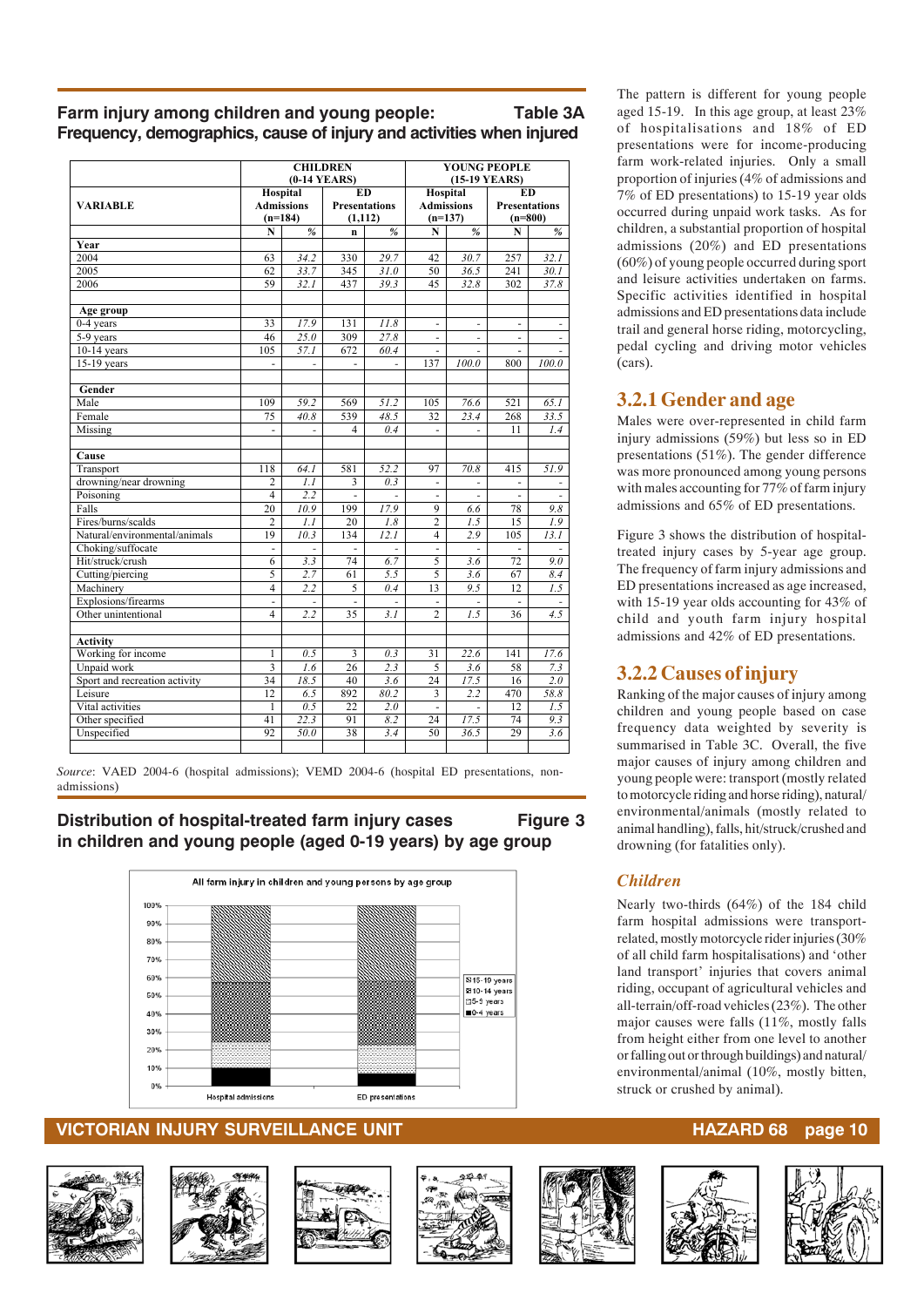#### **Farm injury among children and young people: Table 3B Body region injured, nature of injury and length of hospital stay**

|                                              |                              |                              | <b>CHILDREN</b><br>$(0-14$ YEARS) |                          | <b>ADOLESCENTS AND</b><br>YOUNG ADULTS (15-19<br><b>YEARS</b> ) |                          |                          |                          |  |
|----------------------------------------------|------------------------------|------------------------------|-----------------------------------|--------------------------|-----------------------------------------------------------------|--------------------------|--------------------------|--------------------------|--|
|                                              | Hospital                     |                              |                                   | <b>ED</b>                |                                                                 | Hospital<br><b>ED</b>    |                          |                          |  |
| VARIABLE                                     | <b>Admissions</b>            |                              | <b>Presentations</b>              |                          | <b>Admissions</b>                                               |                          | <b>Presentations</b>     |                          |  |
|                                              | $(n=184)$                    |                              |                                   | (1, 112)                 | $(n=137)$                                                       |                          | $(n=800)$                |                          |  |
|                                              | $\mathbf N$                  | $\%$                         | $\mathbf{n}$                      | %                        | ${\bf N}$                                                       | $\%$                     | $\mathbf{n}$             | $\%$                     |  |
| <b>Body region</b>                           |                              |                              |                                   |                          |                                                                 |                          |                          |                          |  |
| Head/face/neck                               | 57                           | 31.0                         | 171                               | 15.4                     | 35                                                              | 25.5                     | 109                      | 13.6                     |  |
| Trunk                                        | 19                           | 10.3                         | 44                                | 4.0                      | 12                                                              | 8.8                      | 52                       | 6.5                      |  |
| Upper extremity                              | 47                           | 25.5                         | 484                               | 43.5                     | 53                                                              | 38.7                     | 346                      | 43.3                     |  |
| Lower extremity                              | 49                           | 26.6                         | 292                               | 26.3                     | 33                                                              | 24.1                     | 223                      | 27.9                     |  |
| Multiple body regions                        | 1                            | 0.5                          | 41                                | 3.7                      |                                                                 |                          | 34                       | 4.3                      |  |
| Body region not relevant                     | 10                           | 5.4                          | 61                                | 5.5                      | $\overline{c}$                                                  | 1.5                      | 26                       | 3.3                      |  |
| Unspecified body region                      | $\overline{\phantom{a}}$     |                              | 19                                | 1.7                      | $\blacksquare$                                                  |                          | 10                       | 1.3                      |  |
| No injury code                               | 1                            | 0.5                          | $\overline{\phantom{a}}$          | $\overline{\phantom{0}}$ | $\overline{2}$                                                  | 7.5                      | $\overline{a}$           | $\overline{\phantom{a}}$ |  |
|                                              |                              |                              |                                   |                          |                                                                 |                          |                          |                          |  |
| Injury                                       |                              |                              |                                   |                          |                                                                 |                          |                          |                          |  |
| Fracture                                     | 73                           | 39.7                         | 268                               | 24.1                     | 57                                                              | 41.6                     | 157                      | 19.6                     |  |
| Open wound                                   | 33                           | 17.9                         | 203                               | 18.3                     | 20                                                              | 14.6                     | 137                      | 17.1                     |  |
| Intracranial injury                          | 29                           | 15.8                         | 45                                | 4.0                      | 18                                                              | 13.1                     | 17                       | 2.I                      |  |
| Dislocation, sprain & strain                 | 2                            | 1.1                          | 219                               | 19.7                     | $\overline{2}$                                                  | 1.5                      | 187                      | 23.4                     |  |
| Superficial injury                           | $\overline{4}$               | 2.2                          | 119                               | 10.7                     | 8                                                               | 5.8                      | 88                       | 11.0                     |  |
| Injury to muscle & tendon                    | $\overline{\mathbf{3}}$      | 1.6                          | 41                                | 3.7                      |                                                                 | 2.2                      | 48                       | 6.0                      |  |
| Traumatic amputation                         | 3                            | 1.6                          | 1                                 | 0.1                      | $\overline{4}$                                                  | 2.9                      | $\frac{1}{2}$            |                          |  |
| Toxic effects- substances, non-<br>medicinal | 5                            | 2.7                          | 25                                | 2.2                      | $\mathbf{1}$                                                    | 0.7                      | 19                       | 2.4                      |  |
| Injury to internal organs                    | $\overline{4}$               | 2.2                          | $\overline{2}$                    | 0.2                      | 3                                                               | 2.2                      | 1                        | 0.1                      |  |
| Fire/burns/scalds                            | $\overline{4}$               | 2.2                          | 33                                | $\overline{3.0}$         | $\overline{4}$                                                  | 2.9                      | 20                       | 2.5                      |  |
| Injury to nerves & spinal cord               | 3                            | 1.6                          | $\mathbf{1}$                      | 0.1                      | $\mathbf{1}$                                                    | 0.7                      |                          |                          |  |
| Crushing injury                              | $\mathbf{1}$                 | 0.5                          | $\overline{24}$                   | 2.2                      | $\mathbf{1}$                                                    | 0.7                      | 23                       | 2.9                      |  |
| Eye injury- excl foreign body                | $\qquad \qquad \blacksquare$ | $\qquad \qquad \blacksquare$ | 5                                 | 0.4                      | $\qquad \qquad \blacksquare$                                    | $\overline{\phantom{a}}$ | 10                       | 1.3                      |  |
| Injury to blood vessels                      | ٠                            | $\bar{a}$                    | $\blacksquare$                    | $\overline{\phantom{a}}$ | $\overline{\phantom{a}}$                                        | $\overline{\phantom{a}}$ | $\overline{\phantom{a}}$ | $\bar{a}$                |  |
| Other & unspecified injury                   | 19                           | 10.3                         | 34                                | 3.1                      | 13                                                              | 9.5                      | 39                       | 4.9                      |  |
| Missing injury code                          | 1                            | 0.5                          | 92                                | 8.3                      | $\overline{c}$                                                  | 1.5                      | 54                       | 6.8                      |  |
| Length of stay                               |                              |                              |                                   |                          |                                                                 |                          |                          |                          |  |
| $<$ 2 days                                   | 128                          | 69.6                         | $\overline{\phantom{a}}$          | $\overline{\phantom{m}}$ | 83                                                              | 60.6                     | $\frac{1}{2}$            | $\overline{\phantom{a}}$ |  |
| $2-7$ days                                   | 51                           | 27.7                         | $\overline{\phantom{a}}$          | ÷,                       | 48                                                              | 35.0                     | ÷,                       | ä,                       |  |
| 8-30 days                                    | $\overline{4}$               | 2.2                          | $\overline{\phantom{a}}$          | $\overline{\phantom{0}}$ | 5                                                               | 3.6                      | ÷.                       | $\overline{\phantom{a}}$ |  |
| $31 + days$                                  | 1                            | 0.5                          | $\overline{\phantom{a}}$          | ÷,                       | 1                                                               | 0.7                      | $\frac{1}{2}$            | ÷,                       |  |

*Source*: VAED 2004-6 (hospital admissions); VEMD 2004-6 (hospital ED presentations, nonadmissions)

#### **Rank order of causes of farm injury in children Table 3C and young people based on case frequency**

| Rank*                                                       | <b>Deaths</b><br>$(n=6)$ | <b>Hospital</b><br>admissions | ED<br>presentations |
|-------------------------------------------------------------|--------------------------|-------------------------------|---------------------|
|                                                             |                          | $(n=321)$                     | $(n=1,912)$         |
| 1. Transport (mostly motorcycle and<br>horse riders)        | $\overline{\phantom{a}}$ | 215(67%)                      | 996 (52%)           |
| 2. Natural/environmental/animal<br>(mostly animal handling) | 1(17%)                   | 23(17%)                       | 239(13%)            |
| 3. Falls                                                    |                          | 29(9%)                        | 277(14%)            |
| 4. Hit/struck/crush                                         |                          | 11(3%)                        | 146 $(8%)$          |
| 5. Drowning                                                 | 4(66%)                   | 2(1%)                         |                     |

*Note*: \*Weight is given to injury severity (frequency of deaths and admissions) when deciding rank order

#### Child farm injury ED presentations followed a similar causal pattern to admissions with transport-related injuries predominating (52%), followed by falls (18%) and natural/ environmental/animals (12%).

Case narrative data provided some additional information on the mechanisms and circumstances of ED presentations; a 50% sample was analysed.

The vehicles most involved in child transport ED presentations were motorcycles and horses. Over half the motorcycle riding and most of the horse riding ED presentations were caused by falls from the bike or horse. Other mechanisms of motorcycling injury included crashing into fences (including barbed-wire and electric fences) and gates, driving into drains/ditches, being hit by tree branches, burns from the exhaust pipe and tip-overs. Other vehicles involved in a small number of transport injury incidents were bicycles, cars, tractors and ATVs. Very few narratives included information on the helmet wearing status of motorcycle and horse riders.

Child fall-related ED presentations were the result of children falling from height off a variety of objects including trees, fences, gates, moving trailers, the back of a ute, hay bales, a raft, and a swing and when rollerblading, playing soccer, bushwalking, running and jumping.

#### *Young people*

Most farm injury hospitalisations among young people were transport-related (71%), predominantly motorcycle riders (43% of all farm injury hospitalisations in 16-19 yearolds) and car occupants (6%). Machinery, most commonly agricultural machinery, was the other major cause of hospital admissions, accounting for 10% of hospitalisations.

As for hospital admissions, the major cause of ED presentations among young people was transport (52%). Other common causes were natural/environmental/animals (13%), falls (10%); hit/struck/crush (9%) and cutting/ piercing (8%).

Fifty per cent of case narratives for ED presentations were analysed, The analysis revealed that transport ED presentations were mostly falls, collisions and other injuries from motorcycle riding (39% of transport ED presentations) and falls related to horse riding (29%).













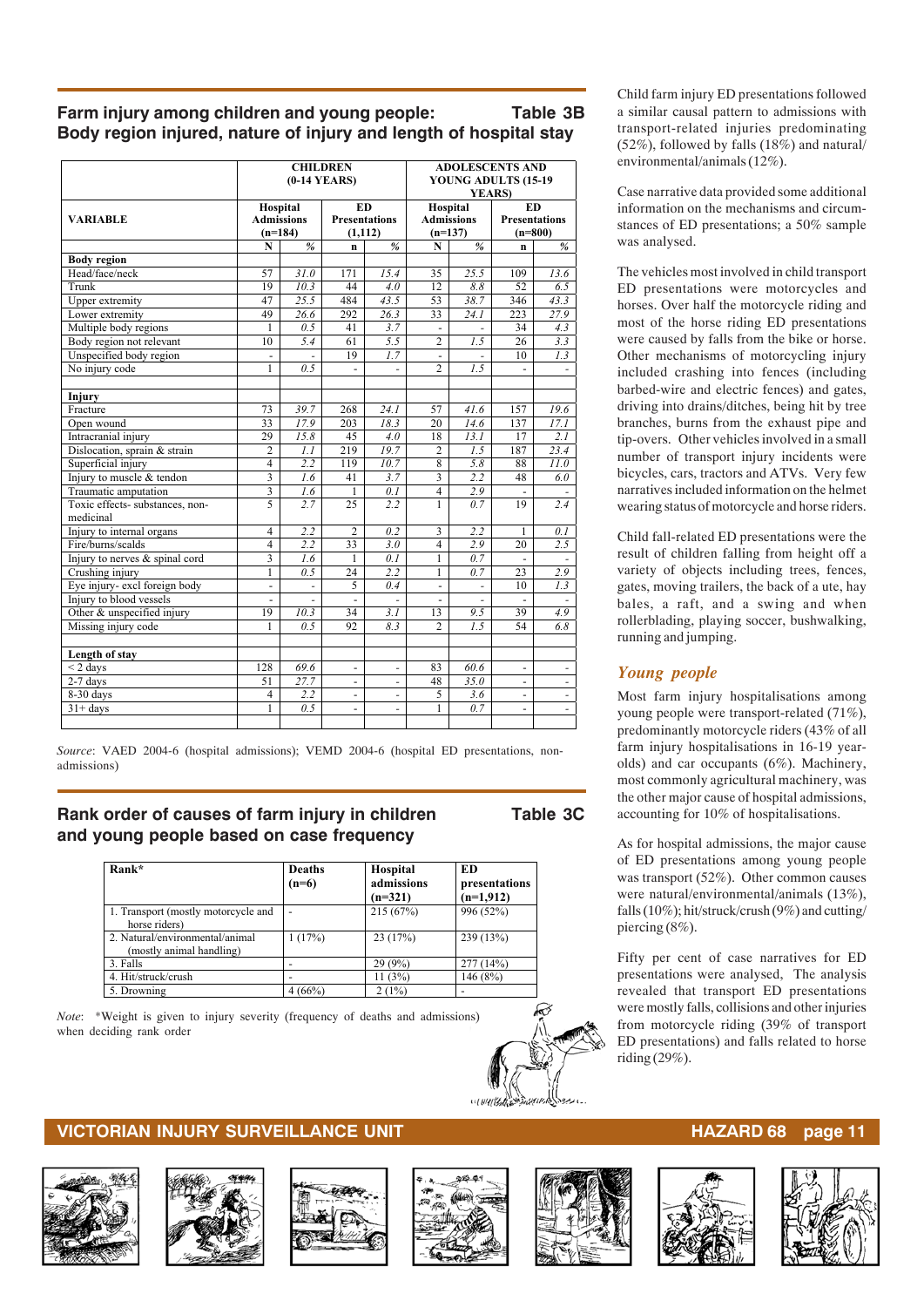Falls cases were not well described but reported incidents included falls/slips from the back of a ute, step ladder, roof, plank and a fall when paintballing.

## **3.2.3 Body region injured and site of injury**

#### *Children*

Injuries among child hospitalisations were fairly evenly distributed across the head/face/ neck (31%), lower extremity (27%) and upper extremity (26%). Fracture was the most common injury type accounting for 40% of child hospital admissions, followed by open wound (18%) and intracranial (brain) injury (16%). Thirty-four per cent of brain injuries occurred in the hospitalised motorcycle riders.

#### *Young people*

Among hospitalisations of young people, the upper extremity was most frequently injured body site (39%) followed by the head/face/neck (24%) and lower extremity (24%). As for children, fracture was the most common injury (42%), followed by open wounds (15%). Intracranial (brain) injury formed a sizeable proportion of hospitalised cases (13%), and, as for children, mostly occurred in motorcycle riders (50%).

#### **3.2.4 Injury severity (length of stay)**

Seventy per cent of child hospital admissions stayed in hospital less than two days compared with sixty-one per cent of admissions of young people aged 15-19. Compared with children, a higher proportion of young people had lengths of stay of 2 to 7

#### **Farm injury in seniors aged 65 years and older: Table 4A Frequency, demographics, cause of injury and activity when injured**

| <b>DEATHS</b>                 |                          | <b>HOSPITAL</b>          |                   | <b>ED</b> |                      |      |
|-------------------------------|--------------------------|--------------------------|-------------------|-----------|----------------------|------|
| <b>VARIABLE</b>               | $(n=15)$                 |                          | <b>ADMISSIONS</b> |           | <b>PRESENTATIONS</b> |      |
|                               |                          |                          | $(n=278)$         |           | $(n=460)$            |      |
|                               | N                        | %                        | N                 | %         | N                    | %    |
| Year                          |                          |                          |                   |           |                      |      |
| 2004                          | 10                       | 66.7                     | 83                | 29.9      | 145                  | 31.5 |
| 2005                          | 1                        | 6.7                      | 108               | 38.8      | 153                  | 33.3 |
| 2006                          | $\overline{\mathbf{4}}$  | 26.7                     | 87                | 31.3      | 162                  | 35.2 |
|                               |                          |                          |                   |           |                      |      |
| Gender                        |                          |                          |                   |           |                      |      |
| Male                          | 14                       | 93.3                     | 231               | 83.1      | 377                  | 82.0 |
| Female                        | 1                        | 6.7                      | 47                | 16.9      | 79                   | 17.2 |
| Missing                       | ٠                        | $\overline{a}$           | $\overline{a}$    |           | $\overline{4}$       | 0.9  |
|                               |                          |                          |                   |           |                      |      |
| Age group                     | N/A                      |                          |                   |           |                      |      |
| $65-69$ years                 |                          |                          | 85                | 30.6      | 200                  | 43.5 |
| 70-74 years                   |                          |                          | 72                | 25.9      | 116                  | 25.2 |
| 75-79 years                   |                          |                          | 59                | 21.2      | 84                   | 18.3 |
| 80-84 years                   |                          |                          | 37                | 13.3      | 43                   | 9.3  |
| $85+$ years                   |                          |                          | 25                | 9.0       | 17                   | 3.7  |
|                               |                          |                          |                   |           |                      |      |
| Cause                         |                          |                          |                   |           |                      |      |
| Transport                     | 9                        | 60.0                     | 53                | 19.1      | 49                   | 10.7 |
| Drowning/near drowning        | 1                        | 6.7                      | $\frac{1}{2}$     |           |                      |      |
| Poisoning                     | ÷,                       | $\overline{a}$           | $\overline{2}$    | 0.7       | 3                    | 0.6  |
| Falls                         | 1                        | 6.7                      | 87                | 31.3      | 98                   | 21.3 |
| Fires/burns/scalds            | 1                        | 6.7                      | 5                 | 1.8       | 5                    | 1.1  |
| Natural/environmental/animals | 1                        | 6.7                      | 63                | 22.7      | 104                  | 22.6 |
| Choking/suffocate             | $\overline{a}$           |                          |                   |           |                      |      |
| Hit/struck/crush              | $\overline{c}$           | 13.3                     | 31                | 11.2      | 75                   | 16.3 |
| Cutting/piercing              | ٠                        | $\overline{a}$           | 8                 | 2.9       | 58                   | 12.6 |
| Machinery                     | ٠                        | $\overline{a}$           | 17                | 6.1       | 12                   | 2.6  |
| Explosions/firearms           |                          |                          | $\overline{c}$    | 0.7       |                      |      |
| Other unintentional           | $\overline{\phantom{a}}$ | $\overline{a}$           | 10                | 3.6       | 56                   | 12.2 |
|                               |                          |                          |                   |           |                      |      |
| <b>Activity</b>               |                          |                          |                   |           |                      |      |
| Working for income            | 11                       | 73.3                     | 108               | 38.8      | 113                  | 24.6 |
| Unpaid work                   | $\overline{4}$           | 26.7                     | 52                | 18.7      | 132                  | 28.7 |
| Sport and recreation activity | ٠                        | $\overline{a}$           | $\sqrt{2}$        | 0.7       | ÷.                   |      |
| Leisure                       | ÷.                       |                          | $\mathbf{1}$      | 0.4       | 100                  | 21.7 |
| Vital activities              | $\overline{\phantom{a}}$ | $\overline{a}$           | $\overline{2}$    | 0.7       | 16                   | 3.5  |
| Other specified               | $\overline{\phantom{a}}$ | $\overline{\phantom{a}}$ | 28                | 10.1      | 78                   | 16.9 |
| Unspecified                   | $\overline{\phantom{a}}$ | $\overline{a}$           | 85                | 30.6      | 21                   | 4.6  |
|                               |                          |                          |                   |           |                      |      |

days (35% vs. 28%) and 8 or more days (4% vs. 3%).

The average length of stay in hospital for 15- 19 year-olds was 2 days (range: 0-32 days) which was greater than the average LOS in children (1.7 days, range: 0-36 days).

## **4. Injury in vulnerable population groups (2): Injury to seniors aged 65 years and older**

There were 15 injury deaths, 278 hospital admissions and 460 ED presentations among seniors aged 65 years and older on farms. Of these, 11 deaths  $(73 \%)$  and at least 108 hospitalisations (39%) and 113 ED presentations (25%) occurred when the seniors were doing paid (income producing) farm work.

The pattern of farm injury in seniors is summarised in tables 4A & B.

### **4.1 Deaths**

Fourteen of the 15 fatalities were male. The major cause of fatalities was transport (n=9, 60%). Five transport-related deaths were caused when the vehicle (tractor or ATV) the senior was operating crashed. Four other transport deaths occurred when the senior was on foot doing paid work or home maintenance and was hit by a tractor (3 cases) or a utility vehicle (1 case). Other causes of single incidents were: a fall, animal handling (gored by bull), burns from igniting flammable liquid, hit/struck/crushed when tree felling and drowning after the victim fell into a septic tank

The body regions injured were the head (3 cases), chest (1) pelvis (1) and lower extremity (1) and by burns (1) and asphyxia due to drowning (1). In the remaining cases, multiple body regions were involved or the body region injured was not specified.

Vignettes of non-work related fatalities are in Table 1C and of work-related fatalities are in Table 2C.

*Source*: NCIS 2004-6 (deaths); VAED 2004-6 (hospital admissions); VEMD 2004-6 (hospital ED presentations, non-admissions)













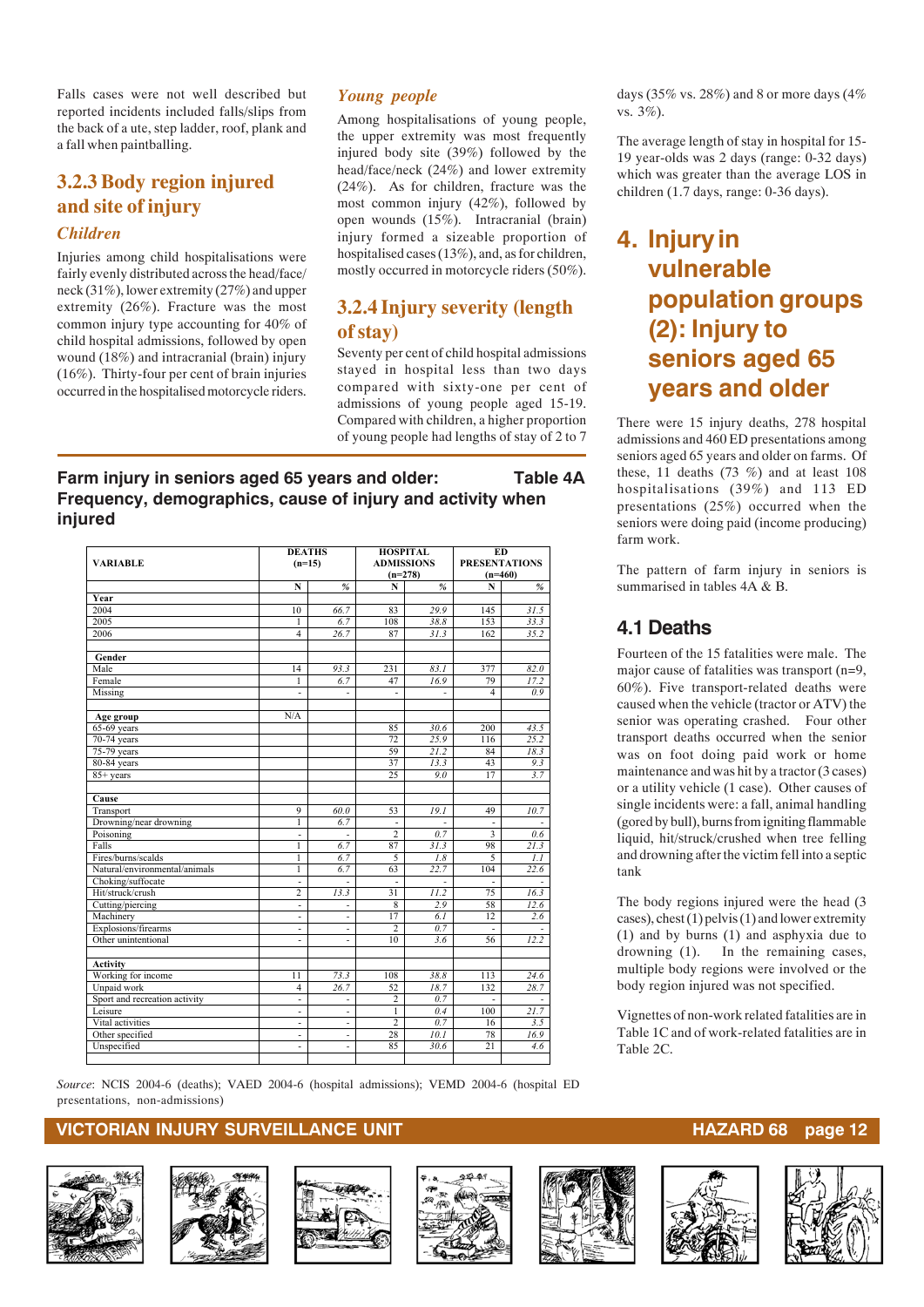**Farm injury in seniors aged 65 years and older: Table 4B Body region injured, nature of injury and length of hospital stay**

| <b>VARIABLE</b>                       | <b>DEATHS</b><br>$(n=15)$ |               | <b>HOSPITAL</b><br><b>ADMISSIONS</b><br>$(n=278)$ |               | ED<br><b>PRESENTATIONS</b><br>$(n=460)$ |               |
|---------------------------------------|---------------------------|---------------|---------------------------------------------------|---------------|-----------------------------------------|---------------|
|                                       | N                         | $\frac{9}{6}$ | N                                                 | $\frac{9}{6}$ | N                                       | $\frac{a}{2}$ |
| <b>Body region</b>                    |                           |               |                                                   |               |                                         |               |
| Head/face/neck                        | $\overline{\mathbf{3}}$   | 20.0          | 49                                                | 17.6          | 66                                      | 14.3          |
| Trunk                                 | $\overline{2}$            | 13.3          | 55                                                | 19.8          | 37                                      | 8.0           |
| Upper extremity                       |                           |               | 61                                                | 21.9          | 204                                     | 44.3          |
| Lower extremity                       | 1                         | 6.7           | 97                                                | 34.9          | 105                                     | 22.8          |
| Multiple body regions                 | 1                         | 6.7           | $\Omega$                                          | $\theta$      | 16                                      | 3.5           |
| Body region not relevant              | $\overline{c}$            | 13.3          | 9                                                 | 3.2           | 23                                      | 5.0           |
| Unspecified body region               | 6                         | 40.0          | $\overline{2}$                                    | 0.7           | 9                                       | 2.0           |
| No injury code                        |                           |               | $\overline{5}$                                    | 1.8           | $\Omega$                                | $\theta$      |
| Injury                                | N/A                       |               |                                                   |               |                                         |               |
| Fracture                              |                           |               | 110                                               | 39.6          | 64                                      | 13.9          |
| Open wound                            |                           |               | 40                                                | 14.4          | 141                                     | 30.7          |
| Intracranial injury                   |                           |               | 19                                                | 6.8           | 1                                       | 0.2           |
| Dislocation, sprain & strain          |                           |               | $12^{12}$                                         | 4.3           | 74                                      | 16.1          |
| Superficial injury                    |                           |               | 24                                                | 8.6           | 51                                      | 11.1          |
| Injury to muscle & tendon             |                           |               | 9                                                 | 3.2           | 21                                      | 4.6           |
| Traumatic amputation                  |                           |               | $\overline{4}$                                    | 1.4           | 1                                       | 0.2           |
| Toxic effects-substances nonmedicinal |                           |               | 6                                                 | 2.2           | 12                                      | 2.6           |
| Injury to internal organs             |                           |               | $\mathbf{g}$                                      | 2.9           | $\theta$                                | 0.0           |
| <b>Burns</b>                          |                           |               | 6                                                 | 2.2           | $\overline{\mathbf{3}}$                 | 0.7           |
| Injury to nerves & spinal cord        |                           |               | $\overline{4}$                                    | 1.4           | $\Omega$                                | 0.0           |
| Crushing injury                       |                           |               |                                                   |               | 17                                      | 3.7           |
| Eye injury-excl foreign body          |                           |               | $\overline{2}$                                    | 0.7           | 14                                      | 3.0           |
| Injury to blood vessels               |                           |               | $\overline{2}$                                    | 0.7           | $\overline{2}$                          | 0.4           |
| Other & unspecified injury            |                           |               | 27                                                | 9.7           | 14                                      | 3.0           |
| Missing injury code                   |                           |               | 5                                                 | 1.8           | 45                                      | 9.8           |
| Length of stay                        | N/A                       |               |                                                   |               | N/A                                     |               |
| $<$ 2 days                            |                           |               | 96                                                | 34.5          |                                         |               |
| $2-7$ days                            |                           |               | 117                                               | 42.1          |                                         |               |
| $8-30$ days                           |                           |               | 55                                                | 19.8          |                                         |               |
| $31 + days$                           |                           |               | 10                                                | 3.6           |                                         |               |
|                                       |                           |               |                                                   |               |                                         |               |
|                                       |                           |               |                                                   |               |                                         |               |

*Source*: NCIS 2004-6 (deaths); VAED 2004-6 (hospital admissions); VEMD 2004-6 (hospital ED presentations, non-admissions)

#### **Rank order of causes of farm injury in seniors aged Table 4C 65 years and older based on case frequency**

| Rank*                                                        | <b>Deaths</b><br>$(n=15)$ | Hospital<br>admissions<br>$(n=278)$ | ED<br>presentations<br>$(n=460)$ |
|--------------------------------------------------------------|---------------------------|-------------------------------------|----------------------------------|
| 1. Transport<br>(mostly motorcycle and horse)<br>riders)     | $9(60\%)$                 | 53 (19%)                            | 49 (11%)                         |
| 2. Falls                                                     | 1(7%)                     | 87 (31%)                            | 98 (21%)                         |
| 3. Natural/environmental/animals<br>(mostly animal handling) | 1(7%)                     | 63(23%)                             | 104 (23%)                        |
| 4. Hit/crush/struck                                          | 2(13%)                    | 31 (11%)                            | 75 (16%)                         |

*Note*: \*Weight is given to injury severity (frequency of deaths and admissions) when deciding rank order

#### **Distribution of hospital treated farm injury cases Figure 4 in seniors aged 65 years and older by age group**



#### **VICTORIAN INJURY SURVEILLANCE UNIT HAZARD 68 page 13**











## **4.2 Hospital-treated injury**

#### **4.2.1 Gender and age**

Males comprised 83% of the 278 hospital admissions and 82% of the 460 ED presentations.

Figure 4 shows the distribution of hospitaltreated injury cases by age. Seniors aged 65- 69 accounted for 31% of hospitalisations and the proportion decreased as age increased through to seniors aged 85+ who accounted for 9%. The pattern for ED presentations was similar with the number of presentations decreasing as age increases.

### **4.2.2 Causes of injury**

Ranking of the major causes of injury among seniors aged 65 years and older based on case frequency data weighted by severity is summarised in Table 4D. Overall, the four major causes of injury were: transport (mostly related to motorcycle riding and horse riding), falls, natural/environmental/ animal (mostly related to animal handling) and hit/struck/crushed.

#### *Hospital admissions*

The major cause of hospitalisations was falls [31%, mostly same level falls (55% of falls)], followed by natural/environmental causes [23%, mostly bitten/struck by animal (83%)] and transport [19%, mostly 'other land transport' (53%) and motorcycle rider  $(21\%)$ ].

#### *ED presentations*

ED presentations were most commonly caused by natural/environmental/animals (23%), followed by falls (21%), hit/struck/ crush (16%) and transport (11%).

Narratives provided some additional information on ED presentations but were of variable quality with about 25-50% (depending on cause) providing little or no extra information.

ED presentations for *falls* were caused by: slips on slopes, cow dung, muddy ground, grass and contaminants on the garage floor; trips were over a variety of objects; and loss of balance occurred at height on ladders, steps and from ute and truck trays and at ground level while doing tasks such as fruit picking and gardening, cleaning out seeder and shearing.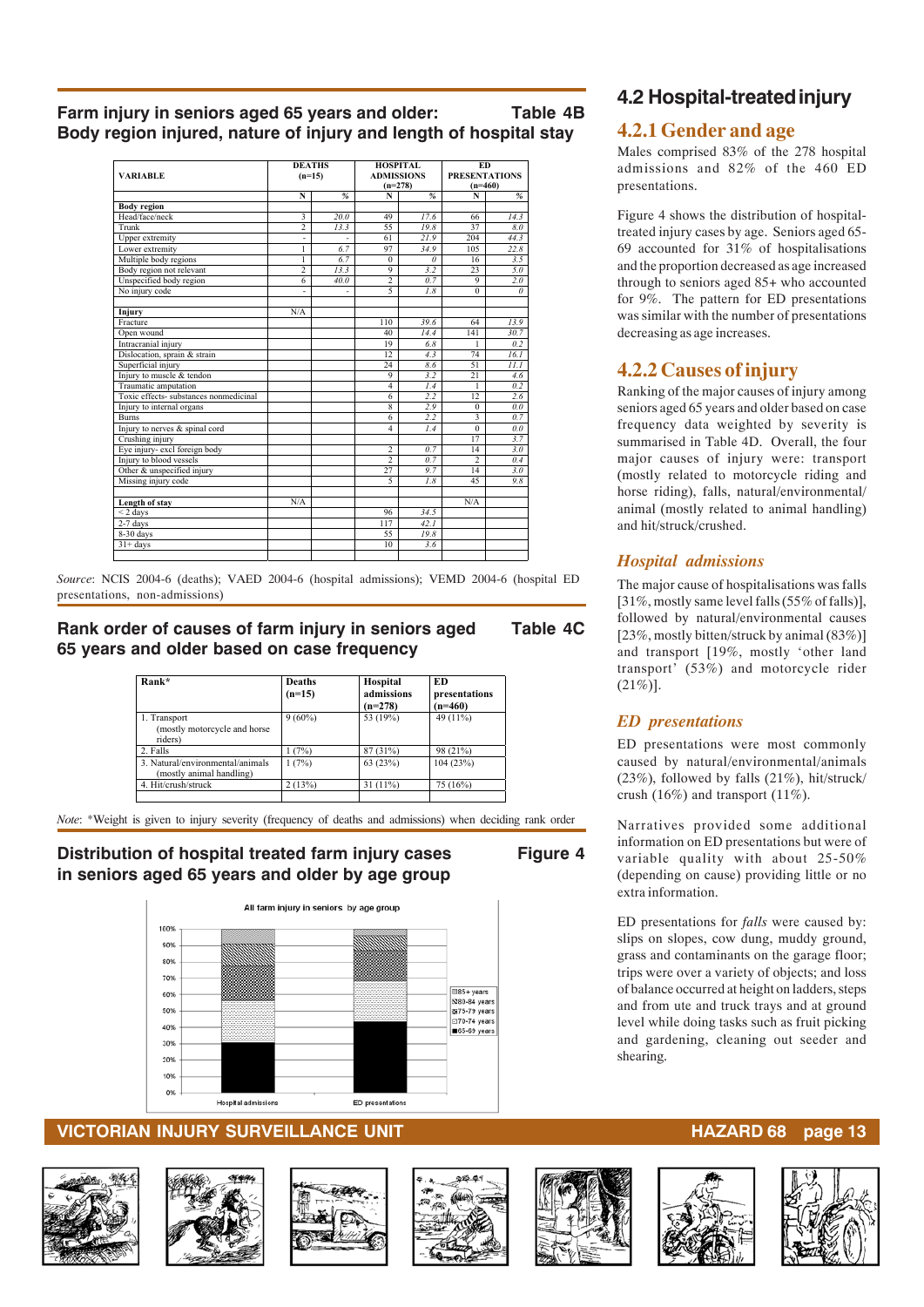*Natural/environmental/animal injuries* were

mostly related to the injured person being hit, kicked, stood on, crushed or flicked by cows and, to a lesser extent, sheep. Other animals involved included dogs (bites), snakes (bites), spiders (stings) and wasps (stings).  $\mathfrak{t}_{\alpha}$ Single incidents involved a cat (bite), rooster (spur) and fox (bite).

*Hit/struck/crush injuries* were caused by finger/hand entrapment involving gates and impact with a variety of falling/dropped objects such as a metal bar, tree limb, chain, rock, bail of hay etc.

The vehicle was identified in 70% of the *transport injury* case narratives. Motorcycles were most commonly involved, followed by horses and tractors. Transport-related injuries usually occurred when the rider/operator fell from the vehicle. There were a few tractor runover or rollover incidents.

### **4.2.3 Body region and type of injury**

Among hospitalisations, the lower extremity was the most commonly injured body region (35%), followed by the upper extremity (22%), trunk (20%) and head/face/neck (18%). Fractures accounted for 40% of all hospitalisations, open wounds 14% and superficial injury 9%. Intracranial (brain) injury formed 7% of hospitalisations. The most common specific injury diagnoses were fracture-lower extremity (19%); fracturetrunk (9%); fracture-upper extremity and intracranial injury (both 7%).

The pattern was different for ED presentations where the upper extremity was the most commonly injured body region (44%), followed by the lower extremity (23%) and head/face/neck (14%).

### **4.2.4 Injury severity (length of stay)**

Seniors injured on farms had a longer length of stay in hospital than their younger counterparts. Their average length of stay (LOS) was 6.4 days compared with 2.5 days in all other age groups injured on farms.

Just over one-third (35%) of hospitalised seniors had short stays (less than two days) compared to 53-69% of the younger age groups, 42% had a LOS of 2-7 days compared with 28-40% of their younger counterparts, and 23% were in hospital for 8 to more than 31 days compared with 3-7% of

> persons in other age groups.

**Discussion**

Our study showed that there were 41 injury deaths and

at least 1,765 hospitalisations and 7,259 ED presentations for farm injuries in Victoria over the 3-year period 2004-6, giving an annual average of 14 deaths and at least 3,000 hospital-treated injuries. Over half the farm injury deaths, 40% of admissions and 28% of ED presentations were work-related.

Males were over-represented accounting for 85% of farm injury deaths and 71% of hospital treated injury cases overall. The over-representation of males was even more evident among farm work-related injury cases where they accounted for 95% of deaths and over 80% of hospital-treated injuries. Among vulnerable population groups, males were well over-represented among injured seniors (aged 65 years and older) and young people (aged 16-19 years) but the gender difference narrowed for children where the male to female ratio was 59:41 for hospital admissions and 51:49 for ED presentations.

Overall, three-quarters of all farm injury deaths, over half of hospital admissions and 40% of ED presentations were in adults aged 40 years and older. Among work-related farm injury, this age-related pattern was even more evident. Rate data are not available so age-related risk comparisons cannot be made but, based on frequency data, seniors aged 65 years and older appear at excess risk of fatal injuries. They accounted for 37% of all farm injury deaths and 50% of farm work-related deaths. This age pattern has been noted previously in Australian and overseas studies of farm fatalities (Mitchell et al., 2002; Rissanen et al., 2003, Pickett et al., 1999).

Studies of the over-involvement of older drivers in motor vehicle crashes indicate that contributory factors may include a combination of age-related physical decline that makes older people more likely to be seriously injured on impact and reduced fitness for the task in hand (driving) due to functional decline in sensory and perceptual capacities, features of normal ageing, exacerbated by the onset of medical conditions (Langford & Oxley, 2006).

The major cause of fatal and serious farm injuries (hospitalisations) overall and for work-related injury was transport (mostly related to motorcycle riding, horse riding and the operation of agricultural vehicles), followed by hit/struck/crush and natural/ environmental/animals (mostly kicked/struck/ crushed by large animals mostly cows and horses). Machinery was a major cause of work-related hospitalisations. Falls were a prominent cause of injury among seniors and children. Five deaths (including three child deaths) were caused by drowning.

Fatal farm injuries were mostly due to head injuries and injuries to multiple body regions. Among hospitalisations, fracture and open wounds were the two most common injuries overall (41% and 14% respectively), in workrelated injury cases (34%, 15%) and in all the vulnerable population groups studied – seniors, young people and children (40-41%, 14-18%). Intracranial injuries accounted for 7% of all farm injury hospitalisations mainly due to the high proportion of these injuries in children (16%) and young people (13%). The proportion of intracranial injuries was comparatively low in work-related hospitalisations (4%).

### **Risk factors**

Our study was descriptive. As we did not recruit a comparison group of uninjured persons on farms, we could not definitively establish any risk factors for injury. We therefore conducted a literature review to identify what is known about farm injury risk factors. Due to time and budgetary constraints, we restricted our search to analytical studies (case control and cohort studies) recorded on the *Medline* database from 1990 – end July 2008. Also included were studies found in the reference lists of the eligible studies selected from *Medline*.

Using this method, we found 15 case control or cohort studies that identified a relatively small number of risk factors for adult farm injury. The studies were mostly conducted in the agricultural belt states and provinces of the United States and Canada and Northern European countries. Also included are the preliminary results from the only farm injury risk factor study conducted in Australia the Farm Injury Risk among Men (FIRM) study by Lesley Day of MUARC and colleagues— as this study was of particular interest as it was conducted in Victoria. It has been submitted for publication.

#### **VICTORIAN INJURY SURVEILLANCE UNIT AND RESEARCH CONFIDENTIAL CONTROL CONTROL CONTROL CONTROL CONTROL CONTROL CONTR**













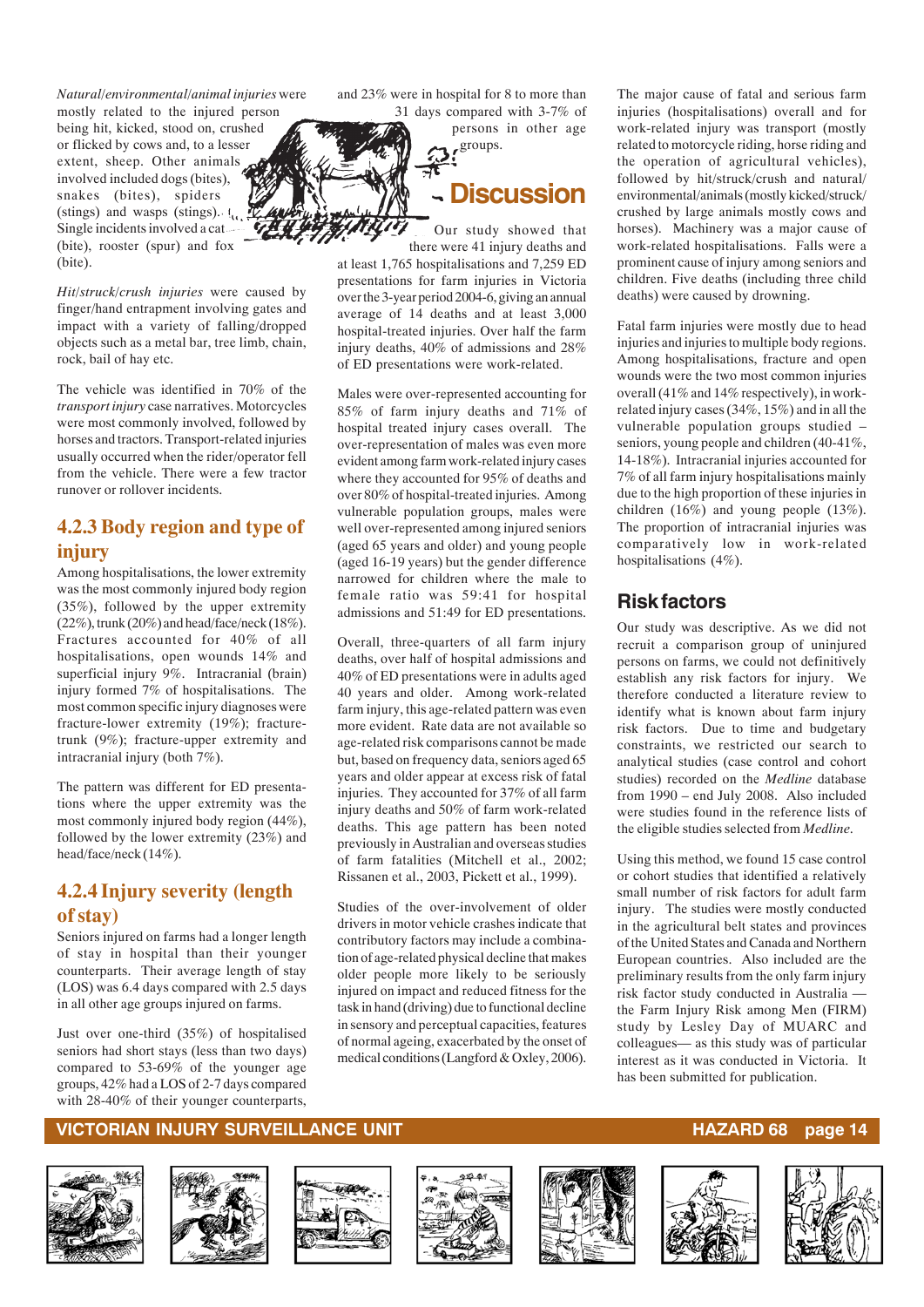The results of the 16 studies included in our review are summarised in a table (Table 5) in the electronic version of this *Hazard* that can be downloaded from the VISU website (www.monash.edu.au/muarc/visu).

## **Personal and health characteristics**

#### *Strong evidence*

The strongest evidence, in terms of effect size and consistency of findings, was found for three personal and health characteristics: younger age, previous history of injury and medication use.

• Younger age: Farmers/farm workers in younger age groups (variously defined) were consistently reported to be at higher risk of non-fatal injury than their older counterparts, with most studies showing that risk was inversely related to age i.e., as age decreased the risk of injury increased (Sprince et al., 2003; Hwang et al., 2001; Lewis et al., 1998; Crawford et al., 1998; Zhou & Roseman 1994; Gerberich et al., 1993). In all but one of these studies the trend persisted after controlling for hours worked. Lewis et al. (1998) did not adjust for hours worked in their multivariate analysis. They found that the younger farmers in their study worked longer hours than their older counterparts and concluded that their finding of increased injury risk in younger farmers is probably explained by their greater exposure to workplace hazards.

The other study authors put forward several possible explanations for the higher risk status of younger farmers/farm workers including: inexperience, overinvolvement in heavier and more hazardous tasks such as those related to machinery and animals and greater risktaking behaviour. Two authors of case control studies suggested that their findings could be affected by bias with younger farmers over-represented in cases because they have better recall of all their injuries than older farmers (Sprince et al., 2003; Crawford et al., 1998).

It should be noted here that several descriptive studies of fatal farm injury in Australia and comparable countries have found that older farmers appear overrepresented in farm fatalities (Day, 1999; Pickett et al., 1999; Mitchell et al., 2002; Rissanen et al., 2003).

Previous history of injury: Farmers who report prior agricultural related injuries or an impairment that limits work such as a musculo-skeletal disorder have been consistently found to be at up to 2-fold increased risk of a subsequent injury (Voaklander et al., 2006; Suutarinen, 2004; Hwang et al., 2001; McGwin et al., 2000; Browning et al., 1998; Lewis et al., 1998; Zhou & Roseman, 1994; Elkington JM, 1990). Authors suggested that disabilities from previous injuries may impair mobility or the performance of tasks or that farmers experiencing prior injuries may work in more hazardous conditions, overwork, indulge in more risk-taking behaviour or be less safety conscious than their uninjured counterparts (Suutarinen, 2004; Hwang et al., 2001; McGwin et al., 2000; Browning et al., 1998; Lewis et al., 1998).

Increased risk of injury has also been consistently found among farmers who are hearing impaired perhaps due to their being less able to hear sounds that may warn of impending danger or because hearing asymmetry may cause misjudgement of direction, distance and movement leading to higher exposure to hazards (Hwang et al., 2001; Sprince et al, 2003; Choi et al, 2005).

Medication use: Five studies report that the regular or recent use of any, prescription or specific medications (pain killers, NSAIDS, sedatives, heart or stomach medications or laxatives) results in a 1.5- 9.4-fold increase in the odds/risk of injury (Elkington, 1990; Brison & Pickett, 2002; Pickett & Chapman 1996; Sprince et al., 2003; Voaklander et al., 2006). Authors suggest that medications may reduce alertness thereby increasing the risk of injury or the underlying condition/pain that is masked by the medication may impair ability to perform tasks. It is also suggested that recent cessation of medication may cause withdrawal symptoms distracting the worker's attention from the task in hand.

#### *Conflicting evidence*

The evidence was conflicting for two further risk factors:

• Farm ownership status: Three U.S. studies have found that being an owner/ operator increases the risk of farm injury with authors suggesting that owner operators may perform the more demanding and hazardous tasks themselves rather than allocating them to their workers or may work longer hours or engage more frequently in risky practices due to economic stressors (Pratt et al., 1992; Zhou & Roseman, 1994; Hwang et al., 2001). By contrast, the Victorian FIRM study found that being an employee or contractor, compared with an owner/ manager, significantly increased the odds of injury (Day et al., unpublished). The authors of this study hypothesise that farm workers may be exposed to more hazardous work tasks than farm owners.

Hours worked: Study findings are conflicting on the impact of working hours on injury risk with the weight of evidence indicating that working full-time (Bison & Pickett 1992) or long hours — more than 8 hours per day on average (Hwang et al., 2001), 30 hours or more per week (Elkington, 1990), 50 hours or more per week (Sprince et al. 2003) or more than 60 hours per week (Pratt et al., 1992)— is associated with injury, possibly due to greater exposure to farming hazards or to fatigue and stress caused by the long hours. However, two studies report that working part-time increased injury risk (McGwin et al., 2000; Zhou & Roseman, 1994).

#### *Limited evidence*

At this stage there is evidence from only one cohort or case control study to support an association between injury and higher education level (Sprince et al., 2003); nonattendance at agricultural courses (Day et al., unpublished); self-reported high neurotoxicity symptoms (Crawford et al., 1998); depressive symptoms (Park et al., 2001); having incontinence/urinary tract infection (Voaklander et al., 2006); and alcohol consumption (Zhou & Roseman (1994).

#### **Farm characteristics**

There is a reasonable level of evidence to indicate that exposure to animals or large livestock (cattle, hogs) on farms elevates the risk/odds of injury (Park et al., 2001; Sprince et al., 2003; Brison & Picket, 2003; Browning et al., 1998).

There is no clear-cut evidence that any other farm characteristic increases or reduces injury risk on farms. Hwang et al (2001) found a weak but significant association between injury and high farm gross sales whereas the study by Day et al. (unpublished) found that working on farms with low annual farm income increased the odds of injury. Suutarinen (2004) reported that the odds of













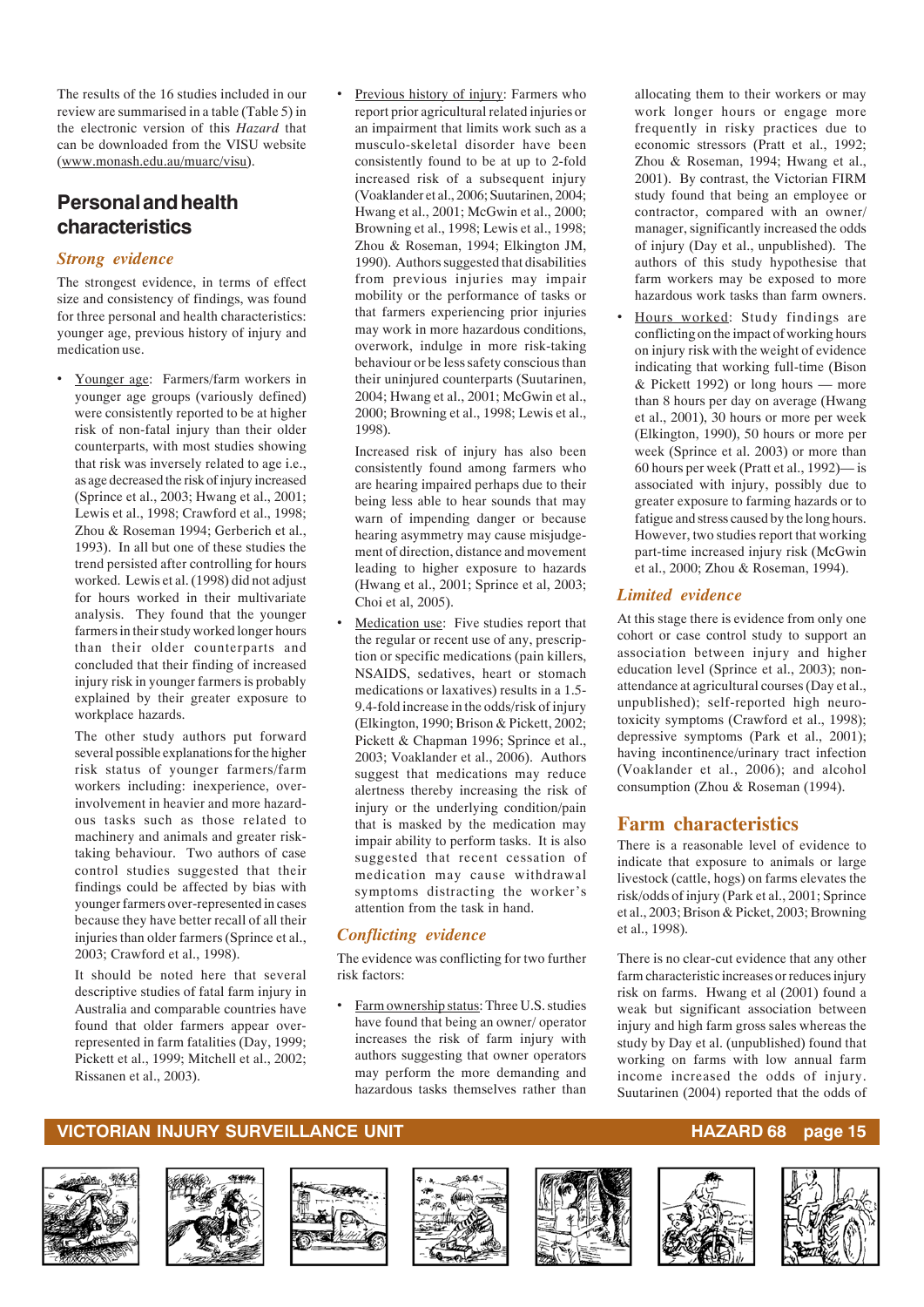injury increased with the number of farm machines but this finding requires corroboration.

Deficits in farm safety systems, measured by different indicators including the poor condition of farm machinery (McGwin et al., 2000), absence of roll-over protector structures on tractors (Day et al. unpublished), absence of personal protective equipment for chemical use (Day et al., unpublished) and hand or arm exposure to acids or alkalis (Lewis et al., 1998), have been shown to be associated with increased injury risk in a single analytical study and require confirmation. Day and colleagues found that working on farms where there had been a serious injury in the past three years was protective, perhaps indicating that safety practices and systems were improved by the negative experience of injury.

No studies have reported that farmers' or farm workers' attendance at farm safety courses has reduced injury risk on their farms. Day et al. found that not having attended a farm training course increased the odds of injury in farmers/farm workers. As farm training courses often include a safety component, the authors suggest that safety training is better applied by farmers and farm workers if it is delivered in the context of farm skills-based training rather than standalone farm safety sessions.

### **Preventing farm work injury: evidence-based prevention strategies and measures**

As in other areas of injury prevention the interventions developed to prevent injury on farms fall into four broad categories:

- education often combined with incentives to engender behaviour change;
- engineering/technology solutions in the form of safety systems improvements, safer machinery and equipment and the use of protective devices;
- safety legislation/regulation and enforcement; and
- multifaceted interventions that combine two or more of these approaches.

A recently published Cochrane review summarised the current state of the research evidence on the effectiveness of field evaluations of farm injury prevention interventions targeting adults and children.

The Cochrane *Review of interventions for preventing injuries in the agricultural industry* adopted stringent study inclusion criteria, restricted to randomised controlled trials (RCTs), cluster randomised controlled trials (cRCTs), prospective cohort studies with a control group (PCSCs) and interrupted time series (ITSs) (Rautiainen et al., 2008).

The review identified only eight eligible farm injury prevention studies (3 RCTs, 2cRCTs and 3 ITSs) from a search of over 8,600 references. Two of these studies focussed on agricultural injury prevention in children and adolescents (Lee et al, 2004; Gadomski et al., 2006), the remainder dealt with agricultural injury prevention in adults (Rasmussen et al., 2003; Roberts et al., 2003; Sprinfeldt et al., 2003; Rautiainen et al., 2004; Rautiainen et al., 2005) including one that involved male reindeer herders (Pekkarinen et al., 1994).

Interventions included: educational programs aimed at behaviour change (5 studies); offering financial incentives to reduce farm injury insurance claims (1 study); and legislation and enforcement related to banning of a farm chemical and staged regulations that progressively required rollover protective structures (ROPS) on tractors (2 studies). The review authors found no evaluations that measured the effectiveness of engineering interventions such as automatic engine shutoff or alarms on tractors and other agricultural vehicles.

The review concluded that the five studies of educational interventions conducted in the U.S. (Lee et al., 2004; Rautiainen et al., 2004; Gadomski et al., 2006), Finland (Pekkarinen et al, 1994) and Denmark (Rasmussen et al., 2003) provided no evidence that stand-alone education programs (even when combined with incentives) decrease injury rates among agricultural workers (including children and adolescents).

The trialled multi-faceted educational interventions included: training and support of key farm safety partners (advisers) to train youth belonging to Future Farmers of America (FFA) chapters to become junior teachers, mentors and role models for young farm children (Lee et al., 2004); annual health screening of farmers by trained nurses including one-on-one health and safety counselling combined with annual on-farm safety review by trained peer farm safety consultant (Rautiainen et al., 2004); one farm visit by lay educator with farm background and supporting material

(Gadomski et al., 2006); occupational health personnel informed reindeer herders during medical examination about accident prevention (Pekkarinen et al., 1994); and safety consultation associated with checks on farms and a 1-day safety course for farmers delivered by an occupational health physician and psychologist (Rasmussen et al., 2003);

One of the Finnish studies offered insurance premium discounts to farmers as a standalone incentive to reduce injuries (Rautiainen et al., 2005). The intervention led to a 10% reduction in insurance claims for injury. However, the reviewers commented that the positive findings from this study required confirmation as some of the effect may have been because farmers under-reported their injuries to receive the discount. They recommended that the effectiveness of financial incentives should be better studied before widespread adoption.

The reviewers found that the effectiveness of safety legislation is not well studied. They accepted that the ban on Endosulfan pesticide in 1998 in Sri Lanka reported by Roberts et al. (2003) was associated with a reduction in fatal poisonings in the long term and recommended that this intervention should be considered for other countries. Swedish regulations that progressively expanded the mandatory use of Rollover Protectors (ROPS) on tractors were reported to be associated with a decrease in fatal injuries over the long term (Sprinfeldt et al., 1993 a, b, c & d) but the review authors expressed concern that the fatality and injury rates did not consistently decrease as the coverage of the ROPS fitting regulations expanded.

## **Conclusion**

There are disappointingly few established risk factors for farm injury and proven prevention measures. Although farm safety education even with incentives has not been shown to reduce farm injury, education forms an important component of multifaceted injury prevention programs. However, the evidence suggests that education alone is insufficient to affect the adoption of safe behaviours and technologies. The recent Victorian case control study found that attending agricultural training courses was a protective factor for injury. This suggests that future effort in the area of farm safety training should be expended on integrating safety into all farm skills training courses rather than offering stand-alone safety training and education sessions.

#### **VICTORIAN INJURY SURVEILLANCE UNIT AND REACT OF A SERVIS SERVIS SERVIS SERVIS SERVIS SERVIS SERVIS SERVIS SERV**













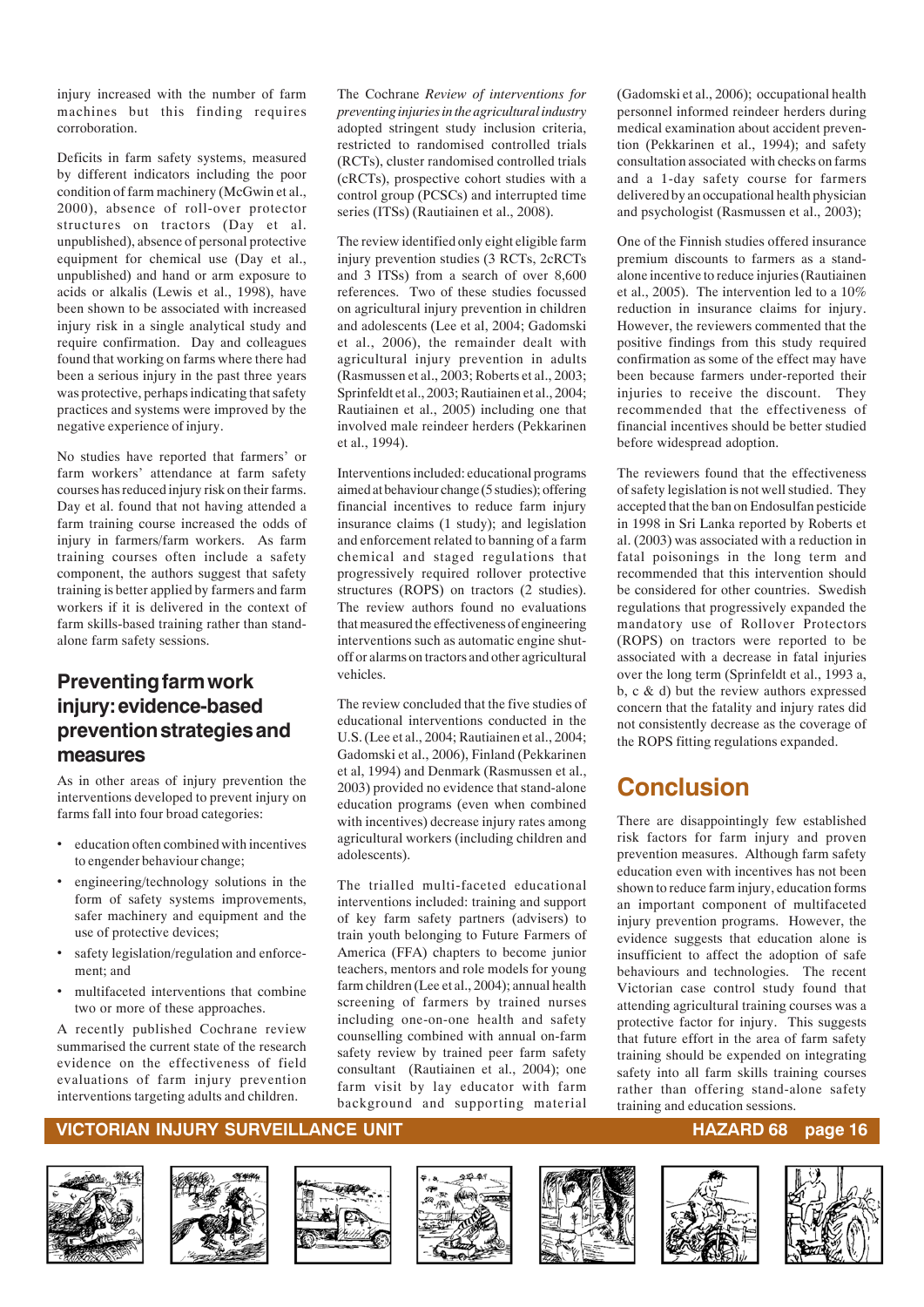

The CowTime Dairy Design website (www.cowtime.com.au), funded by Dairy Australia, that provides low cost to elaborate plans for the re-design of milking sheds to increase the efficiency of milk harvesting systems, is the kind of initiative that should have safety spin-offs. Although injury reduction, due to improved animal behaviour, is mentioned as a benefit, the safety issue and benefits are not explicitly explored for each design, which is a missed opportunity for an integrated approach that seeks to improve efficiency and safety.

None of the new farming technologies has been evaluated for their injury prevention effects but innovations such as the Rotary Dairy, that minimise animal handling, should have a beneficial effect. Similarly, newer models of agricultural machinery such as headers, tractors, augers, and balers are much safer than older models (provided safety features are not modified) but the challenge remains to find low cost solutions for farmers who can't afford to replace/retrofit their large equipment.

Available evidence suggests that offering financial incentives (such as discounts on farm insurance premiums or 'sweeteners' to adopt safety measures enshrined in regulations) may encourage the adoption of safe practices and technologies but any such interventions should be trialled before widespread roll-out.

In view of the lack of strong evidence supporting the effectiveness of any of the farm injury interventions trialled to date, new initiatives should focus on novel approaches that target high frequency farm injuries making sure that preventive initiatives are subject to rigorous evaluation. Our study indicates that future farm injury prevention priorities should include: work and recreational motorcycling injury, recreational horse riding and horse handling injury, injury related to large animal handling particularly in the dairy industry, and agricultural machinery and allterrain vehicle injury. It is beyond the scope of this study to canvass specific interventions but the reader is referred to the following special reports, mainly produced by the Australian Centre for Agricultural Health and

Safety (AgHealth) and Farmsafe Australia, that provide some guidance on the way forward.

### **Injury prevention resources**

#### • **Prevention of work and recreational motorcycle-related injury (falls, collisions and runovers)**

Over the 3-year study period there was one death and more than 1,500 hospital-treated injuries due to motorcycle riding on farms, 90% of which were recreational. An earlier edition of *Hazard* (issue 64) published in 2006 compared the pattern of on- and off- road motorcycling injury in Victoria and canvassed injury risk factors and preventive measures (Cassell et al., 2006). Identified risk factors for motorcycle riding injury include: young age, low body weight, high engine capacity, lack of formal motorcycle training, lack of familiarity with the motorcycle being ridden, and non-use of a helmet.

The authors suggest a number of prevention strategies and measures that are relevant to off-road motorcycling on farm land including: age restrictions for riders, government support for skill development and risk awareness training courses and packages, a mentoring scheme for novice riders delivered through motorcycling organisations and clubs, promotion of the wearing of protective clothing including helmets and initiatives to encourage regular motorcycle maintenance. http://www.monash.edu.au/muarc/VISU/ hazard/haz64.pdf

#### • **Prevention of recreational horse riding and handling injury (falls from the horse and kicks, strikes and bites when handing horses)**

Over the 3-year study period there was one death, and at least 1,000 hospital-treated injuries related to horse riding and handling. Most horse riding and horse handling incidents were associated with recreational rather than work-related activities. A 1996 MUARC study of countermeasures to equestrian injury (Finch & Watt, 1996) remains the most comprehensive report on horse riding and handling injury prevention, although the

literature review is out-of-date. In a more recently published review McCrory and Turner (2005) comment that knowledge of the demographics or the efficacy of prevention measures in the field of equestrian injuries is sparse, especially for recreational riding, and that this lack of information remains a major impediment to effective prevention.

These two reports provide further information on horse-related injury patterns and outline prevention measures related to horse selection, horse handling, supervision and education of novice riders, protective equipment wear (helmets and vests) and the importance of using appropriate and wellmaintained equipment riding equipment (e.g., tack or saddlery).

The MUARC report and associated fact sheet can be downloaded from the MUARC website:

http://www.monash.edu.au/muarc/reports/ muarc103.pdf

http://www.monash.edu.au/muarc/projects/ horse.pdf

The review by McCrory & Turner (2005) can be downloaded free from the Karger website: http://content.karger.com/ produktedb/produkte.asp?doi=10.1159/ 000084280&typ=pdf

An on-line search found only one resource covering work-related horse riding injury prevention. A bulletin issued by WorkSafe Northern Territory outlines safety guidelines for work-related riding in the rural industry. This provides direction regarding the selection of appropriate attire, the design and maintenance of equipment and the consideration of conditions. It also covers animal factors such as temperament, experience and capabilities.

http://www.worksafe.nt.gov.au/corporate/ bulletins/pdf/11-15/15.04.09.pdf

#### • **Prevention of animal handling injury**

Over the three-year study period animal handling resulted in 4 deaths and more than 1,500 hospital-treated injuries excluding deaths and injuries that occurred when horses were being ridden. A substantial proportion of farm injuries related to the handling of large animals were work-related. The animals most associated with injury

were cattle and horses and, to a lesser extent, sheep, dogs and pigs.



#### **VICTORIAN INJURY SURVEILLANCE UNIT AND REACT OF A SERVIS SERVIS SERVIS SERVIS SERVIS SERVIS SERVIS SERVIS SERV**













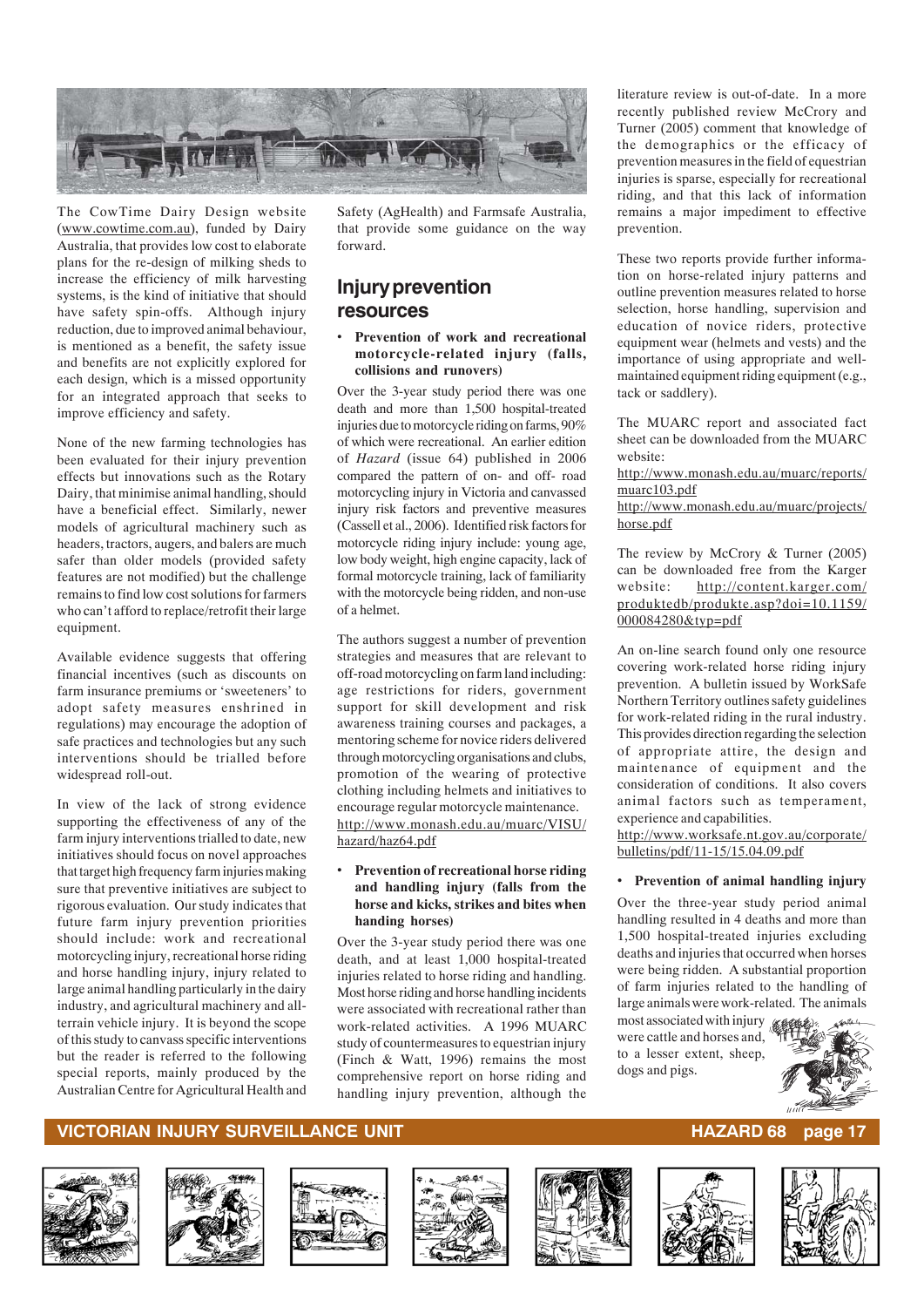As in our study, the Farmsafe Australia's publication *Safe Cattle Handling- a Practical Guide* (Fragar & Temperly, 2005) notes that the most frequent life- threatening hazards from animal handling are associated with kicks and charges, while crushing against yard walls and fences is not uncommon. This guide outlines injury prevention tips for the design of yards and runs for safe handling, the maintenance of fences and gates, handler training and vigilance, cattle temperament factors and of risks specific to the handling of bulls.

#### Fragar LJ, Temperly J. *Safe Cattle Handlinga Practical Guide* available at: http:// www.aghealth.org.au/

A second guide produced by WorkSafe Victoria —*Beef cattle handling: a practical safety guide, 1st Edition November 2006* covers the same topics but provides more comprehensive coverage of safety measures related to cattle handling, the safe design and maintenance of cattle yards and the conduct of on-farm cattle sales. Both guides are focussed on the beef rather than the dairy industry and it would be useful to have a similar guide on dairy cow handling.

WorkSafe Victoria. *Beef cattle handling: a practical safety guide, 1st Edition November 2006* http://www.worksafe.vic.gov.au/wps/ wcm/resources/file/ebade8446d8cdb0/ beef%20guide.pdf

#### • **Prevention of agricultural machinery injury**

In our study injury cases related to agricultural and all-terrain vehicles attract the *transport* 'cause of injury' code not the *machinery* cause code as is the convention in most farm injury studies. Using the conventional classification, the farm machine most involved in injury deaths in the present study is the tractor.

Seven fatal incidents involved persons on foot being hit/runover by the tractor or, in one case, equipment being towed by the tractor and 6 more were tractor operators, four of whom died when the tractor crashed into a structure, one when the operator was crushed between a tractor and a structure and one when the tractor rolled over. In addition, over the study period two ATV riders and one farmer engaged in seed harvesting died when they crashed their vehicles. There were at least 150 additional hospital-treated tractor/other agricultural vehicle-related injuries and 100 ATV-related injuries that occurred during the operation of the vehicles. Other types of agricultural machinery involved in injury cases were not well identified.

#### *Tractor injury prevention*

Miller & Fragar (2006) of AgHealth conducted an intensive investigation of 215 Australian tractor fatal and non-fatal runover cases and extended their review to descriptive studies done in comparable overseas countries

They identified five key types of tractor related incidents and proposed several design improvements to tractors to reduce the incidence and severity of injury. These included the use of enclosed cabs, roll over protection systems and the fitment of seatbelts, audible warning systems for reversing, and the retrofitting of safety systems to older tractors.

#### http://www.rirdc.gov.au/reports/HCC/06- 033.pdf

A tractor safety factsheet issued by AgHealth identifies several risk and protective factors for tractor rollover injury (such as the use of seatbelts, driver age and the carrying of passengers) and for tractor run-over injury (e.g. mounting a moving tractor, accessibility by children and the ability to start the tractor from the ground).

This sheet contains measures that can be taken to mitigate the identified risks. Available via: http://www.aghealth.org.au/

The recently published Rural Industries Research and Development Corporation (RIRDC) report by Baker et al. (2008) *Making farm machinery safer* includes 23 recommendations that provide direction to the agricultural machinery and agricultural industries on safety design changes and machinery management issues based on evidence arising from an in-depth study of 85 machinery-related serious farm injury cases conducted in Victoria.

Cases were recruited from hospital emergency departments and, where the participant agreed, the study included an on-site examination of the machinery involved *viz,* powered hand tools, harvesting equipment, tillage equipment, augers, elevators, cherry picker, field bin, tractor-based lifting devices, stationary engine driven plant, PTO driven plant, fence post implements, tractor, wool press, irrigation machinery and earth moving equipment. http://www.rirdc.gov.au/reports/ HCC/07-190.pdf

## *All-terrain vehicle (ATV) injury prevention*

AgHealth recently published a briefing paper on ATV safety on Australian farms (Fragar & Pollock, 2007) which reports that ATVs are now in widespread use on Australian farms performing functions previously

done by horses, tractors and 2-wheel motorcycles. Utilising available injury data, the authors identify a range of potential risk factors for ATV-related injury and a number of hazard elimination and reduction strategies including the substitution of more appropriate vehicles and machines if a review shows that the ATV is not suited to a particular work task, engineering and design solutions to reduce the risk of rollover or the operator being flung from the vehicle, helmet wearing and the revision of existing competency standards and training courses to encourage safe operation. http://www.farmsafe.org.au/ document.php?id=27

A handbook for all-terrain vehicle usage on farms is also available from Worksafe Victoria. This handbook covers many aspects relevant to reducing ATV risk, such as the risk factors for injury, legal and licensing requirements, vehicle selection, farm communication and safety systems and tips for using, maintaining and storing an ATV.

http://www.worksafe.vic.gov.au/wps/wcm/ resources/file/ebd6b3079c99ee0/ ATV\_handbook.pdf

#### • **Prevention of farm injury in children and young people**

In our study, drowning was the cause of most injury deaths among children and young people on farms and the recreational use of horses, motorcycles and ATVs were substantial contributors to child and youth injury.

*A systematic review of interventions to prevent childhood farm injuries* (Hartling et al. 2004) provides information on the effectiveness of child farm safety interventions evaluated to date. The authors conclude that there was some evidence that school-based participative farm safety education programs and safety camps showed positive results for shortterm knowledge acquisition and that tractor training programs and community-based- and farm-based interventions showed mixed results. Their overall assessment was that there is little tangible evidence on which to make practical recommendations on interventions that are likely to reduce child farm injury rates, especially lethal injuries to young pre-school aged children.

http://www.pediatrics.org/cgi/content/full/ 114/4/e483













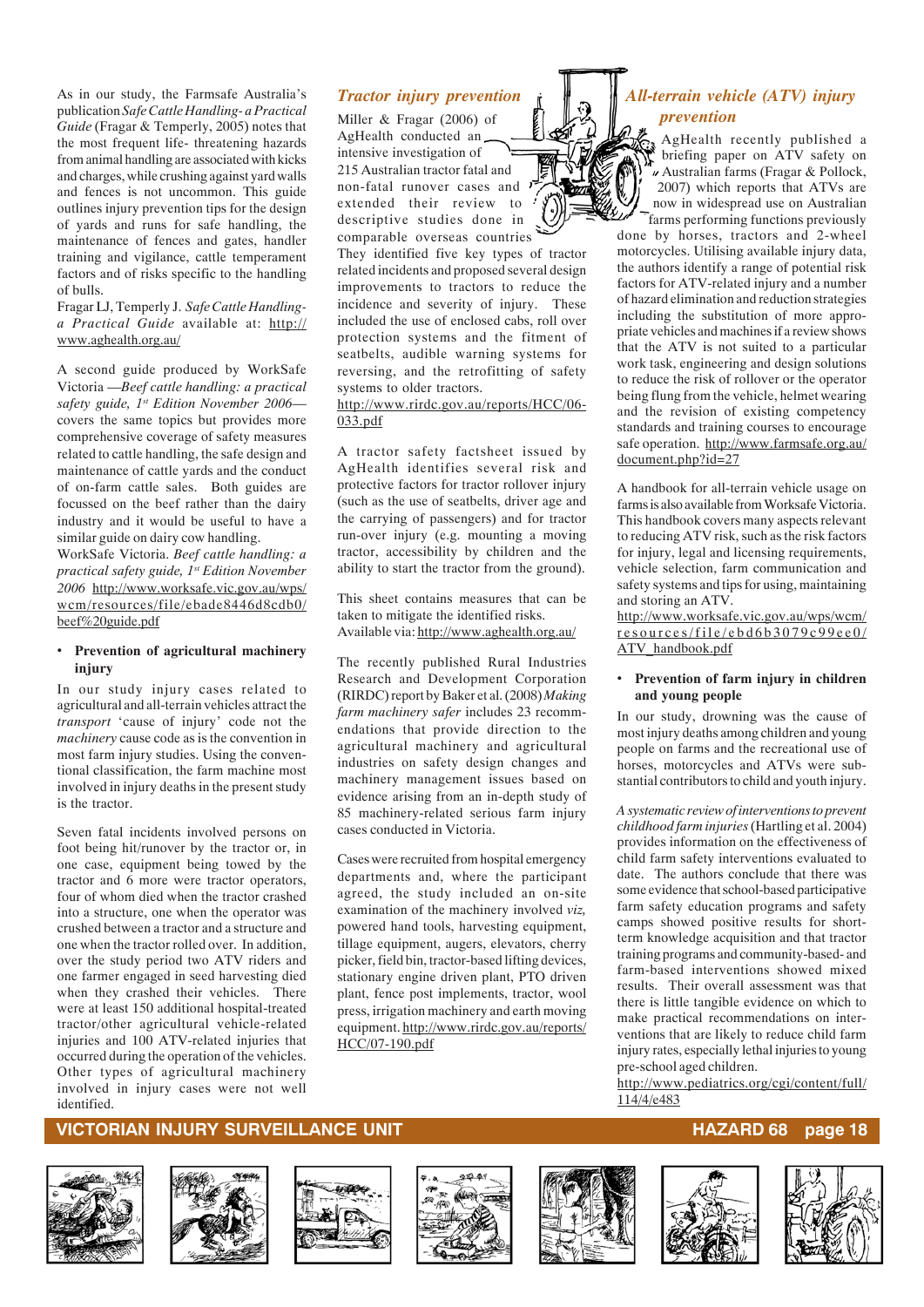Priorities for child safety on farms developed by AgHealth and Farmsafe Australia, based on research of effective solutions, are:

- Have a securely fenced house yard (safe play area) for children to play, unless an adult can closely supervise them on the farm
- Ensure that children:
	- always wear seatbelts and restraints when in cars, utes and trucks;
	- don't ride on tractors, ATVs or in the back of utes; and
	- always wear helmets when  $\leq$ riding bikes and horses

A safety checklist *Child safety on rural property* developed by Farmsafe Australia provides further information on child mortality and morbidity on Australian farms. It also provides guidance on the creation of a safe play area and other measures that should be taken to prevent drowning and injury related to farm motorcycles, horses, tractors and machinery, farm vehicles and other farm hazards. http:// www.farmsafe.org.au/document.php?id=64

## **References**

- Baker W, Day L, Stephan K et al., Making Farm machinery safer. Lessons from injured farmers. Rural Industries Research and Development Corporation (RIRDC) Publication Number 07/190, 2008. http:// www.rirdc.gov.au/reports/HCC/07-190.pdf
- Brison RJ, Pickett CW. Non-fatal farm injuries on 117 eastern Ontario beef and dairy farms: a one-year study. *Am J Ind Med*. 1992;21(5):623-36
- Browning SR, Truszczynska H, Reed D, McKnight RH. Agricultural injuries among older Kentucky farmers: The Farm Family Health and Hazard Surveillance Study. *Am J Ind Med.* 1998;33(4):341-53
- Cassell E, Clapperton A, O'Hare M, Congiu M. On- and off-road motorcycling injury in Victoria. *Hazard* 64, Spring 2006. Victorian Injury Surveillance Unit, Monash University Accident Research Centre. http://www.monash.edu.au/muarc/VISU/ hazard/haz64.pdf
- Choi SW, Peek-Asa C, Sprince NL et al. Hearing loss as a risk factor for agricultural injuries. *Am J Ind Med.* 2005;48(4);293-301.
- Crawford JM, Wilkins JR 3rd, Mitchell GL et al. A cross-sectional case control study of work-related injuries among Ohio farmers. *Am J Ind Med*. 1998;34(6):588-99.
- Day LM. Farm work related fatalities among adults in Victoria, Australia: the human cost of agriculture. Accid Anal Prev. 1999;31(1- 2):153-9.
- Day L, Voaklander D, Sim M et al. Risk factors for work related injury among male farmers. Submitted for publication
- Elkington JM. *A case control study of farmwork related injuries in Olmstead County, Minnesota* [Dissertation]. 1990. Minneapolis: The University of Minnesota.
- Farmsafe Australia Inc. *Child safety on rural property* developed by FarmSafe http:// www.farmsafe.org.au/document.php?id=64
- Finch C, Watt G. *Locking the stable door: Preventing equestrian injuries.* Monash University Accident Research Centre Report No. 103, November 1996.
	- http://www.monash.edu.au/muarc/ reports/muarc103.pdf

 $\ddot{\mathcal{L}}$ 

• Fragar L, Pollock K. *All-terrain vehicle (ATV) safety on Australian farms: Briefing paper prepared for the Farmsafe Australia Reference Group on ATV Safety.* Australian Centre for

- Agricultural Health and Safety, 2007. • Fragar L, Temperly J. Safe cattle handling – a practical guide. Rural Industries Research and Development Corporation and Australian Centre for Agricultural Health and Safety. Publication No. 05/095. Accessed 25/8/08 from http://www.aghealth.org.au/
- Gadomski A, Ackerman S, Burdick P et al. Efficacy of the North American Guidelines for children's agricultural tasks in reducing childhood agricultural injures. *Am J Pub Health* 2006;96(4):722-7. *Am J Pub Health* 2004;94(10):1743-9.
- Hartling L, Brison RJ, Crumley ET et al. A systematic review of interventions to prevent childhood farm injuries. *Pediatrics* 2004:114;e483-e496. http://www.pediatrics.org/cgi/content/full/

114/4/e483 • Langford J, Oxley J. Using the safe system approach to keep older drivers safely mobile. IATSS Research 2006;30(2):97-109.

- Lee BC, Westaby JD, Berg RL. Impact of a national youth health and safety initiative: results from a randomized controlled trial.
- McCrory P, Turner M. Equestrian injuries. In Caine DJ, Maffulli N (eds): Epidemiology of Pediatric Sports Injuries. Individual Sports. *Med Sport Sci* Basel, Karger, 2005;48:8-17. http://content.karger.com/produktedb/ produkte.asp?doi=10.1159/ 000084280&typ=pdf
- Mitchell RJ, Franklin RC, Driscoll TR, Fragar LJ. Farm-related fatal injury of young and older adults in Australia, 1989-1992. *Aust J Rural Health.* 2002; 10(4):209-19.
- Park H, Sprince NL, Lewis MQ et al. Risk factors for work-related injury among male farmers in Iowa: a prospective cohort study. *Occup Environ Med*. 2001;43(6):542-7.
- Pekkarinen A, Anttonen H, Pramila S. Accident prevention in reindeer herding work. *Artic* 1994;47(2):124-7.
- Pickett W, Chipman ML, Brison RJ, Holness DL. Medications as risk factors for farm injury. *Accid Anal Prev* 1996;28(4):453-62.
- Pickett W, Hartling L, Brison RJ, Guernsey JR. Fatal work-related farm injuries in Canada, 1991-1995. Canadian Agricultural Injury Surveillance Program. *CMAJ* 1999 Jun 29;160(13):1843-8.
- Pratt DS, Marvel LH, Darrow D et al. The dangers of dairy farming: the injury experience of 600 workers followed for two years. *Am J Ind Med*. 1992;21(5):637-5
- Rautiainen RH, Lehtola MM, Day LM et al. Interventions for preventing injuries in the agricultural industry. *Cochrane Database of Systematic Reviews* 2008, Issue 1. Art. No.: CD006398. DOI:10.1002/14651858 .CD006398.pub2. Downloaded 14/8/08.
- Rasmusen K, Carstensen O Lauritsen JM et al. Prevention of Farm injuries in Denmark. *Scan J Work Environment and Health* 2003;29(4);29:288-96.
- Rautiainen RH, Lange JL, Hodne CJ et al. Injuries in the Iowa Certified Safe Farm Study. *J Ag Safety and Health* 2004;10(1);51-63.
- Rautiainen RH, Ledolter J, Sprince NL et al. Effects of premium discount on workers compensation claims in Finland. Am J Ind Med 2005;48(2):100-9.
- Rissanen P, Taattola K. Fatal injuries in Finnish agriculture, 1988-2000. *J Agric Saf Health.* 2003 Nov;9(4):319-26)
- Roberts DM, Karunarathna A, Buckley NA et al. Incidence of pesticide regulation on acute poisoning deaths in Sri Lanka. *Bulletin of the World Health Organisation* 2003;81(11):789-98.
- Sprince NL, Zwerling C, Lynch CF et al. Risk factors for agricultural injury: a casecontrol analysis of Iowa farmers in the Agricultural Health Study. *J Agric Saf Health*  $2003;9(1):5-18.$
- Sprince NL, Park H, Zwerling C et al. Risk factors for machinery-related injury among Iowa farmers: a case-control study nested in the Agricultural Health Study. *Int J Occup Environ Health* 2002;8(4):332-8.
- Sprince NL, Park H, Zwerling C et al. Risk factors for animal-related injury among Iowa large-livestock farmers: a case-control study nested in the Agricultural Health Study. *J Rural Health.* 2003;19(2):165-73.
- Sprince N, Park H, Zwerling C et al. Risk factors for low back injury among farmers in Iowa: A case-control study nested in the agricultural health study*. J Occup Environ Hyg*. 2007;4(1):10-6.
- Sprince NL, Zwerling C, Lynch CF et al. Risk factors for falls among Iowa farmers: a casecontrol study nested in the Agricultural Health Study. *Am J Ind Med.* 2003;44(3):265-72.
- Springfeldt B. *Effects of occupational safety rules and measures with special regard to injuries (Doctoral dissertation)*. Sweden: The Royal Institute of Technology, Department of Work Science, 1994. (Includes reports of 4 studies of the effectiveness of legislation mandating use of Rollover Protection Structures on tractors).
- Suutarinen J. Management as a risk factor for farm injuries. *J Agric Saf Health*  $2004;10(1):39-50.$

#### **VICTORIAN INJURY SURVEILLANCE UNIT AND RESERVE THE RESERVE THAZARD 68 page 19**













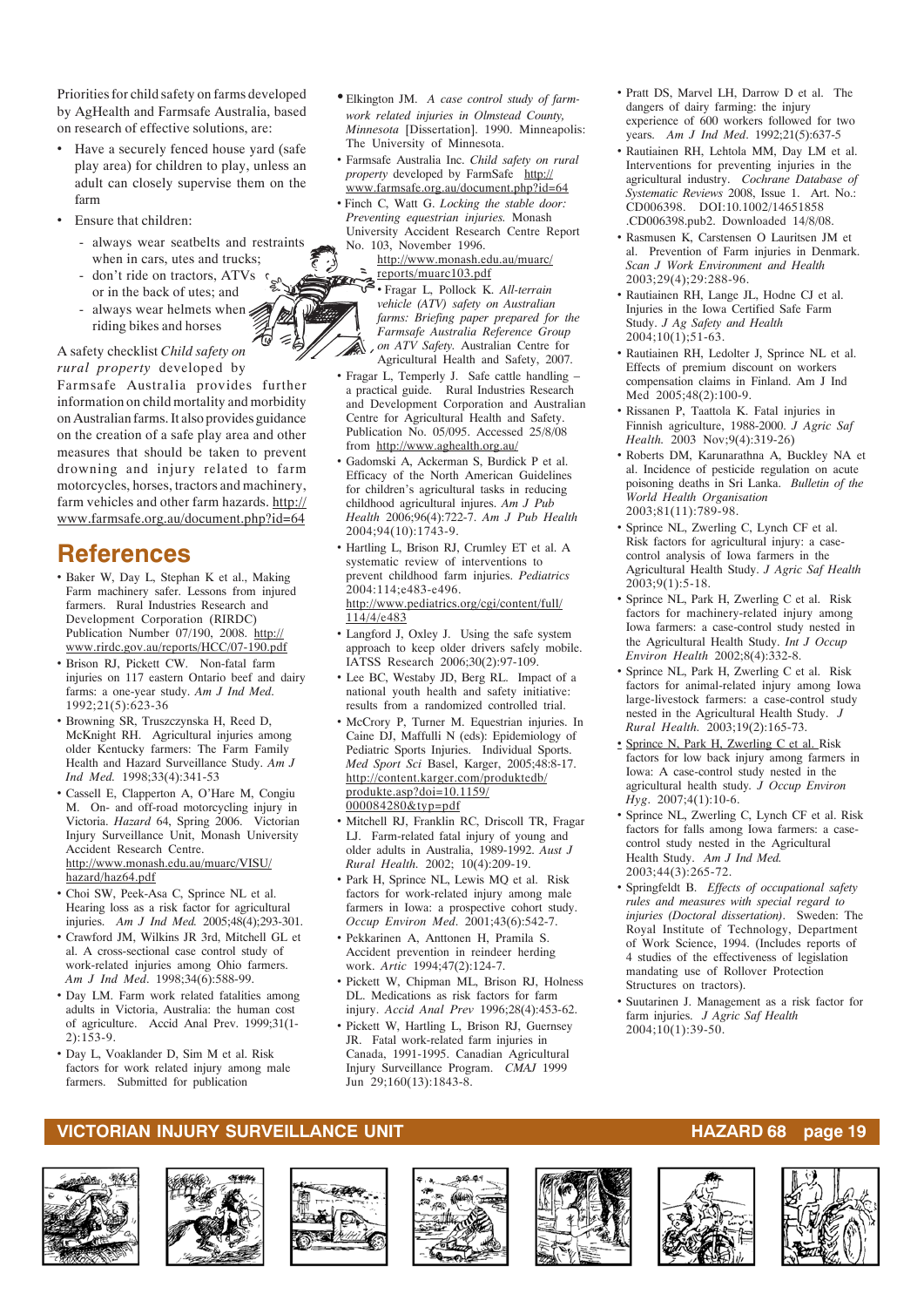• WorkSafe Victoria. *A handbook for workplaces. All-terrain vehicles on farms.* Edition No. 1 April 2008. Accessed 25/08/ 08. http://www.worksafe.vic.gov.au/wps/wcm/ resources/file/ebd6b3079c99ee0/ ATV\_handbook.pdf

#### **BOX 1 Data extraction**

#### **All farm injury cases**

#### **Deaths**

Unintentional (accidental) injury deaths were extracted from the National Coroners Information System (NCIS) using the location code *Farm or other place of primary production* and *Home – Farmhouse.* After examination, it was decided to include the 3 deaths that attracted the farmhouse code as they were caused by tractor crashes or runovers in the garden or yard surrounding the farmhouse. Only 'closed' cases were included.

• WorkSafe Victoria. *Beef cattle handling: a practical safety guide, 1st Edition November 2006*. Accessed 25/08/08. http://

www.worksafe.vic.gov.au/wps/wcm/resources/ file/ebade8446d8cdb0/beef%20guide.pdf

#### **Hospital admissions**

Unintentional (accidental) hospital admissions recorded on the Victorian Admitted Episodes Dataset (VAED) that attracted the ICD-10-AM place of occurrence (location) code Y92.7 *Farm* were included. This code covers injuries that occurred in all farm buildings and land but excludes injury cases that occurred in farm houses and the driveway, garage, garden and yard adjacent to the farmhouse including private swimming pools and tennis courts — these are classified as home injuries. Cases that attracted any of the *transport* cause of injury codes that indicate that the injury occurred in *traffic* were excluded as by definition these are road injuries as they occur on public highways or streets. Deaths recorded on the VAED were excluded as it was presumed they were recorded on the NCIS.

#### **ED presentations**

Unintentional (accidental) ED presentations recorded on the Victorian Emergency Minimum Dataset (VEMD) that attracted the place code F *Farm* were included. This code does not cover cases that occurred in farmhouses and their surrounds as they attract the place of occurrence code

#### **Home**

Deaths and hospital admissions recorded on the VEMD were excluded as it was presumed they were recorded on the NCIS and the VAED respectively. ED presentations were re-coded to ICD-10 AM broad cause of injury groups. Horse-related cases were recoded to cause of injury code 'transport' if the person injured was riding the horse when injured. If the person was injured by contact with a horse (for example kicked/bitten/knocked) they were coded to the 'natural/environmental/animals' cause of injury code.

#### **Work-related injury**

#### **Deaths (NCIS)**

Work related cases were hand selected from the farm deaths dataset for analysis.

#### **Hospital admissions**

Farm injury cases coded to the ICD-10-AM activity code U73.0 *while working for income* were extracted from the farm hospital admissions dataset for analysis

#### **ED presentations (excluding admissions)**

Cases coded to activity=9 *working for income* were selected from the farm injury ED presentations dataset for analysis.

#### **Vulnerable age groups**

Cases in the specific age groups of interest were extracted for analysis separately (children aged 0-14, young persons aged 15-19 and seniors aged 65 and older).

#### **Motorcycle-related injury**

#### **Deaths**

Cases were hand selected from the farm deaths dataset

#### **Hospital admissions**

Cases coded to the ICD-10-AM external cause code V20-V29 *Motorcycle rider injured in transport accident* were selected

#### **ED presentations (excluding admissions)**

Cases were selected if the cause of injury was 'motorcycle driver' or 'motorcycle passenger' or information in the text narrative indicated the injured person was riding a motorcycle at the time of injury.

#### **Animal-related injury**

#### **Deaths**

Animal-related cases were hand selected from the farm deaths dataset excluding horse-riding cases.

#### **Hospital admissions**

Cases were selected if coded to the ICD-10-AM external cause codes: W53 Bitten by rat, W55 Bitten or struck by dog, W55 Bitten or struck by other mammals, W56 Contact with marine animals, W57 Bitten or stung by nonvenomous insect and other nonvenemous arthropods, W59 Bitten or crushed by other repltiles, W64 Exposure to other and unspecified animate mechanical forces, X20 Contact with venomous snakes and lizards, X21 Contact with spiders, X22 Contact with scorpions, X23 Contact with hornets, wasps and bees, X24 Contact with centipedes and venomous millipedes (tropical), X25 Contact with other venomous arthropods, X26.1-.3 Contact with venomous marine animals, X27 Contact with other specified marine animals, X29 Contact with unspecified venomous animals.

#### **ED presentations (excluding admissions)**

Cases were selected if information in the text narrative indicated the injury was animal-related. This involved a text search for the range of animals commonly found on farms such as horse, cow, cattle, sheep, pig, snake, bee etc. Horse-related cases that occurred during horse riding were excluded from the dataset.

#### **VICTORIAN INJURY SURVEILLANCE UNIT AND REALLY CONFIDENT ASSESSMENT OF A SET OF A SURVEILLANCE UNIT**













• Zhou C, Roseman JM. Agricultural injuries among a population-based sample of farm operators in Alabama. *Am J Ind Med.*

1994;25(3):385-402

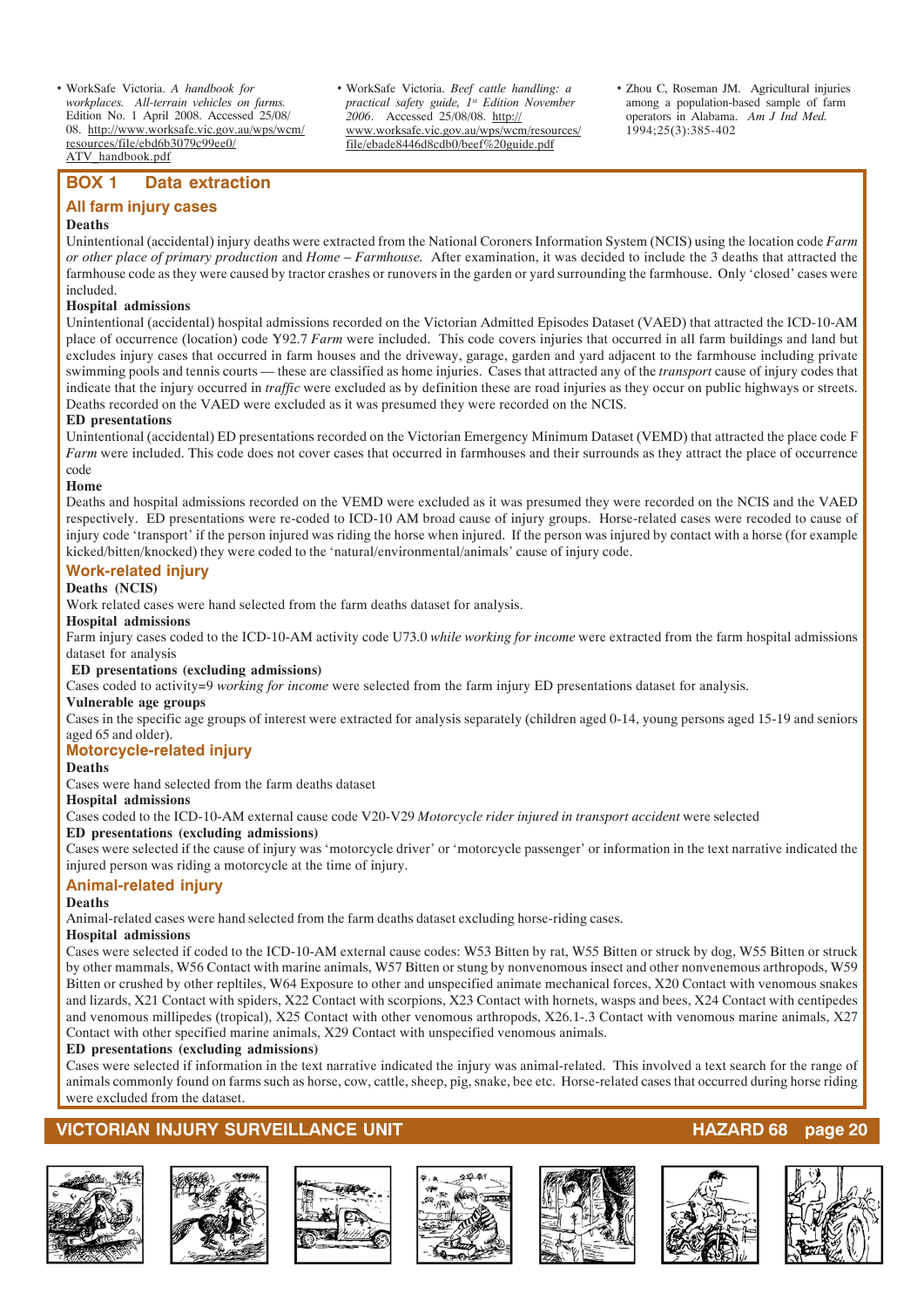



**COMMUNITYSAFETYMONTH** 

October

## **Community Safety Month 2008**

This is the 12<sup>th</sup> year that community safety in Victoria will be celebrated with an exciting program of events and activities which remind us that we all have a role to play in keeping our communities safe.

Community Safety Month 2008 is a community based program initiated in 1996 by the Victorian Safe Communities Network (VSCN) and is currently coordinated by the Victoria Police *Safer Communities Unit Operations Coordination Department*, in partnership with the VSCN.

The aim of Community Safety Month is to call on community safety professionals to focus community attention on their year round efforts to address safety issues which concern local communities.

You can encourage schools, regional services, businesses, police and emergency services, road safety groups and health and welfare services to auspice safety events and activities in partnership with other organisations. For those with established partnerships, Community Safety Month provides an ideal opportunity to showcase existing safety programs and to develop new ones. Over 80% of activities are organised in partnership between organisations, groups or government agencies.

Participation in Community Safety Month demonstrates your commitment to maintaining Victoria as the safest state in Australia. By promoting safety and safe practices within your community, you will be contributing to increasing the confidence of Victorians about their safety.

In 2006, nearly 600 organisations were involved in organising over 1,000 safety related activities across Victoria. **Contacts**

Community Safety Month Coordinator - Inspector Myles King Phone: 9247 6925 or Email: Myles.King@police.vic.gov.au **Register your event on line www.communitysafetymonth** Victorian Safe Communities Network Inc. vscn.vscn@rch.org.au Phone 9345 5193



#### **BOX 2 Databases**

#### **The National Coroners Information System (NCIS)**

Death data were extracted from the NCIS by NCIS staff. The NCIS is a national internet based data storage and retrieval system for Australian coronial cases. Details of the data collection system and data fields are available on the NCIS website. www.vifp.monash.edu.au/ncis/ **The Victorian Admitted Episodes Dataset (VAED)**

The VAED is a state-wide collection of data on all admissions to Victorian hospitals (both public and private) compiled by the Department of Human Services. The injury surveillance subset is supplied annually to VISU. Injury data are coded to the WHO International Classification of Diseases Version 10 with Australian Modifications (ICD10-AM) by trained hospital personnel utilising information recorded by medical and ancillary staff in patient records (paper-based and electronic).

When integrating the injury data onto the VEMD dataset held by VISU, cases readmitted to the same hospital within 30 days are excluded to minimise the possibility of double counting. Each record in the database represents an episode of care, and not necessarily one incident. A patient may be transferred within and between hospitals for various episodes of care and these transfers cannot be tracked so that they may be represented by more than one record. This double counting is estimated to account for 10% of cases on the database.

The VAED (Injury Surveillance) subset held by VISU contains in excess of 2 million records for the 20-year period 1987/88 to 2006/7.

#### **The Victorian Emergency Minimum Dataset (VEMD)**

The VEMD records details of injury cases treated at hospitals with 24-hour Emergency Department services in Victoria compiled by the Department of Human Services and supplied quarterly to VISU. Data are supplied to DHS from the participating hospitals. At the hospital level, injury surveillance data are entered onto an electronic database by Emergency Department medical staff or clerks at triage when the patient explains the reason for presentation or later based on the information on the presenting problem recorded electronically at triage or in the paper-based patient record. A small-scale validation study conducted by VISU showed that 80% of injury cases are captured on the VEMD but data quality varies by hospital and by individual staff member.

Both admitted and non-admitted cases are recorded on the dataset but only non-admissions were analysed for this report (admissions data for this report were extracted from the VAED). From 2004 onwards all 38 public hospitals in Victoria that provide a 24-hour emergency service contribute injury surveillance data to the VEMD. The total number of cases on the VISU-held VEMD dataset is in excess of 2 million records. In addition to the standard injury surveillance variables —age, sex, injury cause, location, activity, nature of main injury, body region injured, and human intent— the VEMD also contains a 'free text' description (narrative) that describes the injury event in more detail. The quality of narrative data varies between hospitals, ranging from poor to excellent.













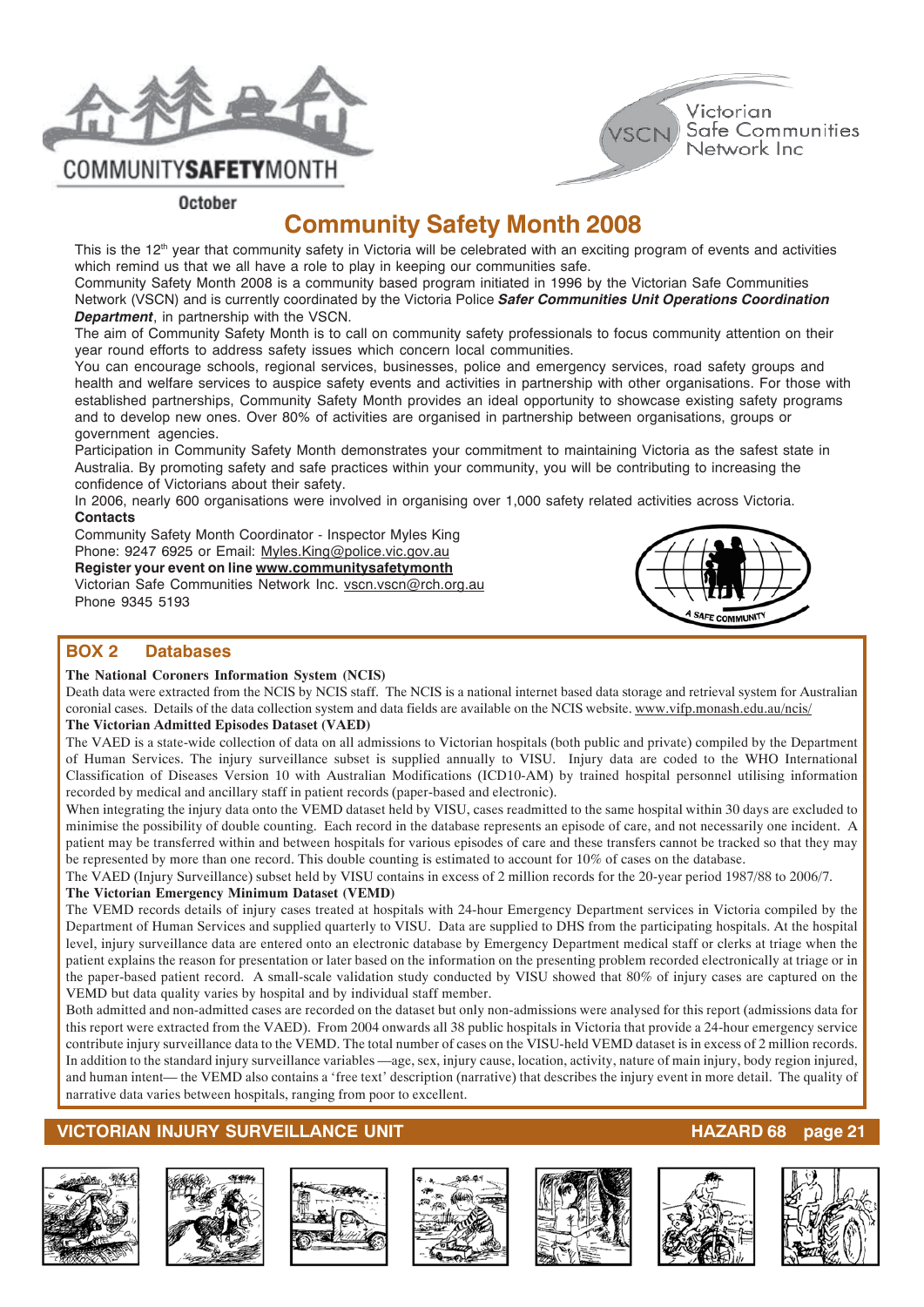## - INDEX -

| Bicycles     |  |
|--------------|--|
|              |  |
| <b>Burns</b> |  |
|              |  |
|              |  |
|              |  |
|              |  |
|              |  |
|              |  |
|              |  |
|              |  |
|              |  |
|              |  |
|              |  |
|              |  |
|              |  |
|              |  |
|              |  |
|              |  |
|              |  |
|              |  |
|              |  |
|              |  |
|              |  |
|              |  |
|              |  |
|              |  |
|              |  |
|              |  |
|              |  |
|              |  |
|              |  |
|              |  |
|              |  |
|              |  |
|              |  |
|              |  |
|              |  |
|              |  |
|              |  |
|              |  |
| Poisons      |  |
|              |  |
|              |  |
|              |  |
|              |  |
|              |  |
|              |  |
|              |  |
|              |  |
|              |  |
|              |  |
|              |  |
|              |  |
|              |  |
|              |  |
|              |  |
|              |  |
|              |  |
|              |  |
|              |  |
|              |  |
|              |  |

### **VICTORIAN INJURY SURVEILLANCE UNIT**















#### HAZARD 68 page 22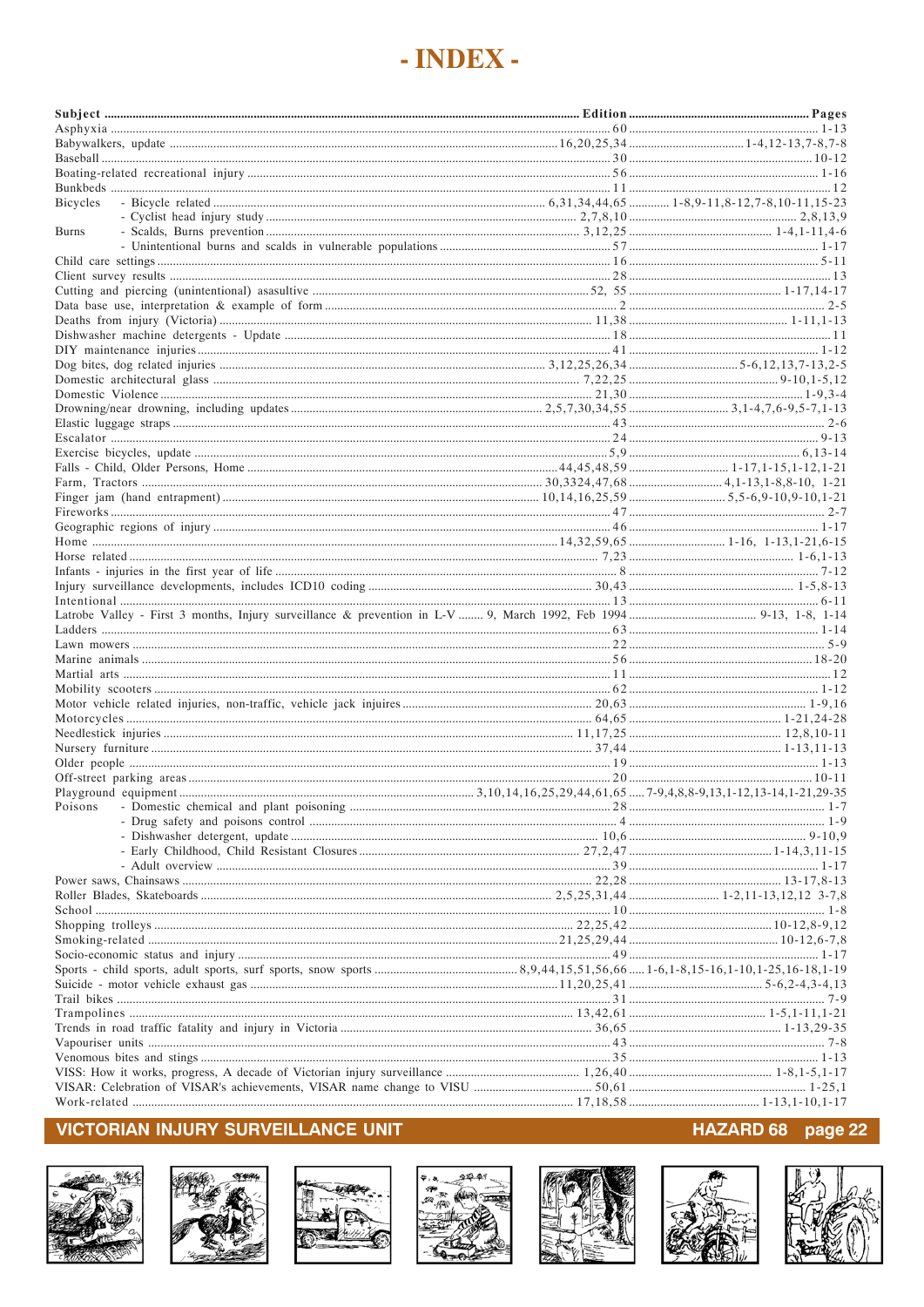## **Guest Editors**

**Dr Lesley Day**, Monash University Accident Research Centre **Mr Wayne Baker,** Monash University Accident Research Centre and University of Ballarat **Dr Rebbecca Lilley,** Injury Prevention Research Centre, Otago, New Zealand

## **Acknowledgement**

Ms Marde Hoy from the National Coroners Information System is acknowledged for providing farm injury deaths data extracted from the NCIS.

## **VISU Staff**

**Director:** Ms Erin Cassell **Co-ordinator:** Ms Karen Ashby<br> **Research Fellow:** Ms Angela Claps **Research Assistants:** Mr Nic Reid

**Ms Angela Clapperton** Ms Khic-Huoy Prang

## **General Acknowledgements**

## **Participating hospitals**

*From October 1995* Austin & Repatriation Medical Centre Ballarat Base Hospital The Bendigo Hospital Campus Box Hill Hospital Echuca Base Hospital The Geelong Hospital Goulburn Valley Base Hospital Maroondah Hospital Mildura Base Hospital The Northern Hospital Royal Children's Hospital St Vincents Public Hospital Wangaratta Base Hospital Warrnambool & District Base Hospital Western Hospital - Footscray Western Hospital - Sunshine Williamstown Hospital Wimmera Base Hospital *From November 1995* Dandenong Hospital

*From December 1995* Royal Victorian Eye & Ear Hospital Frankston Hospital

*From January 1996* Latrobe Regional Hospital *From July 1996* Alfred Hospital Monash Medical Centre

*From September 1996* Angliss Hospital

*From January 1997* Royal Melbourne Hospital

*From January 1999* Werribee Mercy Hospital

*From December 2000* Rosebud Hospital

*From January 2004* Bairnsdale Hospital Central Gippsland Health Service (Sale) Hamilton Base Hospital Royal Women's Hospital Sandringham & District Hospital Swan Hill Hospital West Gippsland Hospital (Warragul) Wodonga Regional Health Group

*From April 2005* Casey Hospital

## **How to access VISU**

## **data:**

VISU collects and analyses information on injury problems to underpin the development of prevention strategies and their implementation. VISU analyses are publicly available for teaching, research and prevention purposes. Requests for information should be directed to the VISU Co-ordinator or the Director by contacting them at the VISU office.

## **Contact VISU at:**

MUARC - Accident Research Centre Building 70 Monash University Victoria, 3800

### **Phone:**

| $(03)$ 9905 1805 |
|------------------|
| $(03)$ 9905 1805 |
| $(03)$ 9905 1857 |
| $(03)$ 9905 1809 |
|                  |

**Email:** visu.enquire@muarc.monash.edu.au



All issues of *Hazard* and other information and publications of the Monash University Accident Research Centre can be found on our internet home page: http://www.monash.edu.au/muarc/visu